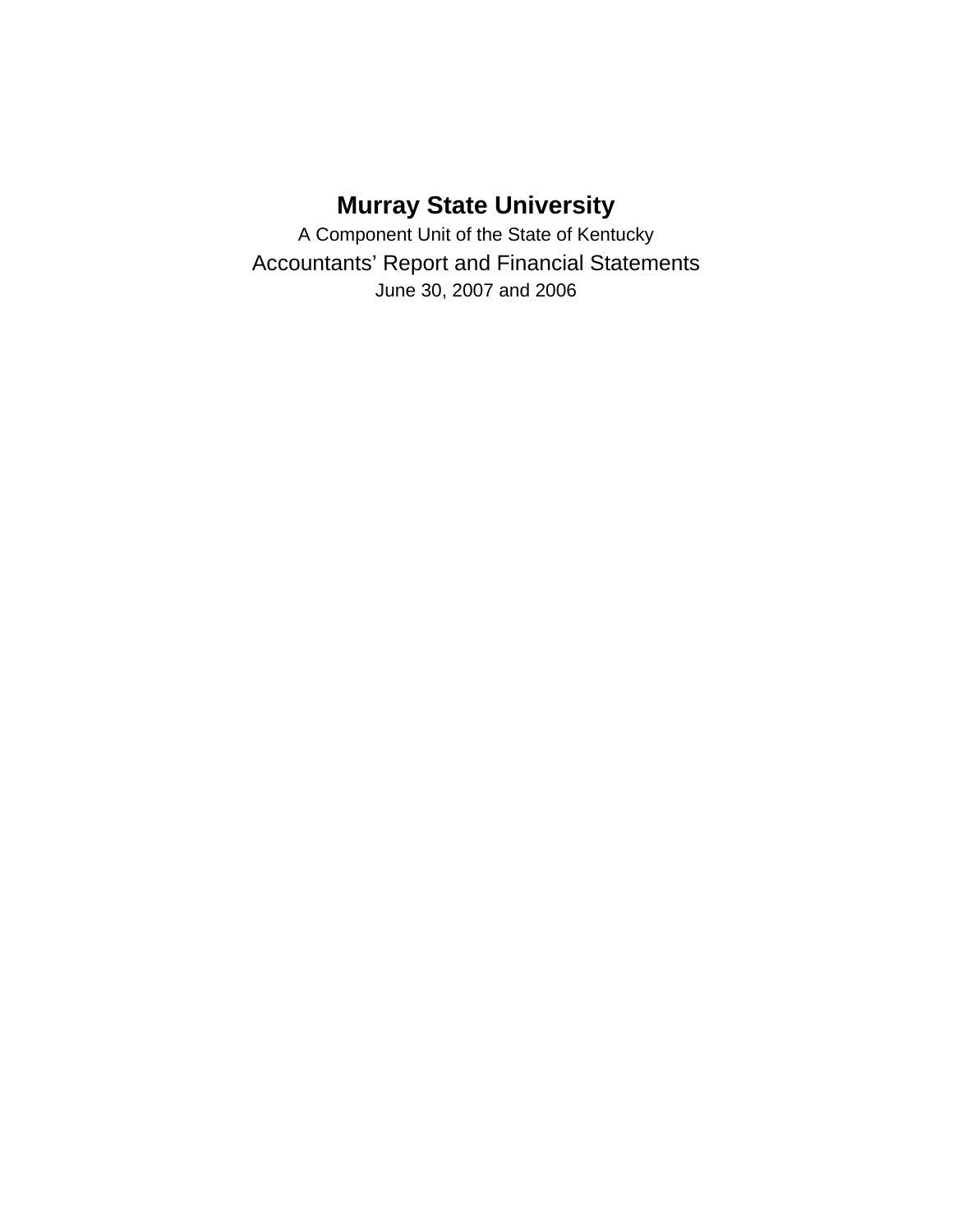

### **Contents**

| Independent Accountants' Report on Financial Statements and |
|-------------------------------------------------------------|
|                                                             |
| <b>Financial Statements</b>                                 |
| <b>Balance Sheets</b>                                       |
|                                                             |
| <b>Statements of Financial Position</b>                     |
|                                                             |
|                                                             |
| Statements of Revenues, Expenses and Changes in Net Assets  |
|                                                             |
| <b>Statements of Activities</b>                             |
|                                                             |
|                                                             |
| <b>Statements of Cash Flows</b>                             |
|                                                             |
|                                                             |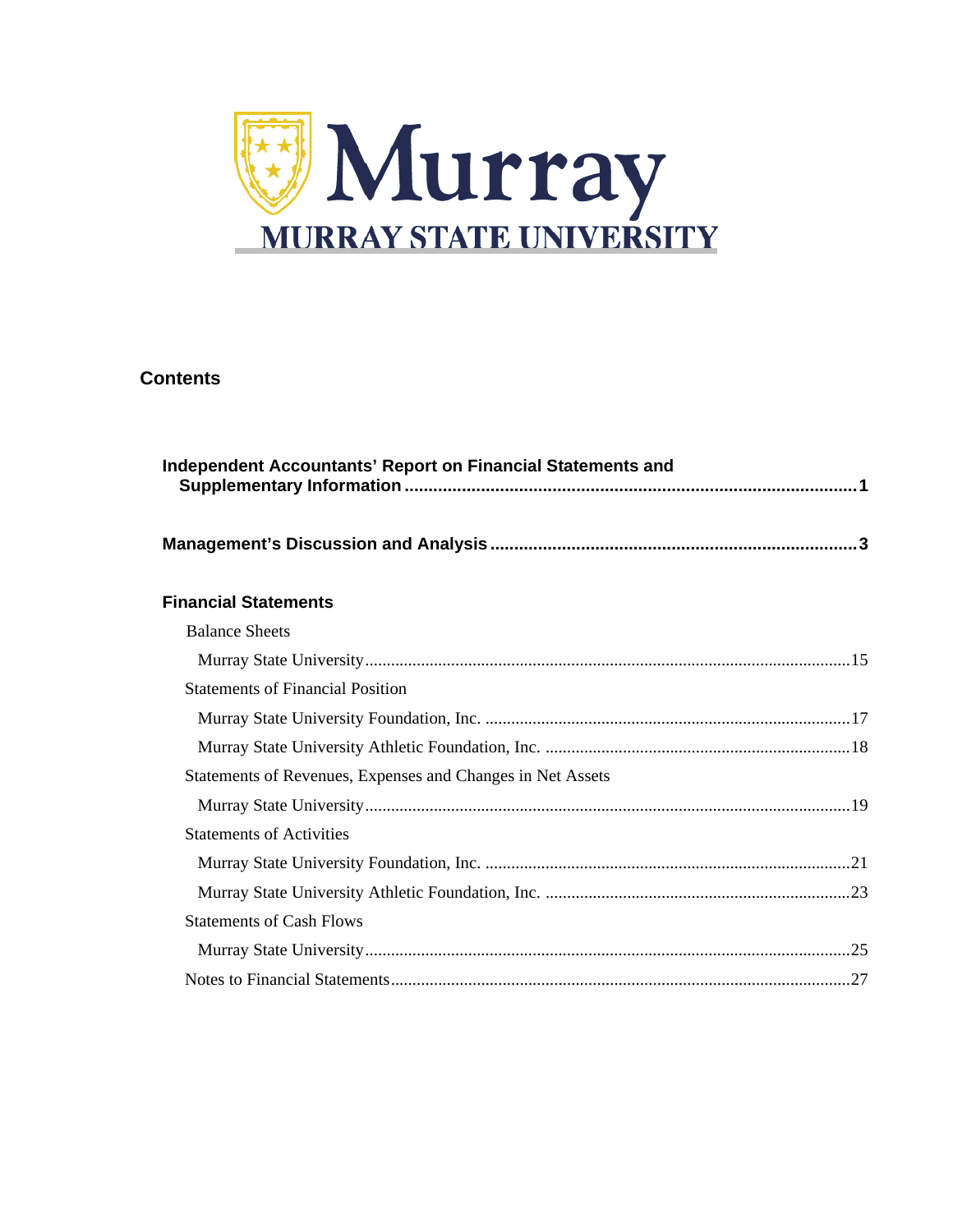

### Independent Accountants' Report on Financial Statements and Supplementary Information

President Dr. Randy Dunn and Board of Regents Murray State University Murray, Kentucky

We have audited the accompanying basic financial statements of Murray State University (University) and its aggregate discretely presented component units, collectively a component unit of the Commonwealth of Kentucky, as of and for the years ended June 30, 2007 and 2006, as listed in the table of contents. These financial statements are the responsibility of the University's management. Our responsibility is to express opinions on these financial statements based on our audits.

We conducted our audits in accordance with auditing standards generally accepted in the United States of America and the standards applicable to financial audits contained in Government Auditing Standards, issued by the Comptroller General of the United States. Those standards require that we plan and perform the audit to obtain reasonable assurance about whether the financial statements are free of material misstatement. The financial statements of Murray State University Foundation. Inc. and Murray State University Athletic Foundation, Inc., discretely presented component units, were not audited in accordance with Government Auditing Standards. An audit includes examining, on a test basis, evidence supporting the amounts and disclosures in the financial statements. An audit also includes assessing the accounting principles used and significant estimates made by management, as well as evaluating the overall financial statement presentation. We believe that our audits provide a reasonable basis for our opinions.

In our opinion, the financial statements referred to above present fairly, in all material respects, the respective financial position of the University and its discretely presented component units as of June 30, 2007 and 2006, and the respective changes in financial position and cash flows, where applicable, thereof for the years then ended in conformity with accounting principles generally accepted in the United States of America.

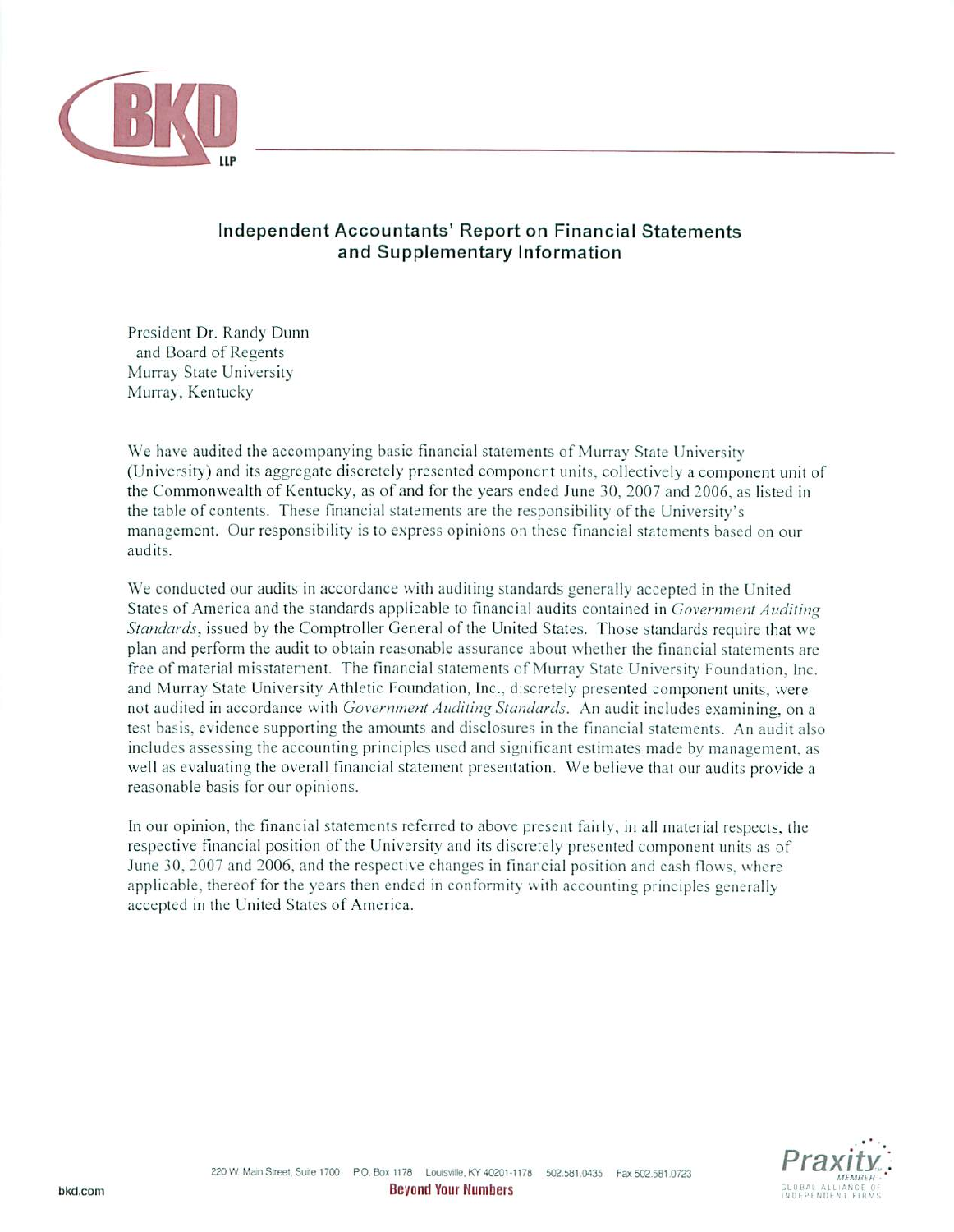President Dr. Randy Dunn and Board of Regents Murray State University Page 2

The accompanying management's discussion and analysis, as listed in the table of contents, are not a required part of the basic financial statements but are supplementary information required by the Governmental Accounting Standards Board. We have applied certain limited procedures, which consisted principally of inquiries of management regarding the methods of measurement and presentation of the required supplementary information. However, we did not audit the information and express no opinion on it.

BKD, LLP

September 27, 2007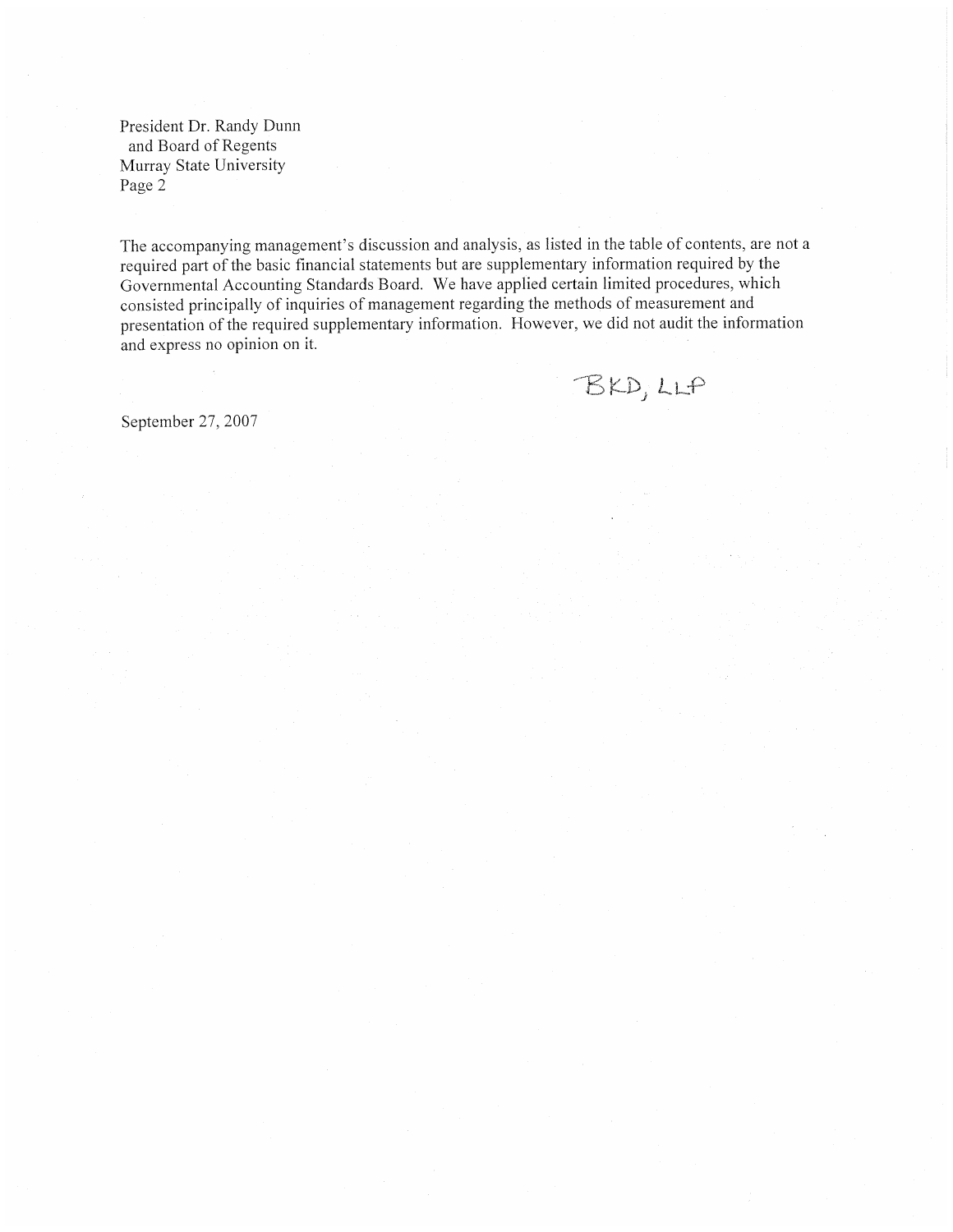### *Introduction*

The following Management's Discussion and Analysis (MD&A) provides an overview of the financial position and activities of Murray State University (University) for the year ended June 30, 2007. This discussion has been prepared by management and should be read in conjunction with the financial statements and the notes thereto, which follow this section. The financial statements and related notes, and this discussion and analysis are the responsibility of management.

The University is a comprehensive public institution of higher learning located in western Kentucky and primarily serves students in Kentucky, Illinois, Missouri, Tennessee, and Indiana. Murray State has study centers in four other cities where it offers a diverse range of degree programs from associate to master levels, through a framework of approximately 30 departmental units in 5 colleges and 1 school, and contributes to the region and state through related research and public service programs. The University is a charter member of the Ohio Valley Conference and a Division I member of the NCAA. Murray State University serves as a residential, regional university offering core programs in the liberal arts, humanities, sciences and selected high-quality professional programs for approximately 10,300 students*.*  The University has not only continued to post record enrollment figures, it has increased its graduation rate to 57 percent, second highest among the Commonwealth of Kentucky's public universities.

The tuition and fees for the 2006-07 academic year increased by \$285 per semester for a full time resident undergraduate student. Tuition and fees at the University continues to be significantly less than the national average.

Murray State University consistently ranks among the nation's best regional universities each year and has been recognized for its academic quality and affordability. For 17 consecutive years, *U.S. News & World Report* has ranked the University as one of the best public schools in America. In the 2008 edition of the publication, the University ranked ninth in the nation among public master's universities. The University ranked sixth as the best public university in the South and retained its listing in the master's level category of "Great Schools at a Great Price" for 2008. Factors considered in the rankings are reputation, retention rate, graduation rate, class size, student-faculty ratio, financial resources, and alumni giving rate.

Murray State University has been consistently recognized in the past for its high quality, affordable education and its unique setting. In addition to *U.S. News*, the University has been highly ranked by the *Princeton Review, Money Guide, Kiplinger's Personal Finance, Southern Living, Outdoor Life, Kaplan College Guide, Geteducated.Com,* the *MIT Student Review*, and a Carnegie Mellon study. Murray State has also been featured in the *New York Times*, the *Chronicle of Higher Education*, and the *London Times*.

The University continues to have a commitment to academic and extracurricular excellence, while retaining its status as an affordable institution of higher education.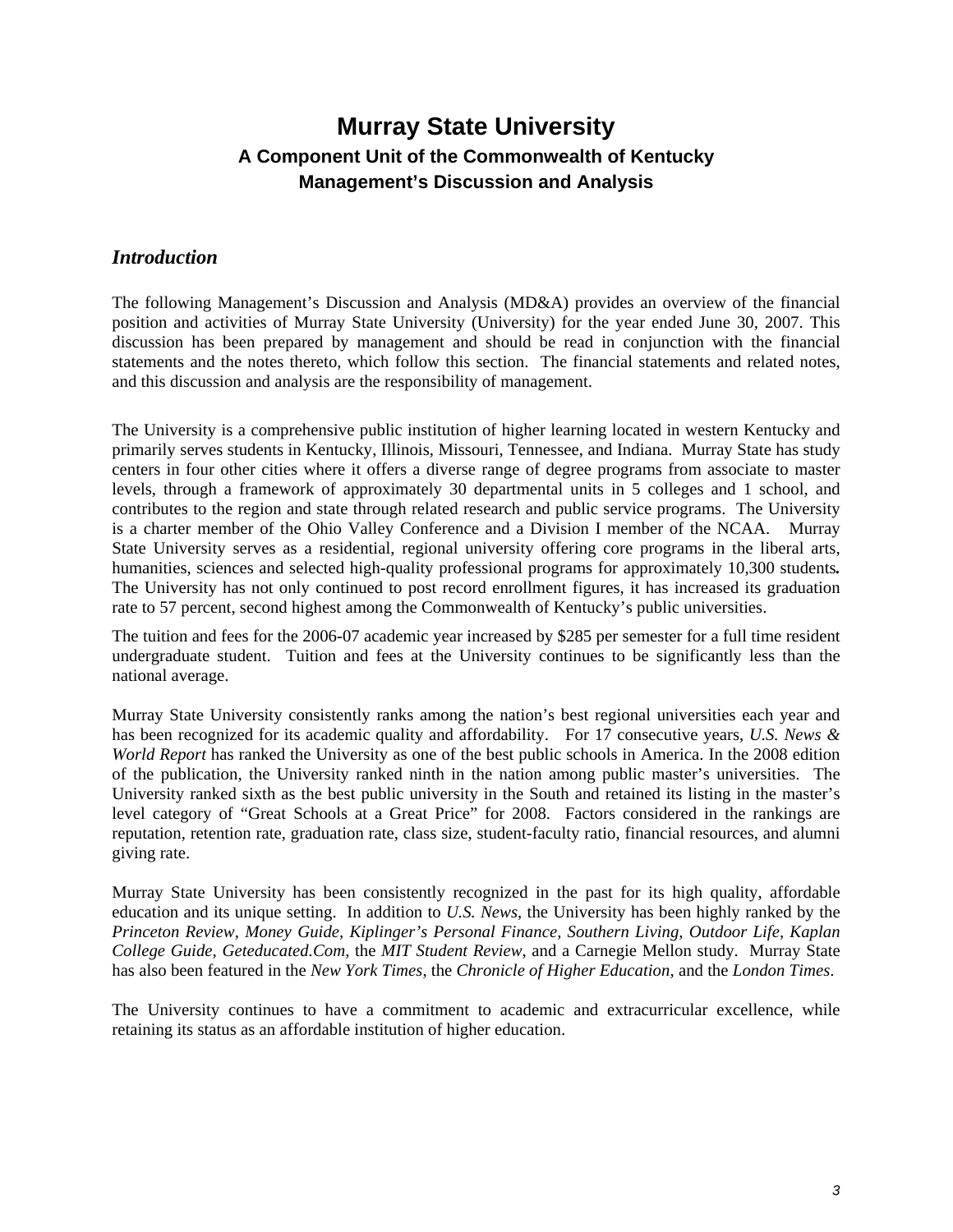#### **Financial Highlights**

- $\triangleright$  The University's financial position remained strong as of the end of the year, with assets of \$243.7 million and liabilities of \$64.5 million. Net assets, which represent the University's residual interest in assets after liabilities are deducted, were \$179 million or 73.5% of total assets. Net assets increased by \$21 million from 2006 to 2007.
- $\triangleright$  Fiscal operations were in accordance with the annual operating budget of approximately \$127 million. The University continued to be a strong employer for the region and employed approximately 4,060 individuals, including 595 faculty and 1,150 staff members and 2,315 students. These amounts include 1,351 regular and full time faculty and staff.
- $\triangleright$  State appropriations for operational use from the Commonwealth of Kentucky increased by \$324,400.
- $\triangleright$  A chemistry building is being constructed as the second facility in the new science complex. The Chemistry Building was started in the Summer 2006. Phase II funding of \$15 million from the Commonwealth of Kentucky 2004-06 biennium budget was the initial funding source for the Chemistry Building. A significant portion of the Phase III funding is needed for completion of the Chemistry Building. The University is requesting a budgetary language change in the next legislative session to allow use of Phase III funding to be used for completion of the Chemistry Building.

Construction of an Engineering/Physics Building is planned in the future. A portion of the costs of this facility will be partially covered with the remainder of the \$15 million Phase III funding from the Commonwealth of Kentucky 2006-08 biennium budget. In addition, final funding is being requested by the University from the Commonwealth of Kentucky 2008-10 biennium budget to complete the Engineering/Physics Building.

- $\triangleright$  In Spring 2006, the University began construction of a new residential college facility to replace the existing Clark Residential College. The University issued \$15.8 million in Series Q Housing and Dining debt to fund the construction of the facility. This residential college opened for operations in August 2007 to house approximately 304 students for the Fall 2007 semester.
- $\triangleright$  The University began an upgrade to the telephone switching system to Voice Over Internet Protocol (VOIP) in Summer 2006, with an approximate cost of \$3.4 million. This project was substantially completed in the Summer of 2007. This upgrade produced significant savings in telephone costs and dramatically increased the number of telephone lines available on campus.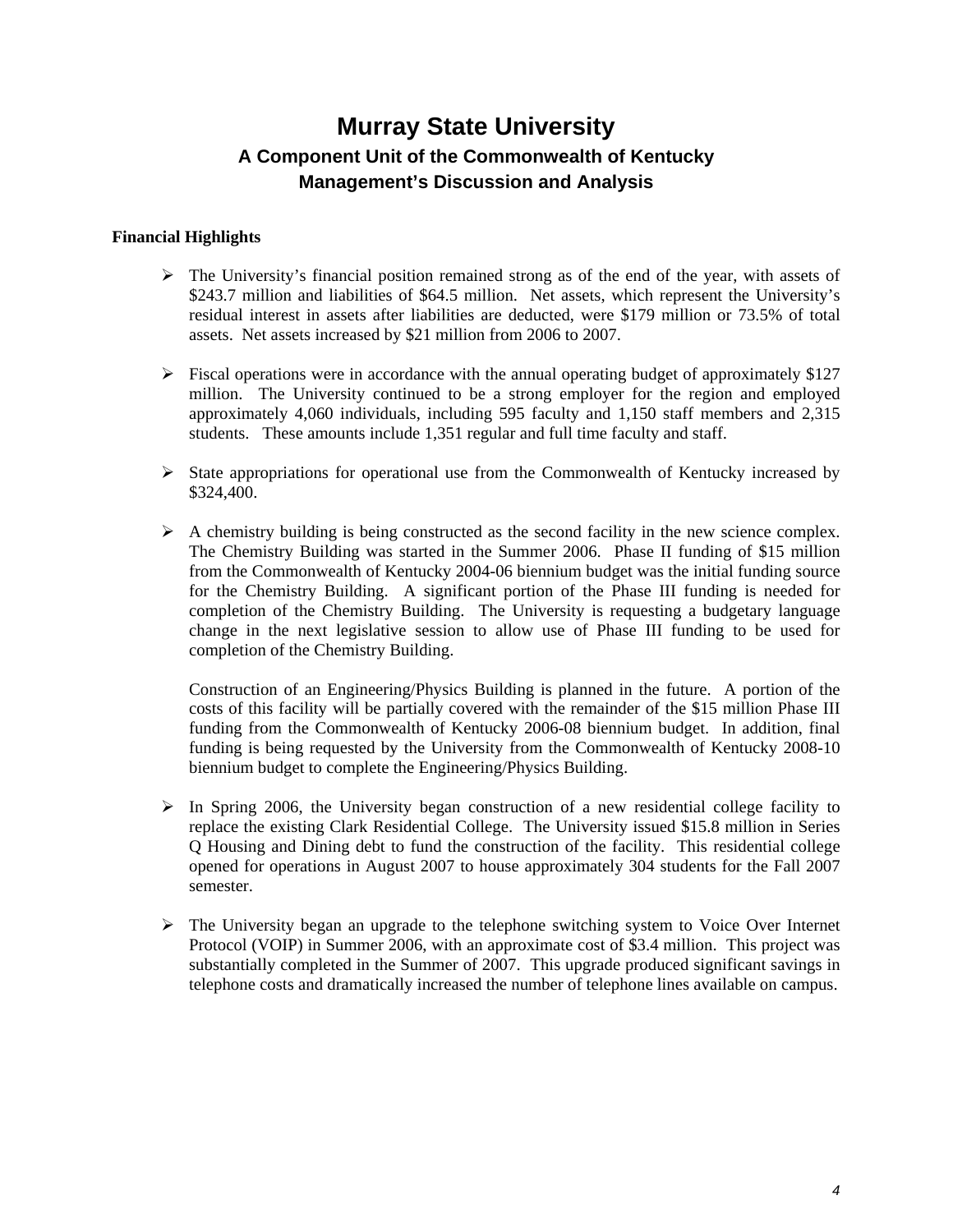- $\triangleright$  Prior to the 2006-07 academic year, the governing bodies of each public university within the Commonwealth of Kentucky had been delegated the authority to set tuition rates for its respective university. For the 2006-07 academic year, the Commonwealth of Kentucky's Council on Postsecondary Education rescinded this delegation and began to approve the tuition rate parameters for all public universities within the Commonwealth.
- $\triangleright$  In the Fall 2006, the University began the selection phase for a new Enterprise Resource Planning (ERP) system. SunGuard Higher Education was selected as the primary software vendor in June 2007. The implementation phase of the ERP project was started in July 2007 and currently includes core modules for Finance, Student Services, Student Financial Aid, and Human Resources. The installation of a new campus wide ERP system will enhance the technology available to future and current students and enhance the data capabilities of all administrative systems. The project has a scope of \$8 million and will be funded over a period of years from existing funds from within the University's operating budget.

#### **Using the Financial Statements**

The University's financial statements consist of Balance Sheets (Statements of Net Assets), Statements of Revenues, Expenses and Changes in Net Assets (Income Statements), Statements of Cash Flows and Notes to the Financial Statements. These financial statements and accompanying Notes are prepared in accordance with the appropriate Governmental Accounting Standards Board (GASB) pronouncements.

These financial statements provide an entity-wide perspective and focus on the financial condition, results of operations, and cash flows of the University as a whole.

Financial statements have also been included for the University's component units, in accordance with the requirements of GASB Statement No. 39, *Determining Whether Certain Organizations are Component Units*. These component units are the Murray State University Foundation, Inc. and the Murray State University Athletic Foundation, Inc. Financial statements for these entities consist of Statements of Financial Position (Balance Sheets) and Statements of Activities (Income Statements). These statements are prepared in accordance with the appropriate Financial Accounting Standards Board (FASB) pronouncements.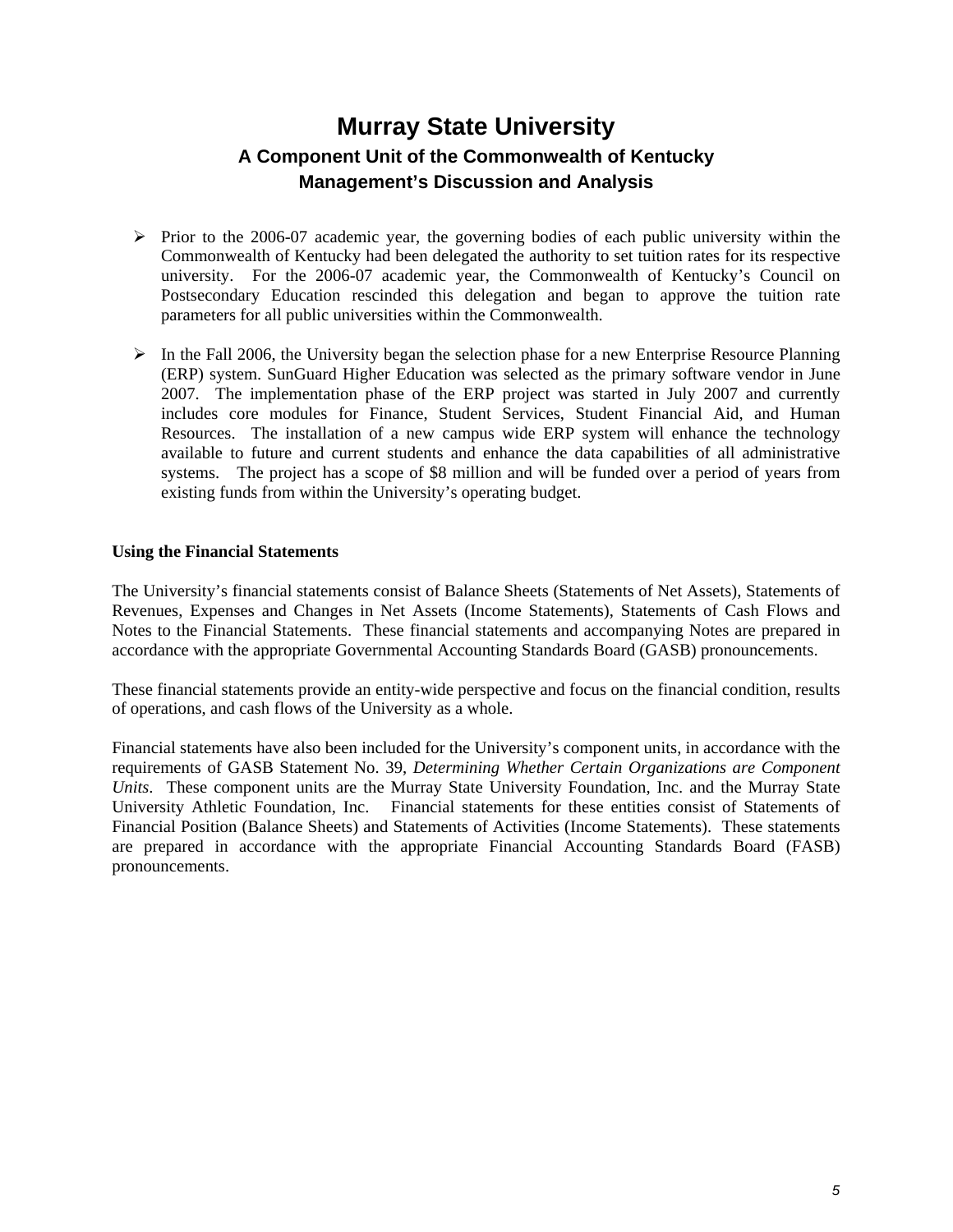#### **Balance Sheets**

The Balance Sheets present a financial picture of the University's financial condition at the end of the 2007 and 2006 fiscal years by reporting assets (current and noncurrent), liabilities (current and noncurrent), and net assets. Net assets, the difference between total assets and total liabilities, are an important indicator of the current financial condition, while the change in net assets is an indicator of whether the overall financial position has improved or worsened during the year.

#### *Assets*

Total assets at the end of the fiscal year 2007 were \$243.7 million, of which capital assets, net of depreciation, represented the largest portion. This group of assets totaled approximately \$142.2 million or 58.4% of total assets and was primarily comprised of university-owned land, buildings, equipment, and library holdings. Cash and cash equivalents amounted to \$60.4 million or 24.8% of total assets. Total assets increased by \$21.8 million during 2007, which was largely due to proceeds from Phase II of a state capital appropriation for the Science Complex. Total assets increased by \$22.3 million during 2006, which was primarily due to the proceeds from the sale of Housing and Dining Series Q bonds.

#### *Liabilities*

Total liabilities at the end of the fiscal year 2007 were \$64.5 million, an increase of approximately \$700,000. Accounts payable increased \$1.6 million, primarily due to the new Clark Residential College and Science Complex Phase II construction projects. Deferred revenue increased \$2.4 million attributable to unearned state appropriation for the Phase II Science Complex funding. Long term debt obligations decreased \$4.0 million, of which Con Ed and Housing and Dining bond debt decreased \$1.8 million and \$.64 million, respectively.

Total liabilities at the end of the fiscal year 2006 were \$63.8 million. Long term debt obligations increased by \$11.7 million, due to the issuance of Series Q Housing and Dining bonds for the construction of a new residential college facility.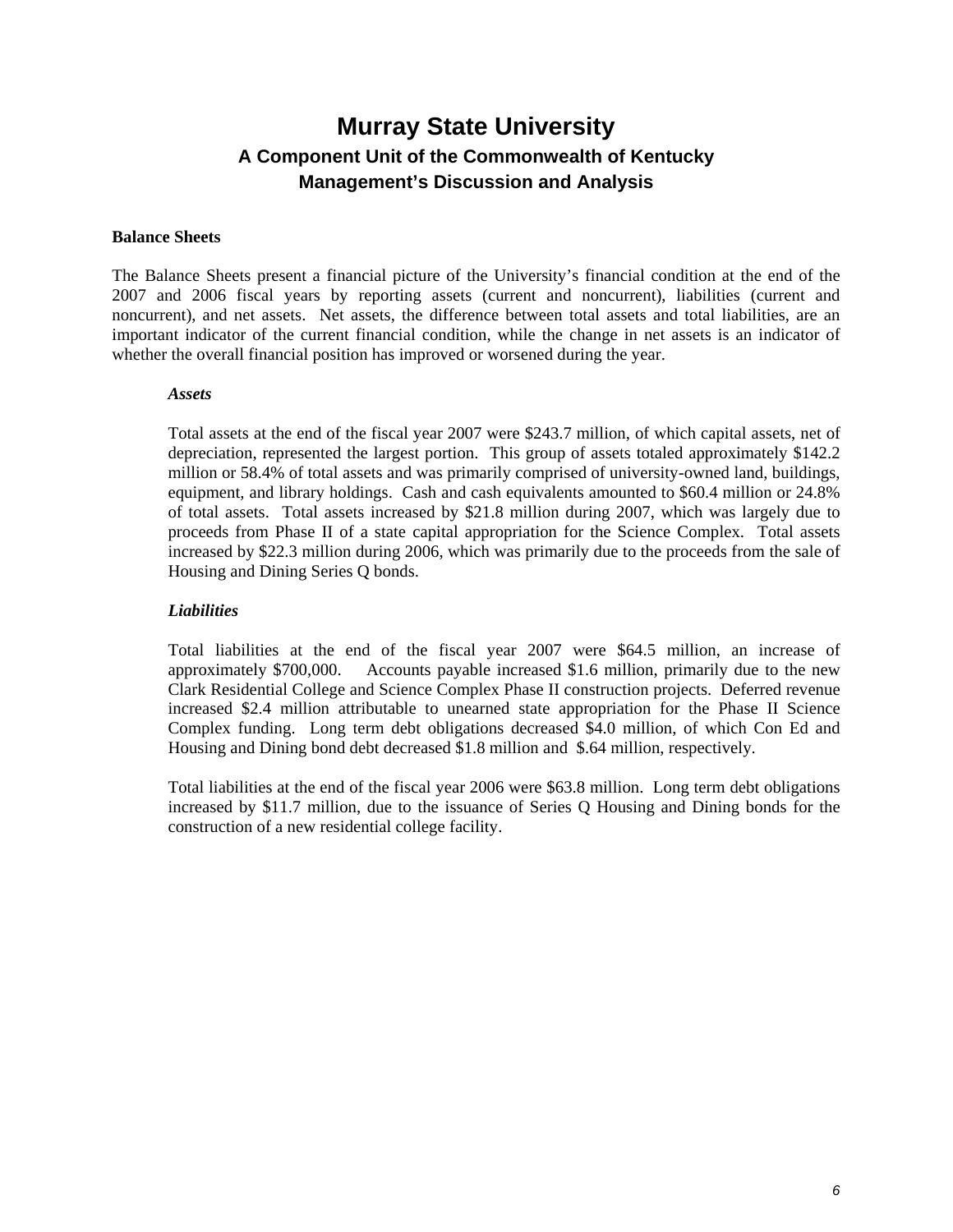#### **Condensed Balance Sheets**

|                                                    | June 30,<br>2007 | June 30,<br>2006 | June 30,<br>2005 |
|----------------------------------------------------|------------------|------------------|------------------|
| <b>Assets</b>                                      |                  |                  |                  |
| Current assets                                     | \$47,107,682     | \$48,479,918     | \$40,690,369     |
| Noncurrent assets                                  | 54,381,611       | 51,776,781       | 39,621,293       |
| Capital assets                                     | 142, 197, 757    | 121,625,301      | 119,254,615      |
| <b>Total assets</b>                                | \$243,687,050    | \$221,882,000    | \$199,566,277    |
| <b>Liabilities</b>                                 |                  |                  |                  |
| <b>Current liabilities</b>                         | \$21,916,239     | \$18,886,714     | \$18,355,649     |
| Noncurrent liabilities                             | 42,590,938       | 44,909,212       | 33,233,974       |
| <b>Total liabilities</b>                           | \$64,507,177     | \$63,795,926     | \$51,589,623     |
| <b>Net assets</b>                                  |                  |                  |                  |
| Invested in capital assets,<br>net of related debt | \$103,709,376    | \$92,579,768     | \$89,933,928     |
| Restricted for                                     |                  |                  |                  |
| Nonexpendable                                      | 14,858,307       | 14,854,340       | 14,781,227       |
| Expendable                                         |                  |                  |                  |
| Scholarships, research,                            |                  |                  |                  |
| instruction and other                              | 6,781,991        | 5,448,627        | 4,578,913        |
| Loans                                              | 4,965,730        | 4,904,484        | 4,919,668        |
| Capital                                            | 12,036,143       | 2,383,819        | 3,174,364        |
| Debt service                                       | 5,824,464        | 6,338,671        | 4,144,190        |
| Unrestricted                                       | 31,003,862       | 31,576,365       | 26,444,364       |
| Total net assets                                   | 179,179,873      | 158,086,074      | 147,976,654      |
| Total liabilities and net assets                   | \$243,687,050    | \$221,882,000    | \$199,566,277    |

#### *Net Assets*

Net assets, which represent total equity, of the University were divided into three major categories, defined as follows:

- o Invested in capital assets, net of related debt This category represents the institution's equity in property, buildings, equipment, library holdings and other plant assets owned by the University, less related depreciation.
- o Restricted This category represents those assets subject to externally imposed restrictions governing their use and includes classifications of nonexpendable and expendable.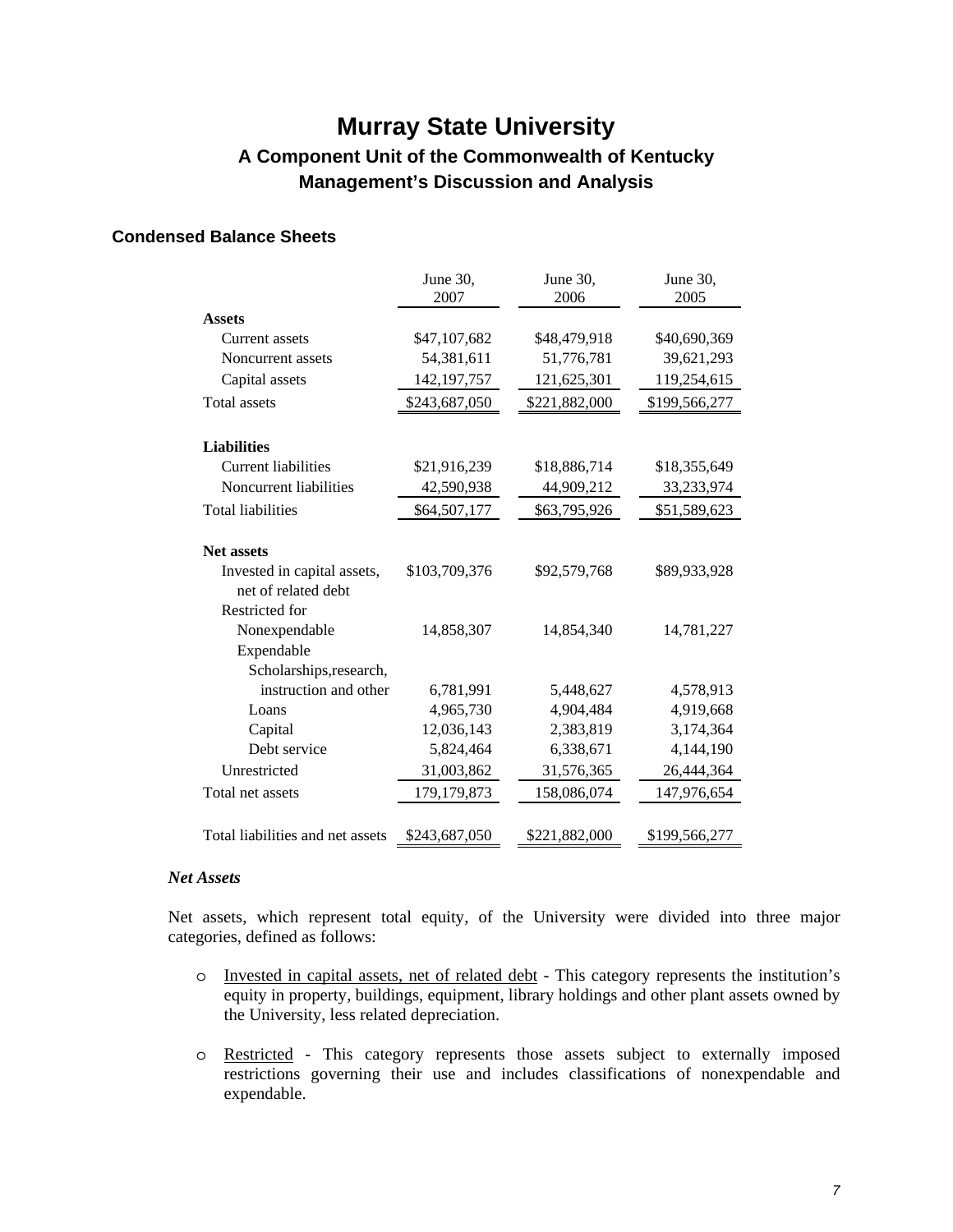- Restricted nonexpendable net assets Restricted nonexpendable net assets consist solely of permanent endowments owned by the University. The corpus, as specified by the donor, is invested in perpetuity and may not be expended.
- Restricted expendable net assets Restricted expendable net assets consist of those assets that may be expended by the University, but must be spent for purposes as defined by the donors and/or external entities that have placed time or purpose restrictions on the use of the assets.
- o Unrestricted This category represents the net assets held by the University that have no formal restrictions placed upon them. Although unrestricted net assets are not subject to externally imposed stipulations, substantially all of the unrestricted net assets have been designated for various programs and initiatives, capital projects and working capital requirements.

The allocation of net assets between these three categories is provided in the following chart:



#### **Statements of Revenues, Expenses and Changes in Net Assets**

The Statements of Revenues, Expenses and Changes in Net Assets, which are generally referred to as the activities statement or income statement, present the revenues earned and expenses incurred and income or loss from operations for the current and prior fiscal years. Activities are reported as either operating or non-operating. Changes in total net assets as presented on the Statements of Net Assets are based on the activity presented in the Statements of Revenues, Expenses and Changes in Net Assets.

The financial statements are prepared on the accrual basis of accounting, whereby revenues and assets are recognized when the service is provided and expenses and liabilities are recognized when others provide the service, regardless of when cash is exchanged. A public university's dependency on state appropriations will result in reported operating losses. The Governmental Accounting Standards Board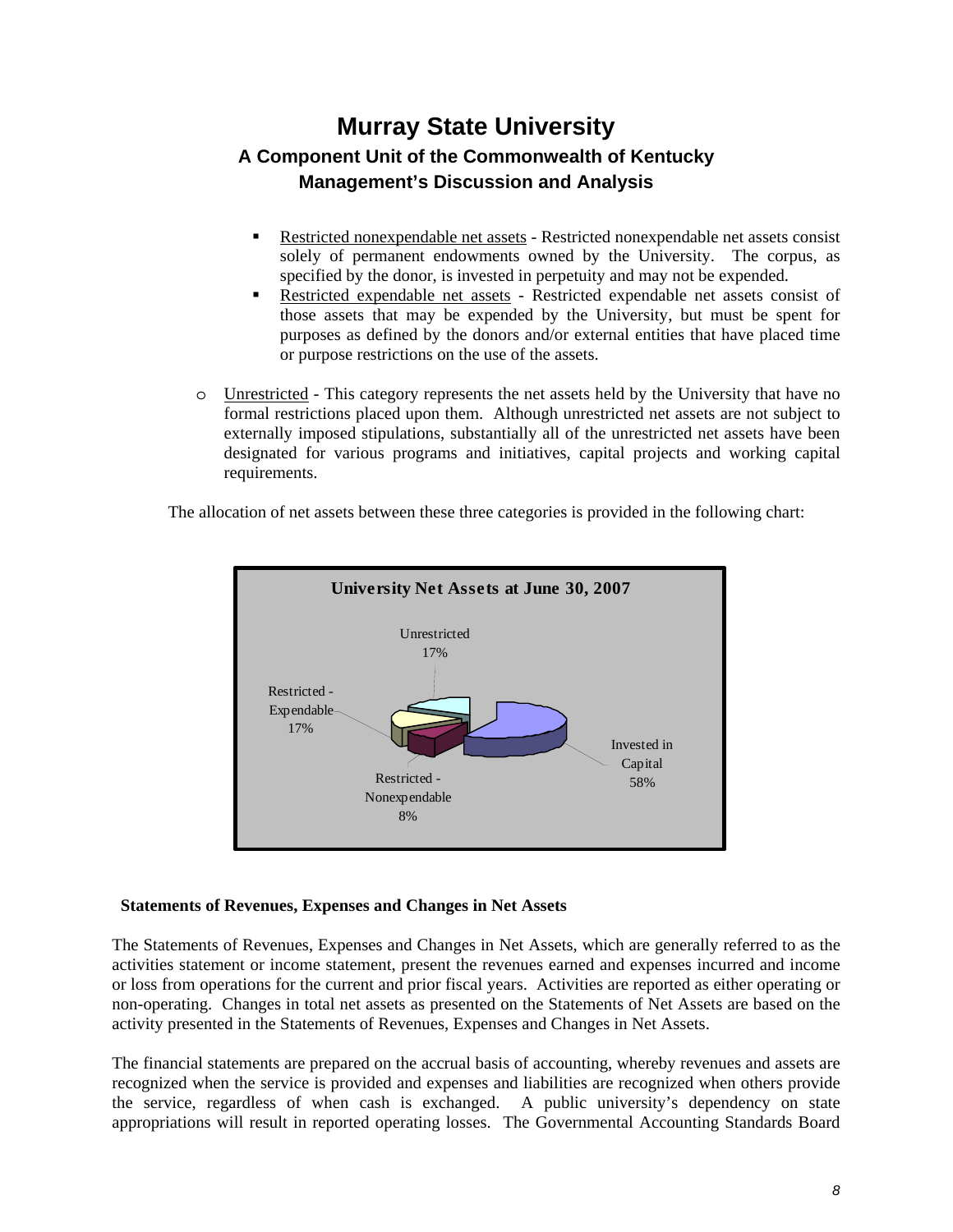requires state appropriations to be classified as non-operating revenues. The utilization of long-lived capital assets is reflected in the financial statements as depreciation, which expenses the costs of an asset over its expected useful life.

#### *Revenues*

Total operating revenues, which exclude state appropriations, for the 2007 fiscal year were \$89.1 million, including student tuition and fees, net of related discounts and allowances, of \$40.3 million, operating grants and contracts revenues of \$21.7 million, and auxiliary services net revenue of \$20.2 million.

During 2007, operating revenues increased by \$6.4 million. This increase is comprised primarily of \$4.7 million from net student tuition, fees, room, and board, and \$.85 million auxiliary revenues.

For 2007, the University received a net of \$55.3 million of state appropriations for operations. State appropriations are required to be classified as nonoperating revenues; however, these funds were used to support University operating activities.

The comparative sources of total operating revenues and nonoperating state appropriation revenues are reflected in the following chart:

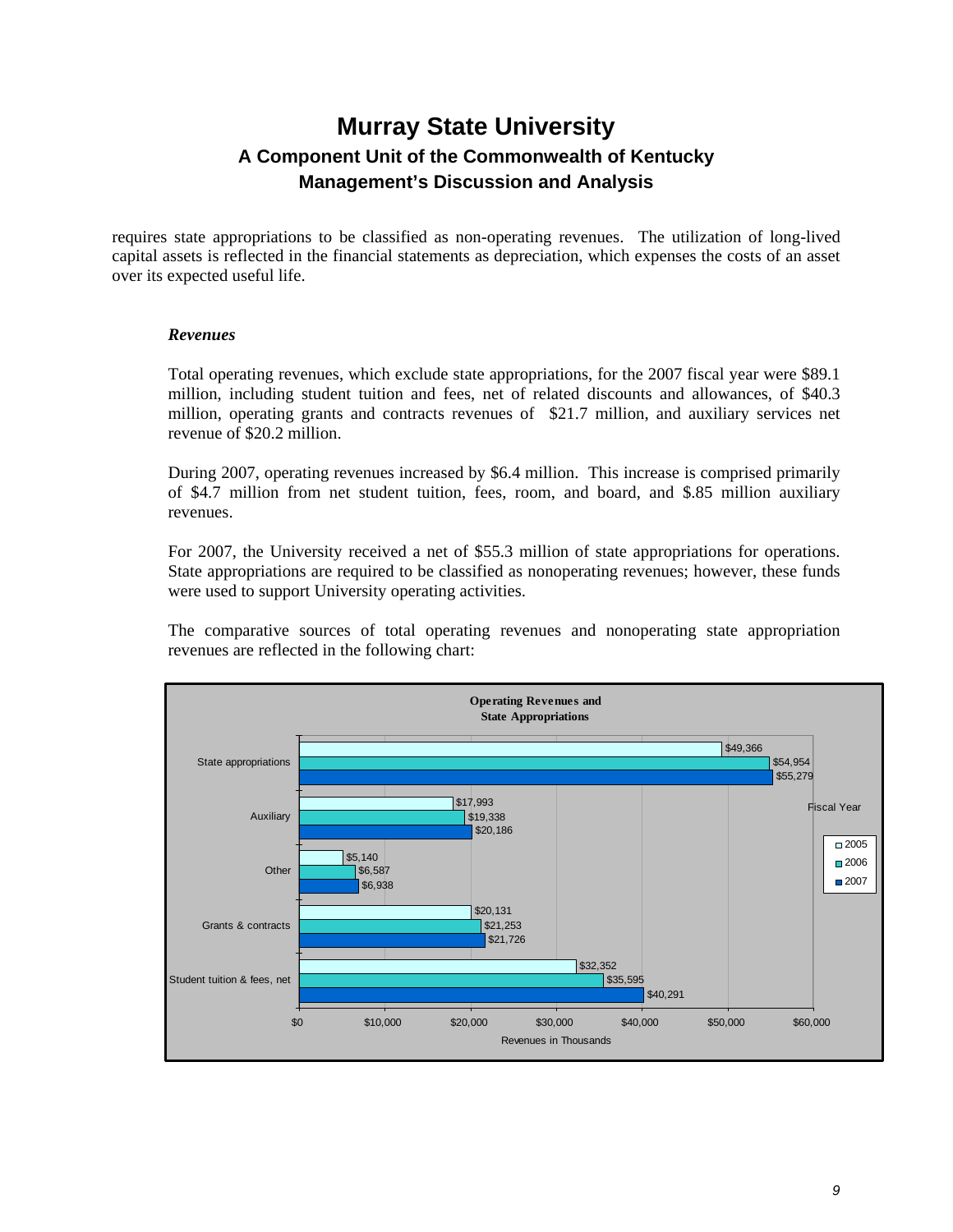#### *Expenses*

Total operating expenses for the 2007 fiscal year were \$144.2 million. Academic affairs, which includes instruction, research, libraries, and academic support, represents a significant portion of the operating expenses, totaling \$65.9 million or 45.7%. Student affairs, which includes student services, financial aid, and auxiliary services, were \$38.2 million or 26.5% and other expenses which includes public service, institutional support, depreciation, and operation and maintenance amounted to \$40.2 million or 27.8%. Depreciation for all areas of the University is reported as an operating expense and was not allocated to each program group, except for auxiliary enterprises.

Operating expenses increased for the year ended June 30, 2007, by \$6.3 million. The primary reasons for increased operating expenses continue to be for salaries, utilities, and other fixed costs.



Operating expenses by type are reflected in the following chart:

The net loss from operations for the year ended June 30, 2007, was \$55.2 million. Nonoperating revenues, net of expenses, amounted to \$64 million and non-debt related capital funding amounted to \$12.3 million, resulting in an increase in net assets of \$21.1 million for the year ended June 30, 2007.

The net loss from operations for the year ended June 30, 2006, was also \$55.2 million. Nonoperating revenues, net of expenses, amounted to \$61.6 million and non-debt related capital funding amounted to \$3.7 million, resulting in an increase in net assets of \$10.1 million for the year ended June 30, 2006.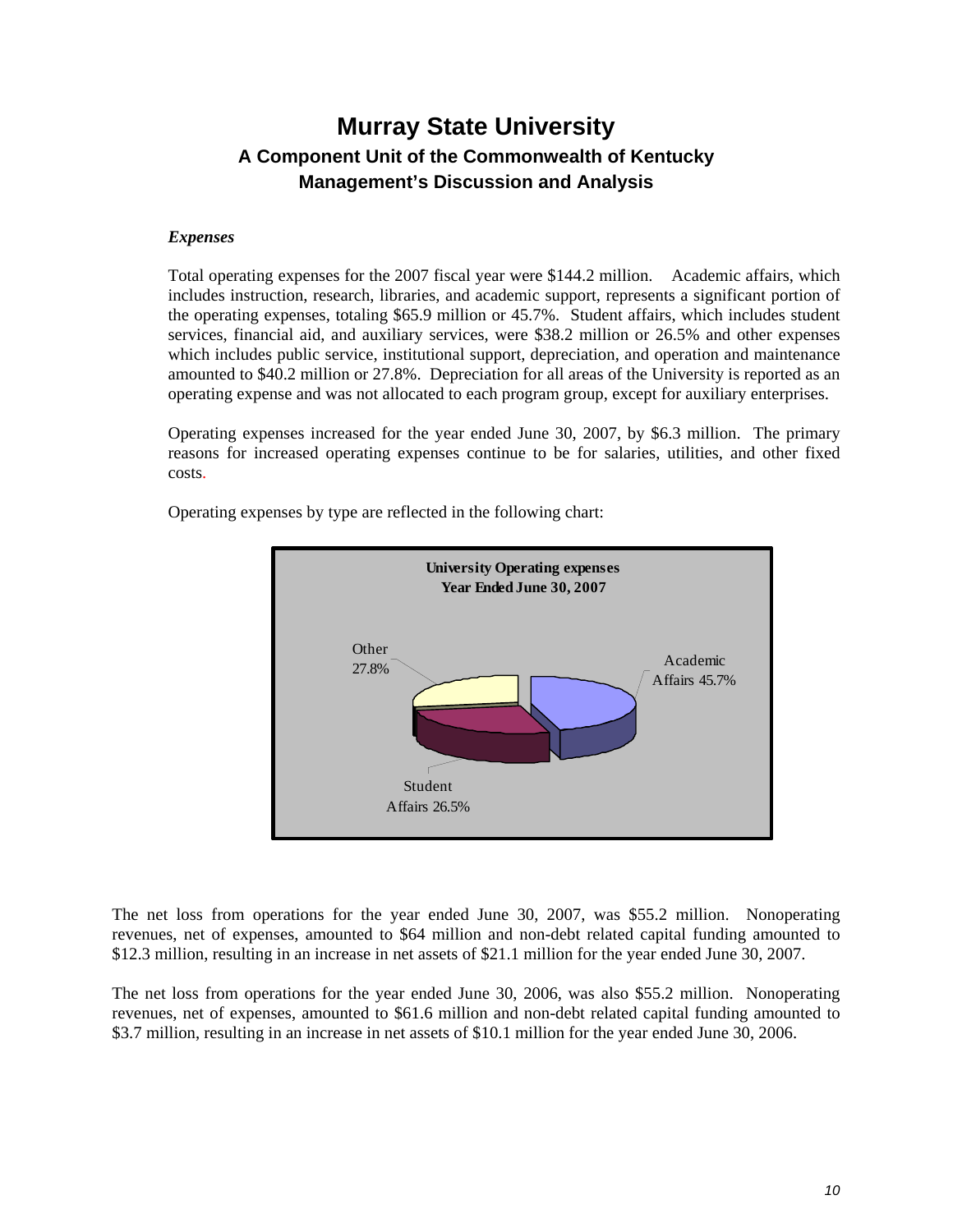### **Condensed Statements of Revenues, Expenses and Changes in Net Assets**

|                                        | 2007                | 2006           |             |    | 2005         |
|----------------------------------------|---------------------|----------------|-------------|----|--------------|
| <b>Operating revenues</b>              |                     |                |             |    |              |
| Student tuition and fees, net          | \$<br>40,291,022    | \$             | 35,595,332  | \$ | 32,351,507   |
| Grants and contracts                   | 21,726,300          |                | 21,253,304  |    | 20,130,510   |
| Other                                  | 6,937,806           |                | 6,587,050   |    | 5,140,180    |
| Auxiliary, net                         | 20,186,055          |                | 19,338,130  |    | 17,993,122   |
| Total operating revenues               | 89, 141, 183        |                | 82,773,816  |    | 75,615,319   |
| <b>Operating expenses</b>              |                     |                |             |    |              |
| Instruction                            | 55,574,695          |                | 50,564,149  |    | 47,040,216   |
| Other educational and general          | 64,846,248          |                | 63,769,387  |    | 62,023,778   |
| Depreciation                           | 6,830,646           |                | 6,621,914   |    | 6,527,977    |
| Auxiliary enterprises                  | 16,615,131          |                | 16,570,655  |    | 15,267,241   |
| Auxiliary depreciation                 | 430,943             |                | 455,042     |    | 831,987      |
| Total operating expenses               | 144,297,663         |                | 137,981,147 |    | 131,691,199  |
| Operating loss                         | (55, 156, 480)      | (55, 207, 331) |             |    | (56,075,880) |
| Nonoperating revenues (expenses)       |                     |                |             |    |              |
| State appropriations                   | 55,278,600          |                | 54,954,200  |    | 49,366,100   |
| Other nonoperating revenues (expenses) | 20,971,679          |                | 10,362,551  |    | 11,014,268   |
| Total nonoperating revenues (expenses) | 76,250,279          | 65,316,751     |             |    | 60,380,368   |
| Increase in net assets                 | 21,093,799          |                | 10,109,420  |    | 4,304,488    |
| Net assets, beginning of year          | 158,086,074         |                | 147,976,654 |    | 143,672,166  |
| Net assets, end of year                | \$<br>179, 179, 873 | \$             | 158,086,074 | \$ | 147,976,654  |

#### **Statements of Cash Flows**

The Statements of Cash Flows provide a summary of the sources and uses of cash by defined categories. The primary purposes of the Statements of Cash Flows are to provide information about the University's cash receipts and payments during the years and to help assess the University's ability to generate future net cash flows and meet obligations as they become due, as well as its need for external financing.

#### For the year ended June 30, 2007:

The net cash used in operating activities reflects the net cash used for general operations of the University, which changed by \$.25 million during 2007.

The cash flows from noncapital financing activities, changed by \$.28 million during 2007. This minimal change was due to an increase in state appropriations.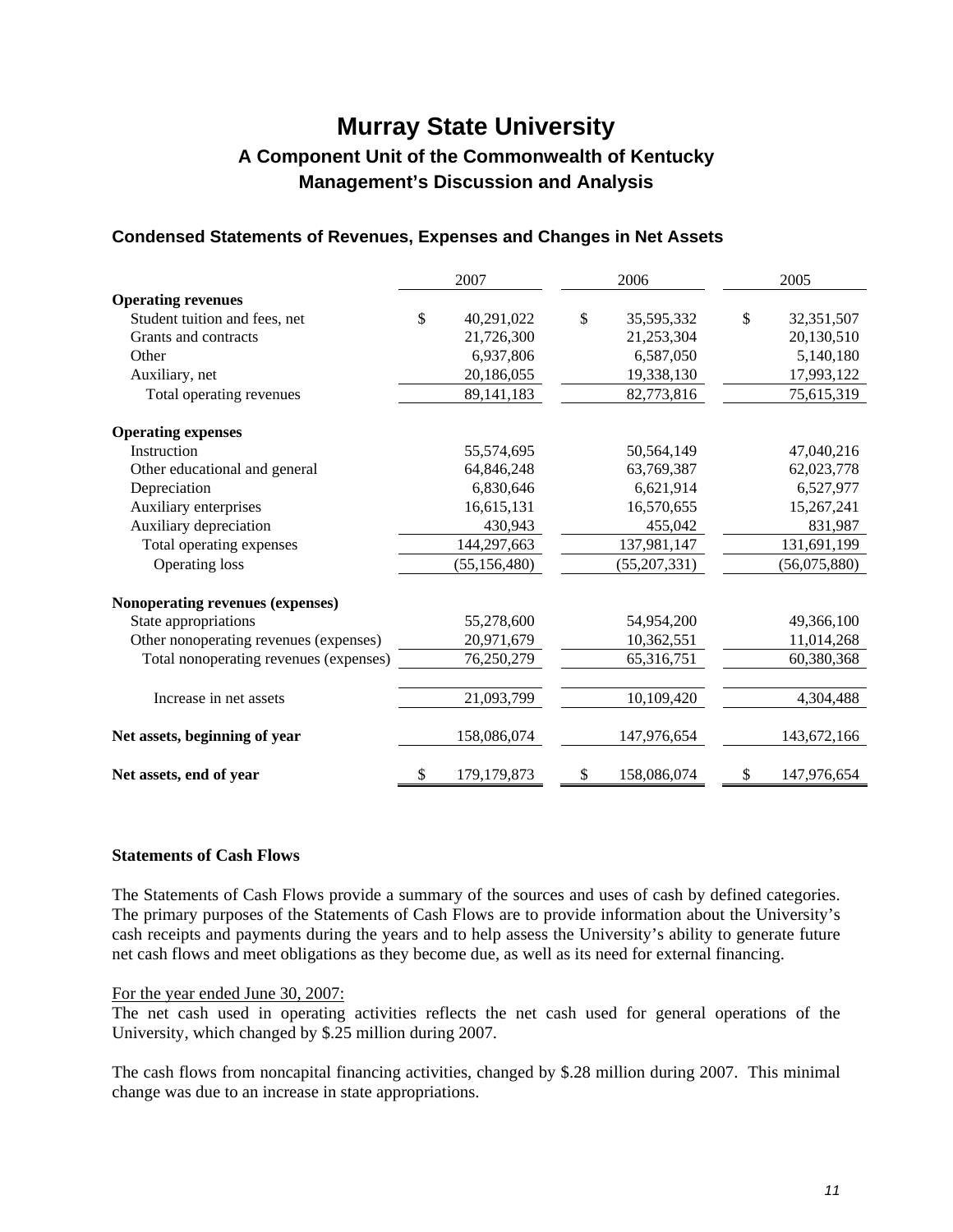The net cash flows used in capital and related financing activities represent cash received and used for the acquisition, construction, and renovation of capital assets, which changed by \$17.7 million during 2007. The majority of this change is due to the state capital appropriations of \$15 million for the Phase II funding of the Science Complex and an increase in capital asset purchases of \$15.6 million and a reduction of capital debt proceeds of \$16 million.

The cash flows provided by investing activities represent the cash activities of investments, which changed by \$1.4 million for 2007. A portion of this change is related to an increase of \$.8 million of investment earnings on Housing and Dining debt service reserve investments.

#### For the year ended June 30, 2006:

The net cash used in operating activities reflects the net cash used for general operations of the University, which changed by \$.6 million during 2006.

The cash flows from noncapital financing activities, changed by \$4 million during 2006. This change was due to an increase in state appropriations.

The net cash flows provided by capital and related financing activities represent cash received and used for the acquisition, construction, and renovation of capital assets, which changed by \$9.4 million during 2006. A large portion of this change is due to the sale of Series Q Housing and Dining bonds to finance the construction of the new Clark Residential College.

The cash flows provided by investing activities represent the cash activities of investments, which changed by \$4.5 million for 2006. A portion of this change is related to the purchase of investments for the Housing and Dining sinking and reserve funds and improved realized gains on investments.

#### **Condensed Statements of Cash Flows**

|                                              | 2007 |                | 2006                 |                    | 2005 |
|----------------------------------------------|------|----------------|----------------------|--------------------|------|
| Cash provided/(used by):                     |      |                |                      |                    |      |
| Operating activities                         | \$   | (47, 651, 309) | \$<br>(47, 902, 135) | \$<br>(48,520,987) |      |
| Noncapital financing activities              |      | 58,179,970     | 58,455,183           | 54,474,090         |      |
| Capital and related financing activities     |      | (14, 108, 352) | 3,583,628            | (5,788,732)        |      |
| Investing activities                         |      | 4,575,240      | 3,142,266            | (1,368,063)        |      |
| Net (decrease) increase in cash              |      | 995,549        | 17,278,942           | (1,203,692)        |      |
|                                              |      |                |                      |                    |      |
| Cash and cash equivalents, beginning of year |      | 59,416,636     | 42,137,694           | 43, 341, 386       |      |
|                                              |      |                |                      |                    |      |
| Cash and cash equivalents, end of year       |      | 60,412,185     | 59,416,636           | 42,137,694         |      |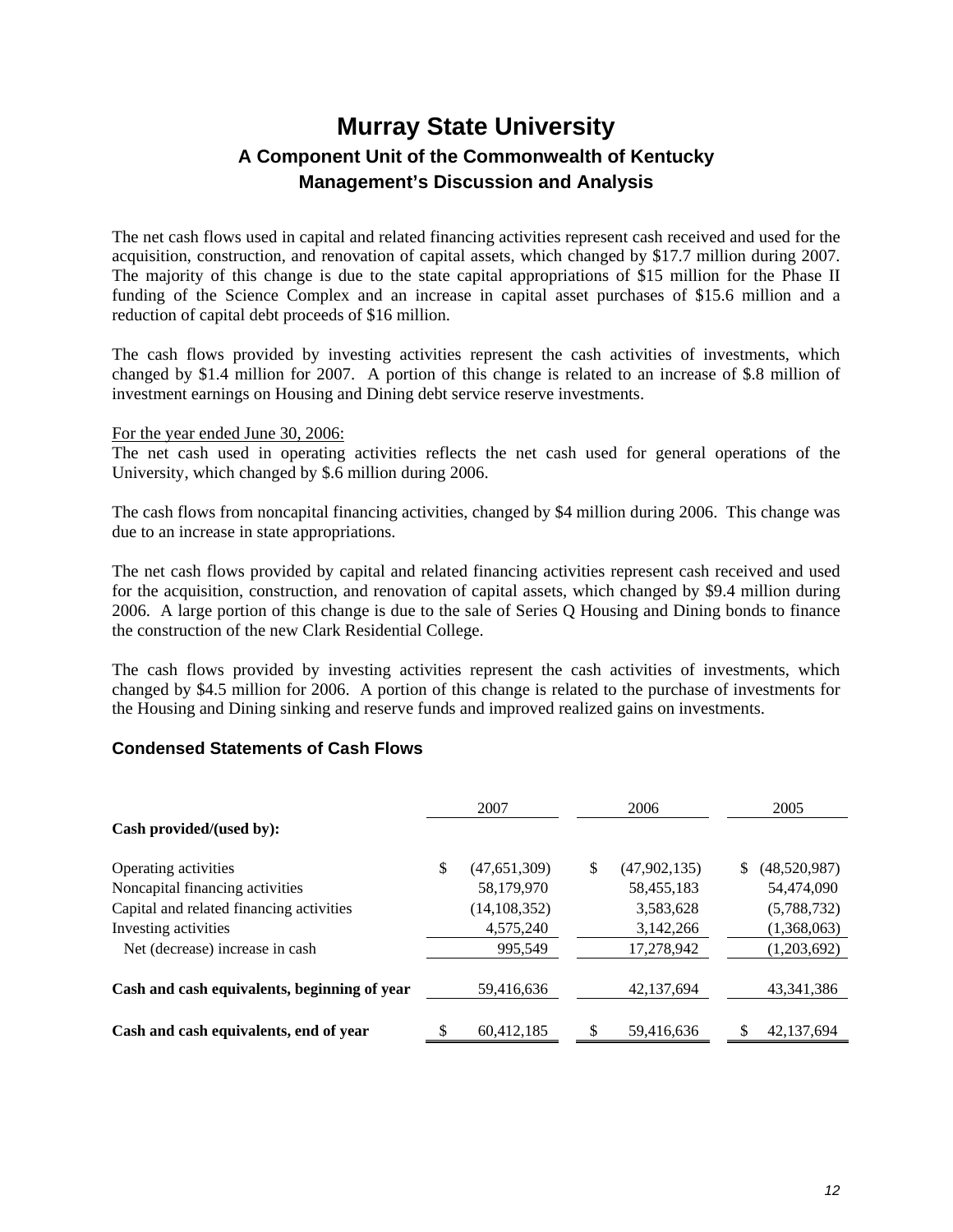#### **Capital Assets and Debt Administration**

The University had a \$20.6 million increase in capital assets during the fiscal year ended June 30, 2007. This change is primarily due to an increase of \$8.4 million in construction in progress related to the Phase II of the Science Complex and \$9.6 million increase of the Clark Residential College projects. Capital assets as of June 30, 2007, and changes during the year are as follows:

|                           | Balance<br>June 30, 2007 |    | Net Change<br>2006-07 |
|---------------------------|--------------------------|----|-----------------------|
| Land                      | \$<br>8,783,261          | \$ | 1,141,681             |
| Construction in progress  | 26,890,461               |    | 22,789,860            |
| Museum and collectibles   | 532,393                  |    | 17,100                |
| <b>Buildings</b>          | 188,334,280              |    | 746,029               |
| Non-building improvements | 9,786,566                |    | 162,859               |
| Equipment                 | 21,728,927               |    | 1,263,861             |
| Library holdings          | 28,096,921               |    | 1,143,498             |
| Livestock                 | 182,750                  |    | 5,000                 |
| Accumulated depreciation  | (142, 137, 802)          |    | (6,697,432)           |
| Total                     | 142, 197, 757            |    | 20,572,456            |

The University did not issue any new debt for the year ended June 30, 2007. The University paid off \$4.0 million of long term debt.

Debt as of June 30, 2007, is summarized below:

|                                                         |    | Balance<br>June 30, 2007 |
|---------------------------------------------------------|----|--------------------------|
| Housing and Dining System Revenue Bonds                 | \$ | 25,065,000               |
| <b>Consolidated Educational Buildings Revenue Bonds</b> |    | 1,715,000                |
| Bond discount                                           |    | (442,796)                |
| City of Murray                                          |    | 9,805,000                |
| Other (see Notes to Financial Statements 11.)           |    | 8,604,022                |
| Total                                                   | S  | 44,746,226               |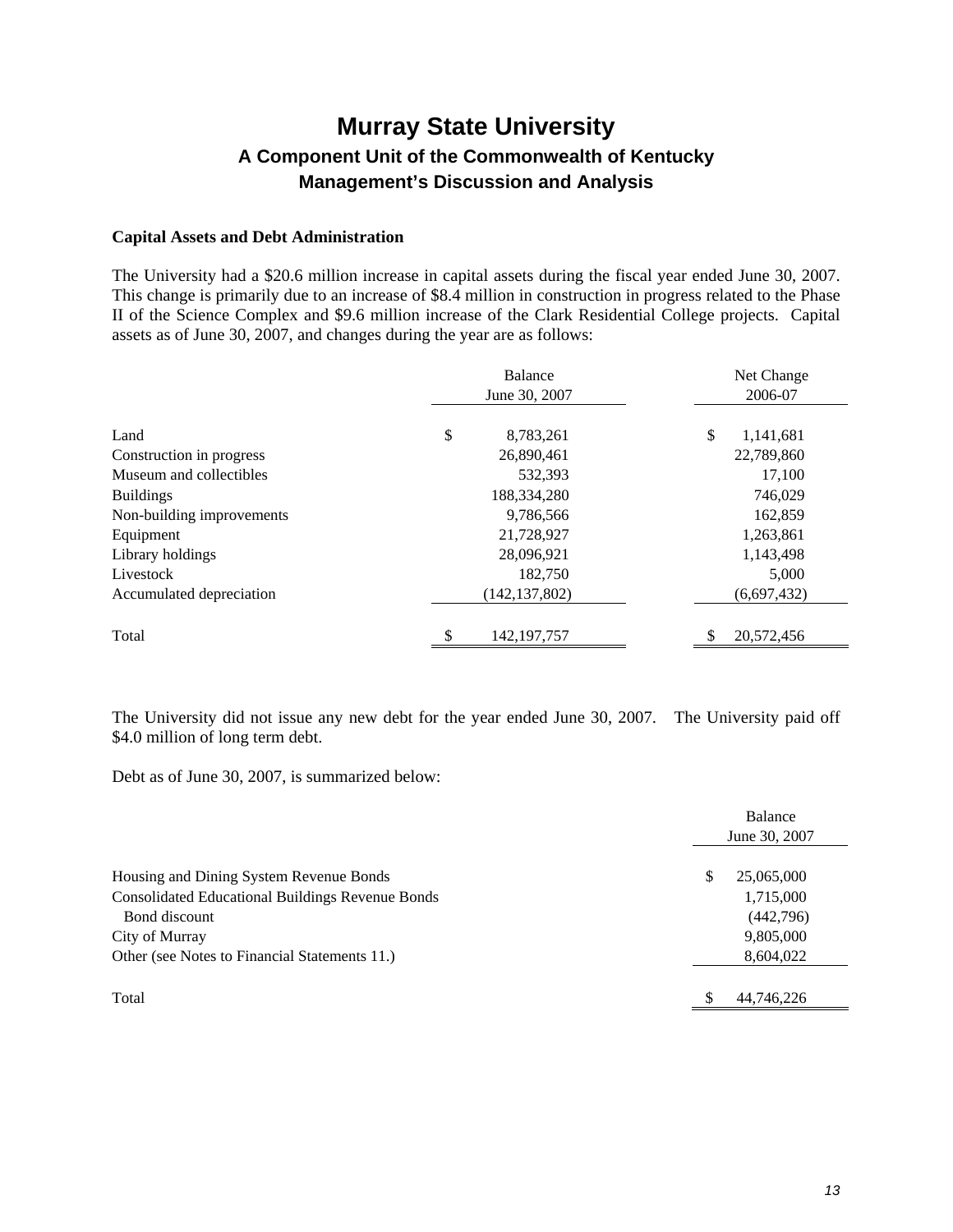#### **Infrastructure Assets**

Infrastructure assets are defined by GASB No. 34 as long-lived assets that are normally stationary in nature and normally can be preserved for a significantly greater number of years than most capital assets. These types of assets will typically be permanent non-building additions that service the entire campus. The University has adopted the modified approach of accounting for its infrastructure assets. This approach requires that an asset management system be established and maintained. Such a system would assess and disclose that all eligible infrastructure assets are being preserved approximately at (or above) a condition level established. To date, the University has not identified any assets that should be classified as infrastructure.

#### **Economic Factors Affecting Future Periods**

- $\triangleright$  General state appropriations from the Commonwealth of Kentucky (Commonwealth) are expected to remain constant or slightly increase over the next period.
- $\triangleright$  The University provides health insurance to employees through a self-funded program. As reflected in national trends, the costs of health claims will continue to be a major expense for the institution.
- $\triangleright$  The University issued bonds of \$14,635,000 in July 2007 to construct a new residential college facility that will replace the existing Richmond Residential College. The University will begin construction of the new residential college in the Spring 2008, with an expected completion date of July, 2009. The bonds were issued under a new general receipts trust indenture that will cover all future consolidated educational and housing and dining bond issues.
- $\triangleright$  The University will begin construction of a new building in the Fall 2007 to house Campus Public Safety. The University is internally funding the project with a scope of \$2 million and anticipates a completion date in the Spring 2008.

#### **Contacting the University's Financial Management**

This financial report is designed to provide a general overview of the University's finances and to show the University's accountability for the money it receives. Questions about this report and requests for additional financial information should be directed to the Vice President for Finance and Administrative Services, 322 Sparks Hall, Murray, KY 42071.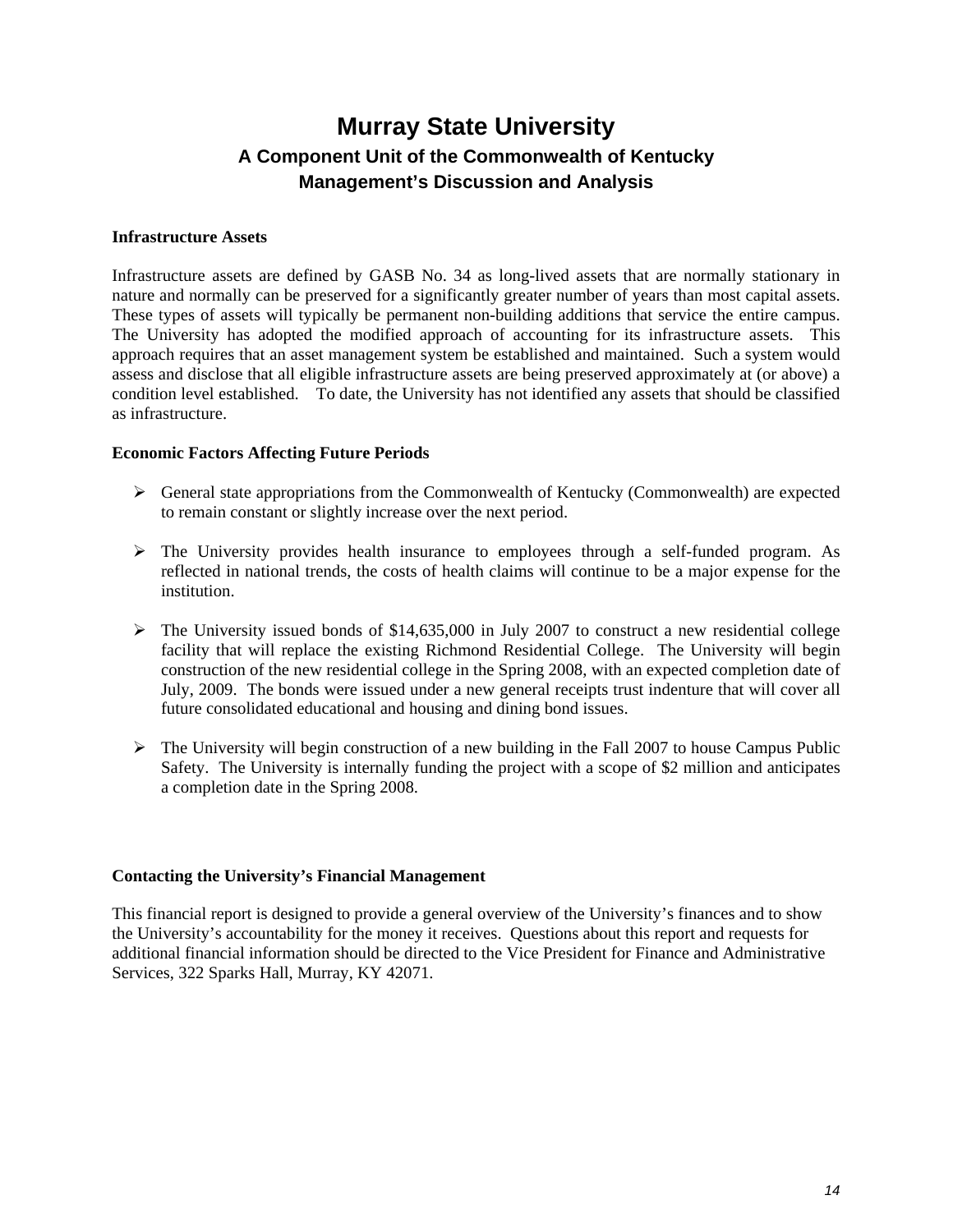## **Murray State University A Component Unit of the Commonwealth of Kentucky Balance Sheets June 30, 2007 and 2006**

### **ASSETS**

|                                      | 2007             | 2006               |
|--------------------------------------|------------------|--------------------|
| <b>Current Assets</b>                |                  |                    |
| Cash and cash equivalents            | \$<br>36,919,598 | \$<br>37,978,869   |
| Accounts receivable, net             | 6,030,348        | 6,849,515          |
| Inventories                          | 1,964,950        | 2,013,668          |
| Prepaid expenses                     | 859,954          | 706,956            |
| Loans receivable, net                | 917,645          | 903,681            |
| Interest receivable                  | 415,187          | 27.229             |
| Total current assets                 | 47, 107, 682     | <u>48,479,9</u> 18 |
| <b>Noncurrent Assets</b>             |                  |                    |
| Restricted cash and cash equivalents | 23,492,587       | 21,437,767         |
| Restricted investments               | 26,788,595       | 26,146,638         |
| Loans receivable, net                | 3,527,944        | 3,588,002          |
| Capital assets                       | 284, 335, 559    | 257,065,671        |
| Accumulated depreciation             | (142, 137, 802)  | (135, 440, 370)    |
| Debt issuance costs, net             | 572,485          | 604,374            |
| Total noncurrent assets              | 196,579,368      | 173,402,082        |

Total assets  $$ 243,687,050 \$ 221,882,000$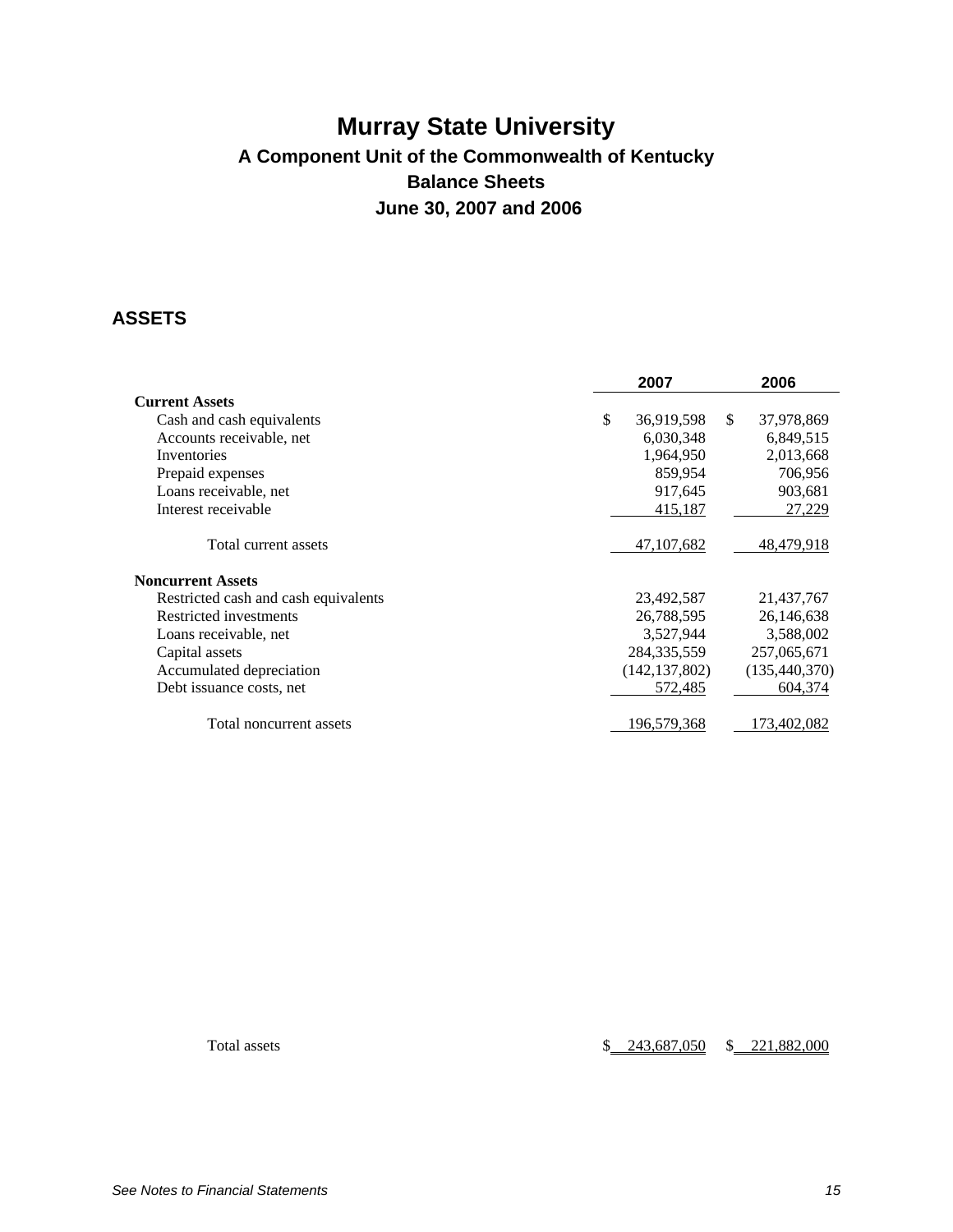## **Murray State University A Component Unit of the Commonwealth of Kentucky Balance Sheets June 30, 2007 and 2006**

### **LIABILITIES AND NET ASSETS**

|                                                  | 2007            | 2006         |             |
|--------------------------------------------------|-----------------|--------------|-------------|
| <b>Current Liabilities</b>                       |                 |              |             |
| Accounts payable                                 | \$<br>7,849,404 | $\mathbb{S}$ | 6,201,515   |
| Self-insured health liability                    | 1,487,341       |              | 1,160,513   |
| Accrued payroll                                  | 3,932,218       |              | 3,849,365   |
| Interest payable                                 | 498,033         |              | 368,270     |
| Deposits                                         | 255,977         |              | 246,111     |
| Deferred revenue                                 | 5,525,043       |              | 3,099,017   |
| Current maturities of long-term liabilities      | 2,368,223       |              | 3,961,923   |
| Total current liabilities                        | 21,916,239      |              | 18,886,714  |
| <b>Noncurrent Liabilities</b>                    |                 |              |             |
| Deposits                                         | 212,935         |              | 149,762     |
| Revenue bonds, notes payable, and capital leases | 42,378,003      |              | 44,759,450  |
| Total noncurrent liabilities                     | 42,590,938      |              | 44,909,212  |
| <b>Total liabilities</b>                         | 64,507,177      |              | 63,795,926  |
| <b>Net Assets</b>                                |                 |              |             |
| Invested in capital assets, net of related debt  | 103,709,376     |              | 92,579,768  |
| Restricted for                                   |                 |              |             |
| Nonexpendable – permanent endowments             | 14,858,307      |              | 14,854,340  |
| Expendable                                       |                 |              |             |
| Scholarships, research, instruction and other    | 6,781,991       |              | 5,448,627   |
| Loans                                            | 4,965,730       |              | 4,904,484   |
| Capital assets                                   | 12,036,143      |              | 2,383,819   |
| Debt service                                     | 5,824,464       |              | 6,338,671   |
| Unrestricted                                     | 31,003,862      |              | 31,576,365  |
| Total net assets                                 | 179, 179, 873   |              | 158,086,074 |
|                                                  |                 |              |             |
|                                                  |                 |              |             |

Total liabilities and net assets  $\frac{$243,687,050}{$243,687,050}$  \$ 221,882,000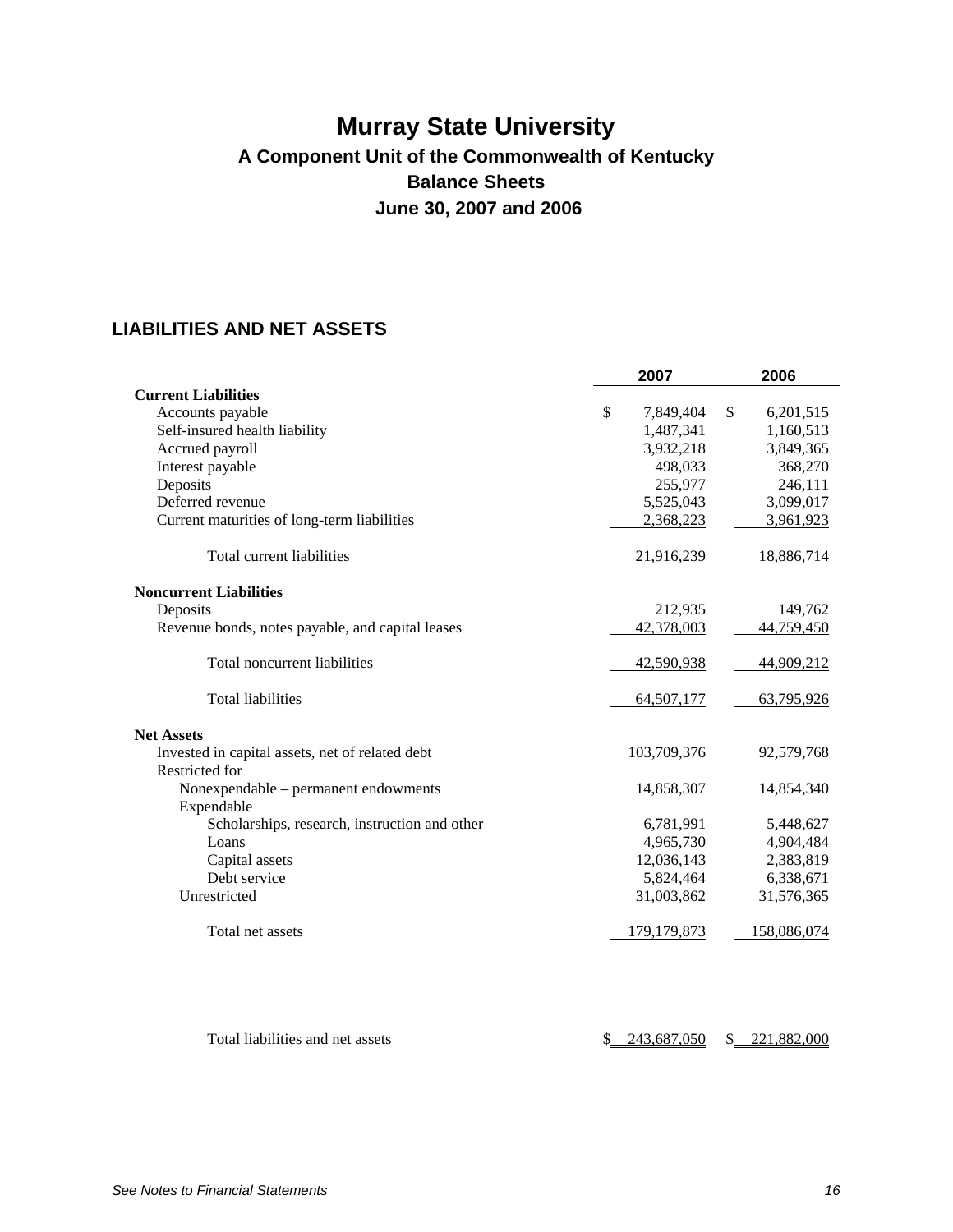### Murray State University Foundation, Inc. Statements of Financial Position June 30, 2007 and 2006

### **ASSETS**

|                                                         |              | 2007              |              | 2006       |
|---------------------------------------------------------|--------------|-------------------|--------------|------------|
| Cash and cash equivalents                               | \$           | 3,463,701         | \$           | 9,748,194  |
| Accounts receivable, net of allowance; 2007 - \$17,708, |              |                   |              |            |
| $2006 - $17,224$                                        |              | 19,430            |              | 58,001     |
| Accounts receivable, L.D. Miller Trust                  |              | 342,563           |              | 342,563    |
| Investments                                             |              | 63,534,185        |              | 48,988,286 |
| Prepaid and other current assets                        |              | 43,836            |              | 45,074     |
| Contributions receivable                                |              | 44,506            |              | 140,141    |
| Notes receivable                                        |              | 75,865            |              | 84,857     |
| Property and equipment                                  |              | 3,541,475         |              | 3,654,445  |
| <b>Total</b> assets                                     |              | 71,065,561        | S            | 63,061,561 |
| <b>LIABILITIES AND NET ASSETS</b>                       |              |                   |              |            |
| <b>Liabilities</b>                                      |              |                   |              |            |
| Accounts payable                                        | $\mathbb{S}$ | 482,827           | $\mathbb{S}$ | 637,110    |
| Accrued expenses                                        |              | 39,293            |              | 36,012     |
| Deferred revenue                                        |              | 36,731            |              | 37,679     |
| Assets held for others                                  |              | 19,825,932        |              | 18,592,559 |
| Annuities payable                                       |              | 869,426           |              | 538,354    |
| Refundable advances                                     |              | 608,342           |              |            |
| Capital lease obligations                               |              | 106,048           |              | 132,034    |
| <b>Total liabilities</b>                                |              | 21,968,599        |              | 19,973,748 |
| <b>Net Assets</b>                                       |              |                   |              |            |
| Unrestricted                                            |              | 9,109,661         |              | 7,040,978  |
| Temporarily restricted                                  |              | 16,220,429        |              | 13,056,224 |
| Permanently restricted                                  |              | 23,766,872        |              | 22,990,611 |
| Total net assets                                        |              | <u>49,096,962</u> |              | 43,087,813 |
| Total liabilities and net assets                        | \$           | 71,065,561        | \$           | 63,061,561 |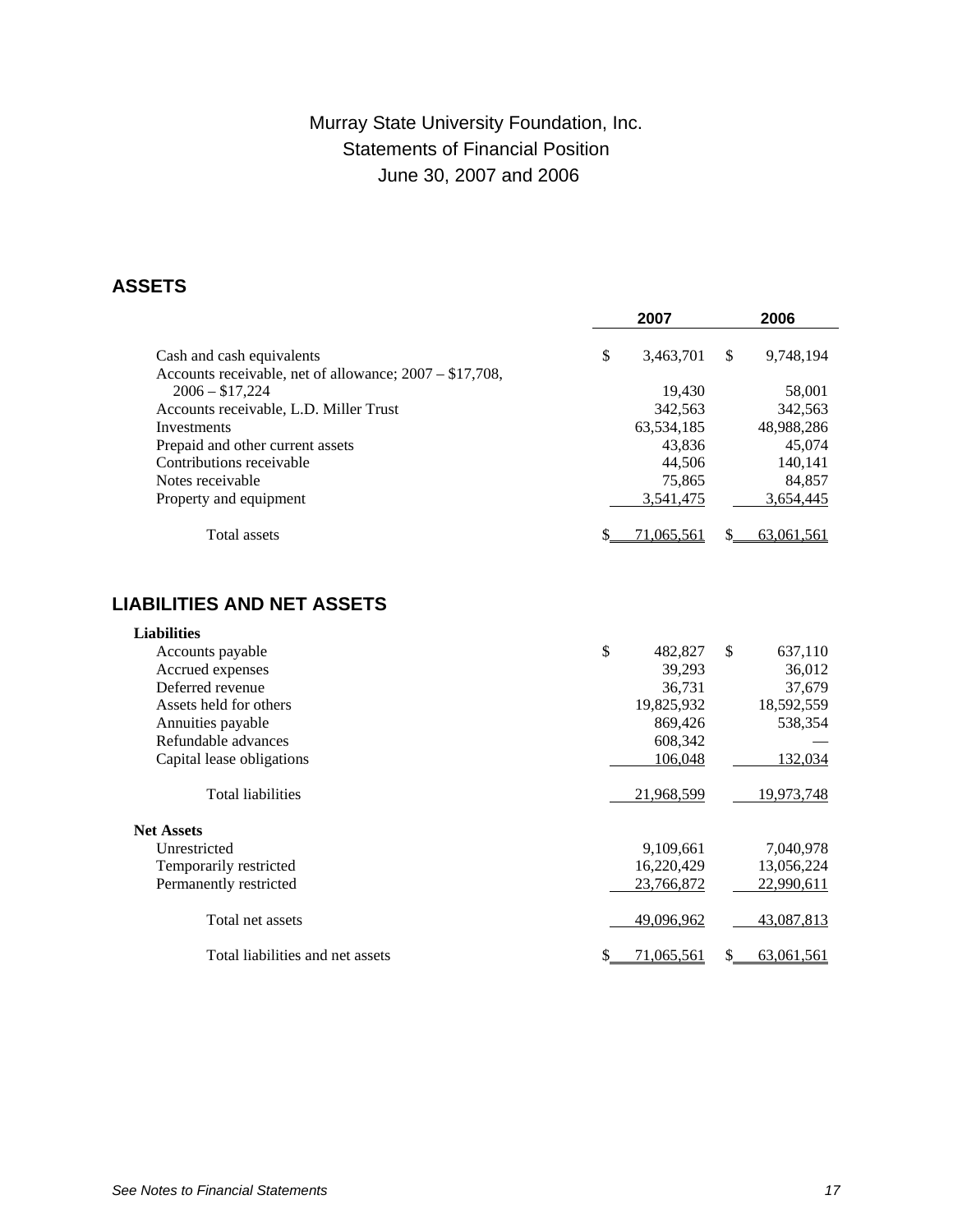### Murray State University Athletic Foundation, Inc. Statements of Financial Position June 30, 2007 and 2006

### **ASSETS**

|                                                                                                                                                          | 2007                                               | 2006                                                 |  |
|----------------------------------------------------------------------------------------------------------------------------------------------------------|----------------------------------------------------|------------------------------------------------------|--|
| Cash<br>Investments<br>Accounts receivable<br>Real estate held for sale<br>Equipment, net of accumulated depreciation;<br>$2007 - $12,296,2006 - $9,578$ | \$<br>64,527<br>141,807<br>57,800<br>475,873<br>76 | \$<br>89,237<br>122,877<br>2,600<br>603,595<br>2,794 |  |
| Total assets                                                                                                                                             | \$<br>740,083                                      | \$<br>821,103                                        |  |
| <b>LIABILITIES AND NET ASSETS (DEFICIT)</b>                                                                                                              |                                                    |                                                      |  |
| <b>Liabilities</b><br>Accounts payable to Murray State University<br>Accounts payable and accrued expenses<br>Note payable                               | \$<br>422,163<br>33,745<br>370,472                 | \$<br>422,163<br>34,829<br>607,672                   |  |
| <b>Total liabilities</b>                                                                                                                                 | 826,380                                            | 1,064,664                                            |  |
| <b>Net Assets (Deficit)</b><br>Unrestricted                                                                                                              | (86,297)                                           | (243, 561)                                           |  |
| Total net assets (deficit)                                                                                                                               | (86, 297)                                          | (243, 561)                                           |  |
| Total liabilities and net assets (deficit)                                                                                                               | \$<br>740,083                                      | \$<br>821,103                                        |  |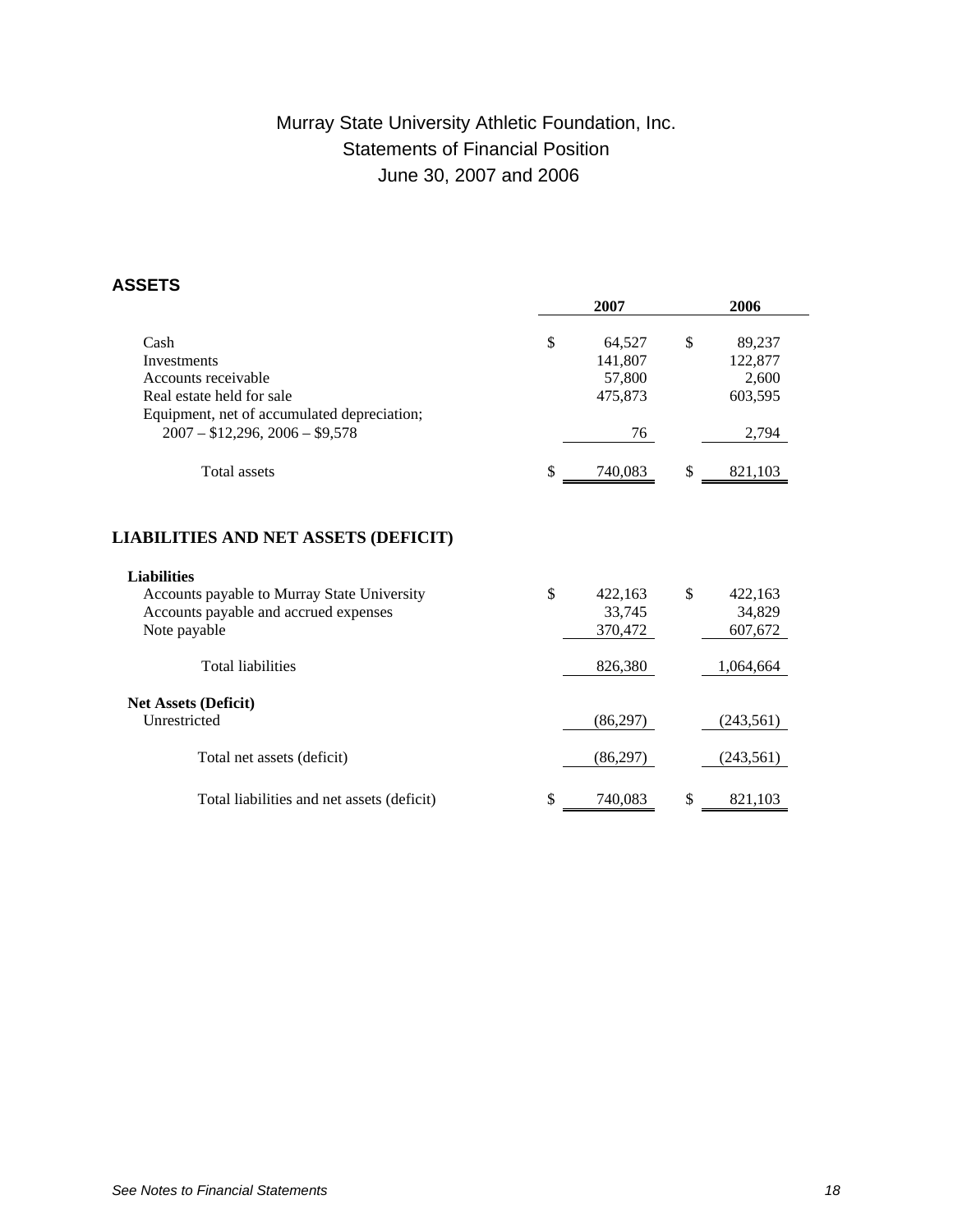# **Murray State University**

### **A Component Unit of the Commonwealth of Kentucky Statements of Revenues, Expenses and Changes in Net Assets Years Ended June 30, 2007 and 2006**

|                                                         | 2007             | 2006             |
|---------------------------------------------------------|------------------|------------------|
| <b>Revenues</b>                                         |                  |                  |
| Operating revenues                                      |                  |                  |
| Student tuition and fees                                | \$<br>68,195,606 | \$<br>59,539,363 |
| Less discounts and allowances                           | (27,904,584)     | (23,944,031)     |
| Net tuition and fees                                    | 40,291,022       | 35,595,332       |
| Federal grants and contracts                            | 12,346,877       | 12,544,061       |
| State grants and contracts                              | 8,844,934        | 8,343,541        |
| Local and private grants and contracts                  | 534,489          | 365,702          |
| Total grants and contracts                              | 21,726,300       | 21,253,304       |
| Sales and services of educational departments           | 4,718,367        | 4,234,826        |
| Other operating revenues                                | 2,219,439        | 2,352,224        |
| Total sales, services, and other revenues               | 6,937,806        | 6,587,050        |
| Auxiliary enterprises revenues (Revenues are pledged as |                  |                  |
| security for the Housing and Dining Revenue System Bond |                  |                  |
| Series $L - Q$ )                                        | 21,182,622       | 20,292,760       |
| Less discounts and allowances                           | (996, 567)       | (954, 630)       |
| Net auxiliary revenue                                   | 20,186,055       | 19,338,130       |
| Total operating revenues                                | 89, 141, 183     | 82,773,816       |
| <b>Expenses</b>                                         |                  |                  |
| Operating expenses                                      |                  |                  |
| Instruction                                             | 55,574,695       | 50,564,149       |
| Research                                                | 2,165,258        | 2,968,954        |
| Public service                                          | 6,191,577        | 5,948,602        |
| Libraries                                               | 2,020,730        | 1,596,098        |
| Academic support                                        | 6,130,718        | 6,216,530        |
| Student services                                        | 14, 171, 474     | 12,878,334       |
| Institutional support                                   | 11,752,185       | 12,449,351       |
| Operational and maintenance of plant                    | 14,973,780       | 14,539,404       |
| Student financial aid                                   | 7,440,526        | 7,172,114        |
| Depreciation                                            | 6,830,646        | 6,621,914        |
| Auxiliary enterprises                                   | 16,615,131       | 16,570,655       |
| Auxiliary depreciation                                  | 430,943          | 455,042          |
| Total operating expenses                                | 144,297,663      | 137,981,147      |
| <b>Operating Loss</b>                                   | (55, 156, 480)   | (55, 207, 331)   |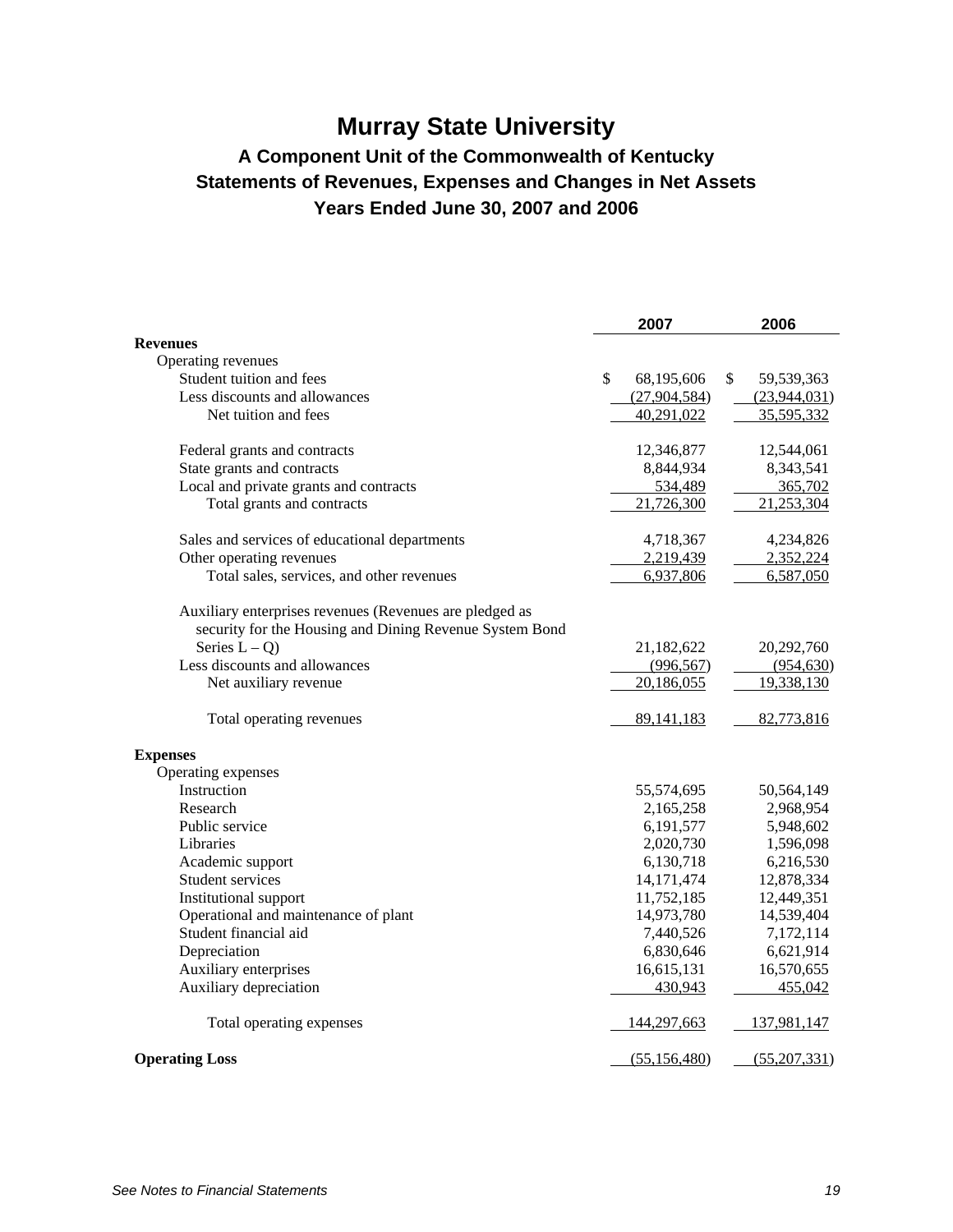# **Murray State University**

### **A Component Unit of the Commonwealth of Kentucky Statements of Revenues, Expenses and Changes in Net Assets Years Ended June 30, 2007 and 2006**

|                                                                   | 2007                |     | 2006        |
|-------------------------------------------------------------------|---------------------|-----|-------------|
| <b>Nonoperating Revenues (Expenses)</b>                           |                     |     |             |
| State appropriations                                              | \$<br>55,278,600    | \$. | 54,954,200  |
| Restricted student fees (Revenues are pledged as security for the |                     |     |             |
| City of Murray debt agreement)                                    | 658,480             |     | 660,629     |
| Federal grants and contracts                                      | 917,157             |     | 1,056,839   |
| State grants and contracts                                        | 1,546,365           |     | 1,718,265   |
| Local and private grants and contracts                            | 455,359             |     | 603,304     |
| <b>Gifts</b>                                                      | 1,559,878           |     | 991,666     |
| Investment income                                                 | 5,574,718           |     | 3,580,765   |
| Interest on capital asset-related debt                            | (1,871,439)         |     | (1,739,697) |
| Loss on deletion and disposal of capital assets                   | (66,778)            |     | (170, 435)  |
| Bond amortization                                                 | (70, 677)           |     | (73,680)    |
| Net nonoperating revenues (expenses)                              | 63,981,663          |     | 61,581,856  |
| <b>Income before Other Revenues, Expenses, Gains or Losses</b>    | 8,825,183           |     | 6,374,525   |
| State capital appropriations                                      | 11,698,331          |     | 2,350,797   |
| Capital grants                                                    | 9,997               |     | 388,288     |
| Capital gifts                                                     | 560,288             |     | 995,810     |
| <b>Increase in Net Assets</b>                                     | 21,093,799          |     | 10,109,420  |
| <b>Net Assets, Beginning of Year</b>                              | 158,086,074         |     | 147,976,654 |
| <b>Net Assets, End of Year</b>                                    | \$<br>179, 179, 873 |     | 158,086,074 |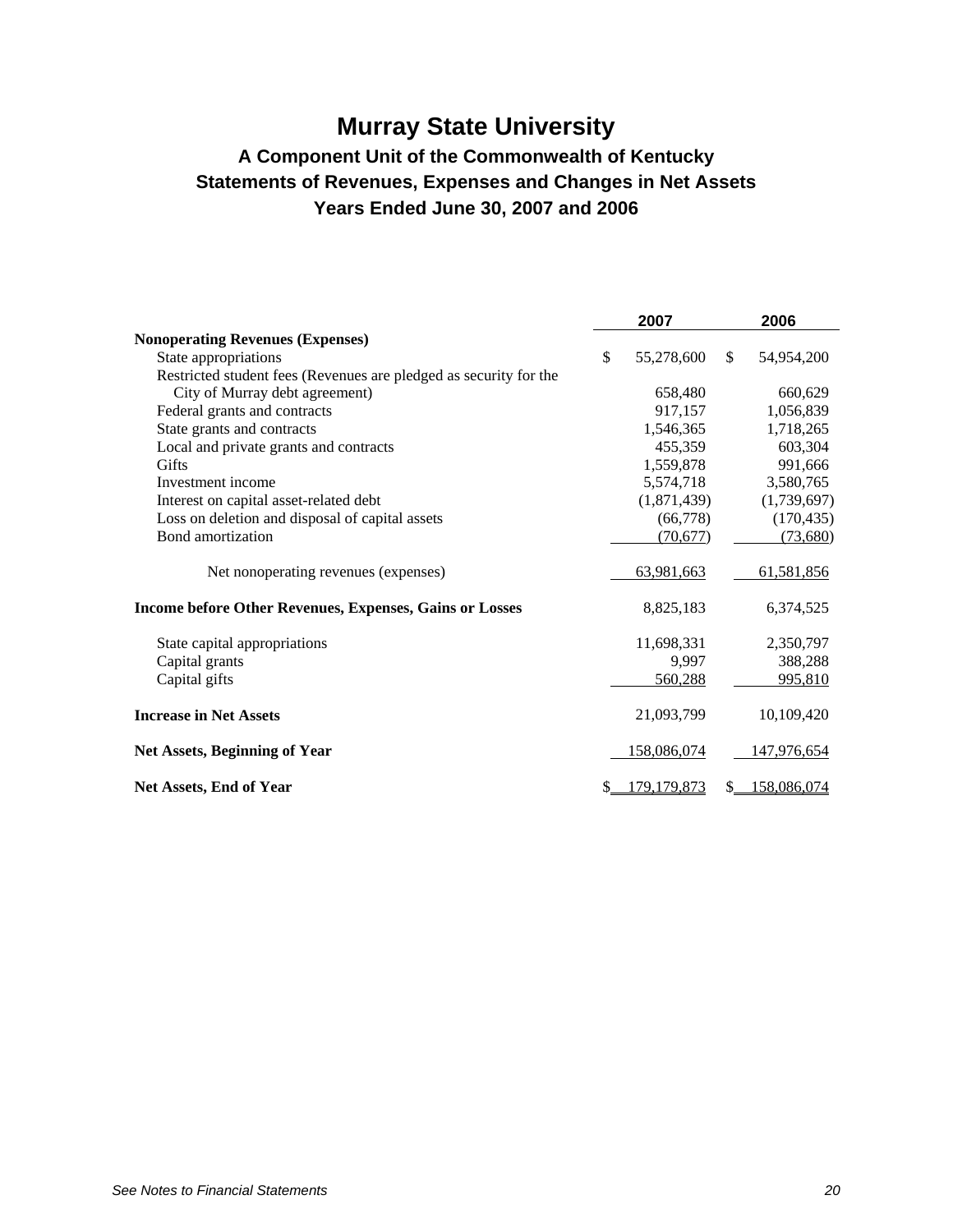### Murray State University Foundation, Inc. Statements of Activities Years Ended June 30, 2007 and 2006

|                                                                    | 2007 |                     |                                  |     |                                  |  |              |
|--------------------------------------------------------------------|------|---------------------|----------------------------------|-----|----------------------------------|--|--------------|
|                                                                    |      | <b>Unrestricted</b> | Temporarily<br><b>Restricted</b> |     | Permanently<br><b>Restricted</b> |  | <b>Total</b> |
|                                                                    |      |                     |                                  |     |                                  |  |              |
| <b>Revenues, Gains and Other Support</b>                           |      |                     |                                  |     |                                  |  |              |
| Contributions                                                      | \$   | 15,110              | \$2,422,311                      | \$. | 695,998                          |  | \$3,133,419  |
| Revenues from operations of the<br>Frances E. Miller Memorial Golf |      |                     |                                  |     |                                  |  |              |
| Course                                                             |      | 568,504             |                                  |     |                                  |  | 568,504      |
| Fees                                                               |      | 140,811             |                                  |     |                                  |  | 140,811      |
| Investment return                                                  |      | 2,704,544           | 2,961,925                        |     | 34,924                           |  | 5,701,393    |
| Other                                                              |      | 103,989             | 83,187                           |     | 45,339                           |  | 232,515      |
| Net assets released from restrictions                              |      | 2,303,218           | (2,303,218)                      |     |                                  |  |              |
| Total revenues, gains and other                                    |      |                     |                                  |     |                                  |  |              |
| support                                                            |      | 5,836,176           | 3,164,205                        |     | 776,261                          |  | 9,776,642    |
| <b>Expenses and Losses</b>                                         |      |                     |                                  |     |                                  |  |              |
| Payments made on behalf                                            |      |                     |                                  |     |                                  |  |              |
| of Murray State University<br>Frances E. Miller Memorial Golf      |      | 2,303,218           |                                  |     |                                  |  | 2,303,218    |
| Course                                                             |      | 663,204             |                                  |     |                                  |  | 663,204      |
| General and administrative                                         |      | 801,071             |                                  |     |                                  |  | 801,071      |
| Total expenses and losses                                          |      | 3,767,493           |                                  |     |                                  |  | 3,767,493    |
| <b>Change in Net Assets</b>                                        |      | 2,068,683           | 3,164,205                        |     | 776,261                          |  | 6,009,149    |
| <b>Net Assets, Beginning of Year</b>                               |      | 7,040,978           | 13,056,224                       |     | 22,990,611                       |  | 43,087,813   |
| Net Assets, End of Year                                            |      | \$9,109,661         | \$16,220,429                     |     | \$23,766,872                     |  | \$49,096,962 |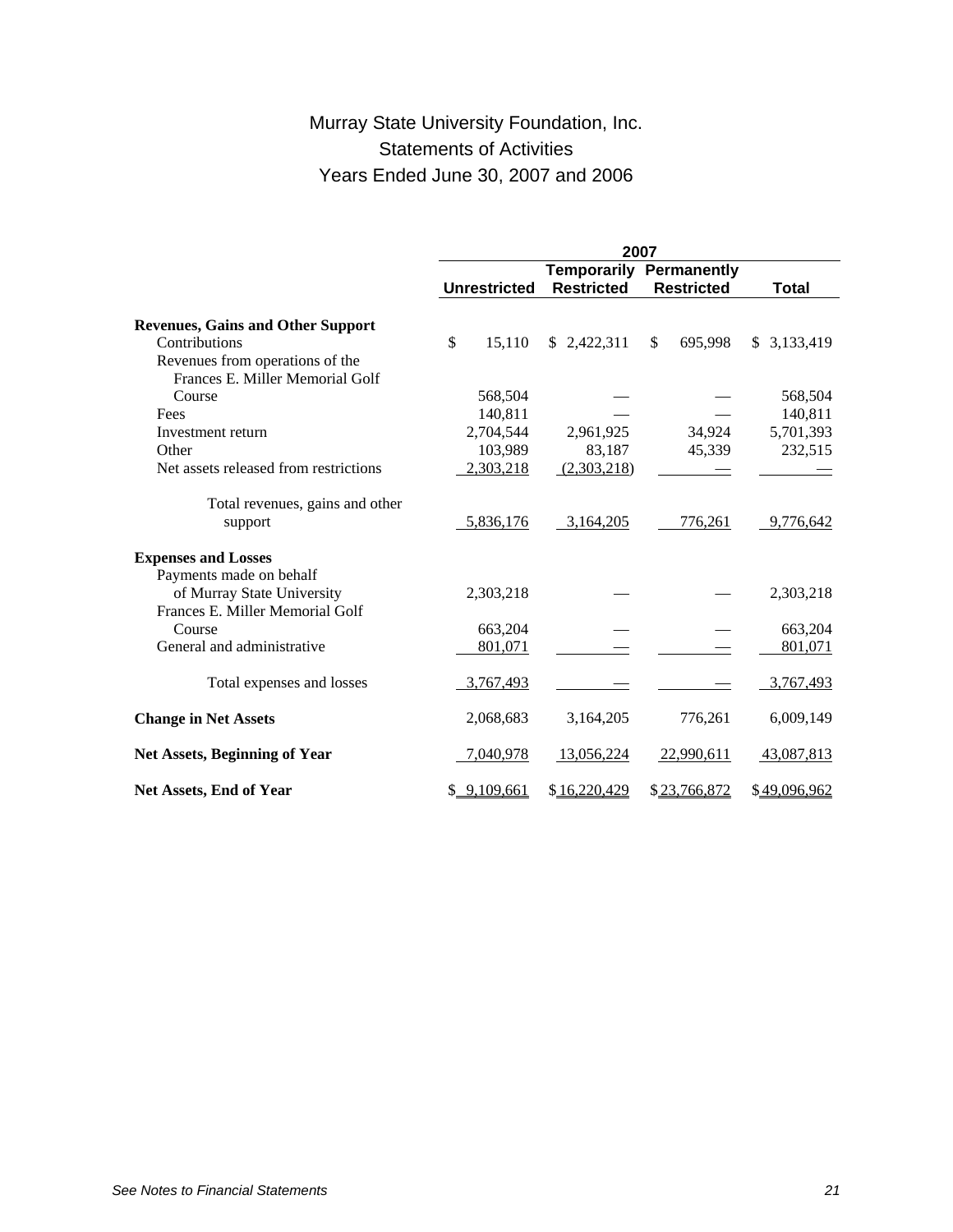### Murray State University Foundation, Inc. Statements of Activities Years Ended June 30, 2007 and 2006

|                                                                    | 2006                |                   |                   |              |  |  |  |
|--------------------------------------------------------------------|---------------------|-------------------|-------------------|--------------|--|--|--|
|                                                                    |                     | Temporarily       | Permanently       |              |  |  |  |
|                                                                    | <b>Unrestricted</b> | <b>Restricted</b> | <b>Restricted</b> | <b>Total</b> |  |  |  |
| <b>Revenues, Gains and Other Support</b>                           |                     |                   |                   |              |  |  |  |
| Contributions                                                      | 1,024,561<br>\$     | \$<br>826,300     | 453,803<br>\$     | \$2,304,664  |  |  |  |
| Revenues from operations of the<br>Frances E. Miller Memorial Golf |                     |                   |                   |              |  |  |  |
| Course                                                             | 553,400             |                   |                   | 553,400      |  |  |  |
| Fees                                                               | 132,216             |                   |                   | 132,216      |  |  |  |
| Investment return                                                  | 576,741             | 2,599,233         | 6,322             | 3,182,296    |  |  |  |
| Other                                                              | 183,536             | 2,203             | 90,519            | 276,258      |  |  |  |
| Net assets released from restrictions                              | 2,582,222           | (2,582,222)       |                   |              |  |  |  |
| Total revenues, gains and other                                    |                     |                   |                   |              |  |  |  |
| support                                                            | 5,052,676           | 845,514           | 550,644           | 6,448,834    |  |  |  |
| <b>Expenses and Losses</b>                                         |                     |                   |                   |              |  |  |  |
| Payments made on behalf                                            |                     |                   |                   |              |  |  |  |
| of Murray State University<br>Frances E. Miller Memorial Golf      | 2,582,222           |                   |                   | 2,582,222    |  |  |  |
| Course                                                             | 596,498             |                   |                   | 596,498      |  |  |  |
| General and administrative                                         | 874,609             |                   |                   | 874,609      |  |  |  |
| Total expenses and losses                                          | 4,053,329           |                   |                   | 4,053,329    |  |  |  |
| <b>Change in Net Assets</b>                                        | 999,347             | 845,514           | 550,644           | 2,395,505    |  |  |  |
| <b>Net Assets, Beginning of Year</b>                               | 6,041,631           | 12.210.710        | 22,439,967        | 40,692,308   |  |  |  |
| Net Assets, End of Year                                            | \$ 7,040,978        | \$13,056,224      | \$22,990,611      | \$43,087,813 |  |  |  |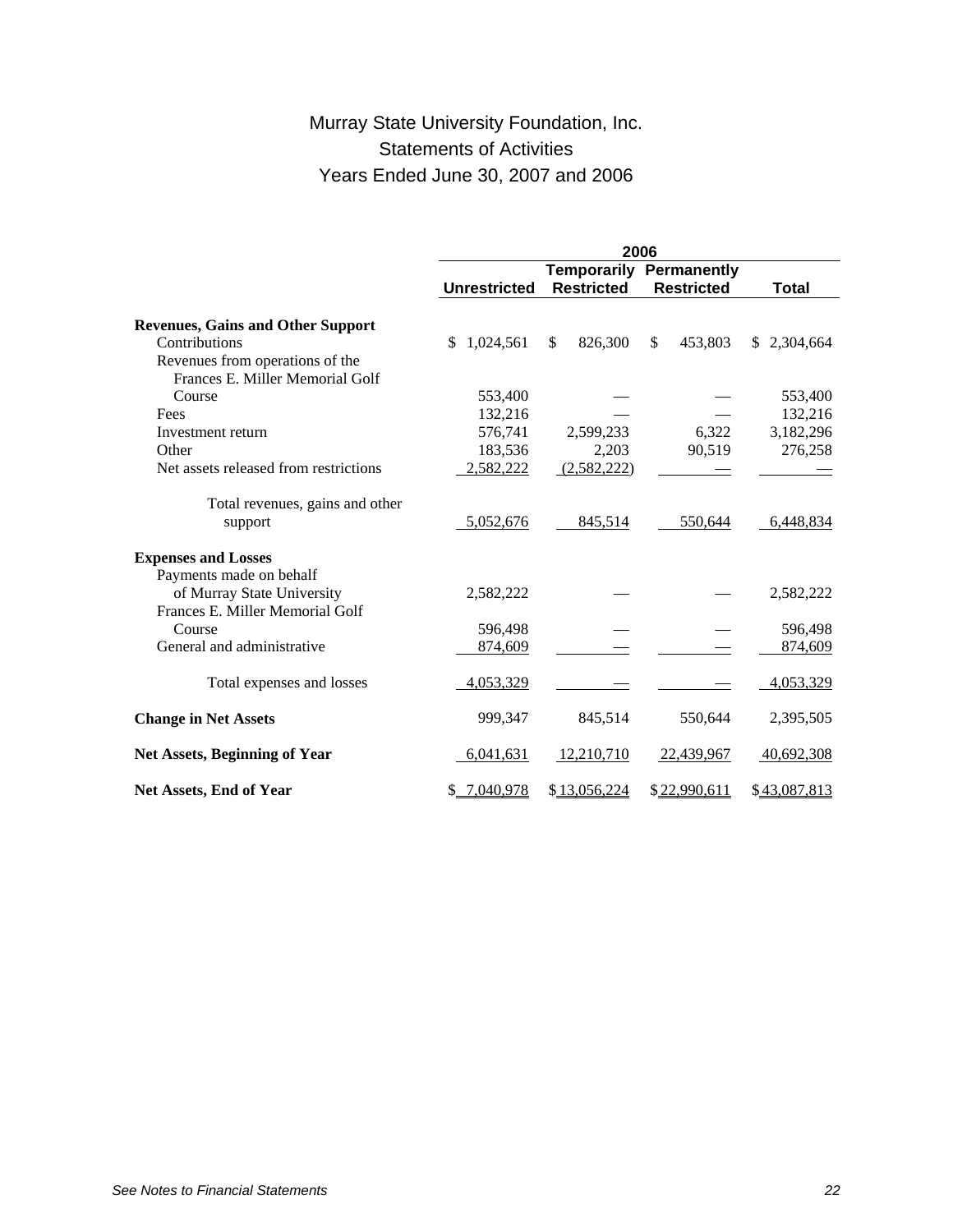### Murray State University Athletic Foundation, Inc. Statements of Activities Years Ended June 30, 2007 and 2006

|                                           | 2007                |    |                                         |  |              |  |
|-------------------------------------------|---------------------|----|-----------------------------------------|--|--------------|--|
|                                           | <b>Unrestricted</b> |    | <b>Temporarily</b><br><b>Restricted</b> |  | <b>Total</b> |  |
| <b>Revenues, Gains and Other Support</b>  |                     |    |                                         |  |              |  |
| Sponsorships and promotions               | \$                  | \$ | \$                                      |  |              |  |
| Investment return                         | 18,935              |    |                                         |  | 18,935       |  |
| Gain on sale of real estate held for sale | 167,278             |    |                                         |  | 167,278      |  |
| Other                                     | 23,965              |    |                                         |  | 23,965       |  |
| Net assets released from restrictions     |                     |    |                                         |  |              |  |
| Total revenues, gains and other support   | 210,178             |    |                                         |  | 210,178      |  |
| <b>Expenses</b>                           |                     |    |                                         |  |              |  |
| Contributions to Murray State University  |                     |    |                                         |  |              |  |
| Athletic department                       |                     |    |                                         |  |              |  |
| General and administrative                | 16,018              |    |                                         |  | 16,018       |  |
| Fund raising events                       |                     |    |                                         |  |              |  |
| Interest                                  | 36,896              |    |                                         |  | 36,896       |  |
| Total expenses                            | 52,914              |    |                                         |  | 52,914       |  |
| <b>Change in Net Assets (Deficit)</b>     | 157,264             |    |                                         |  | 157,264      |  |
| Net Assets (Deficit), Beginning of Year   | (243, 561)          |    |                                         |  | (243, 561)   |  |
| Net Assets (Deficit), End of Year         | \$<br>(86, 297)     | \$ | \$                                      |  | (86, 297)    |  |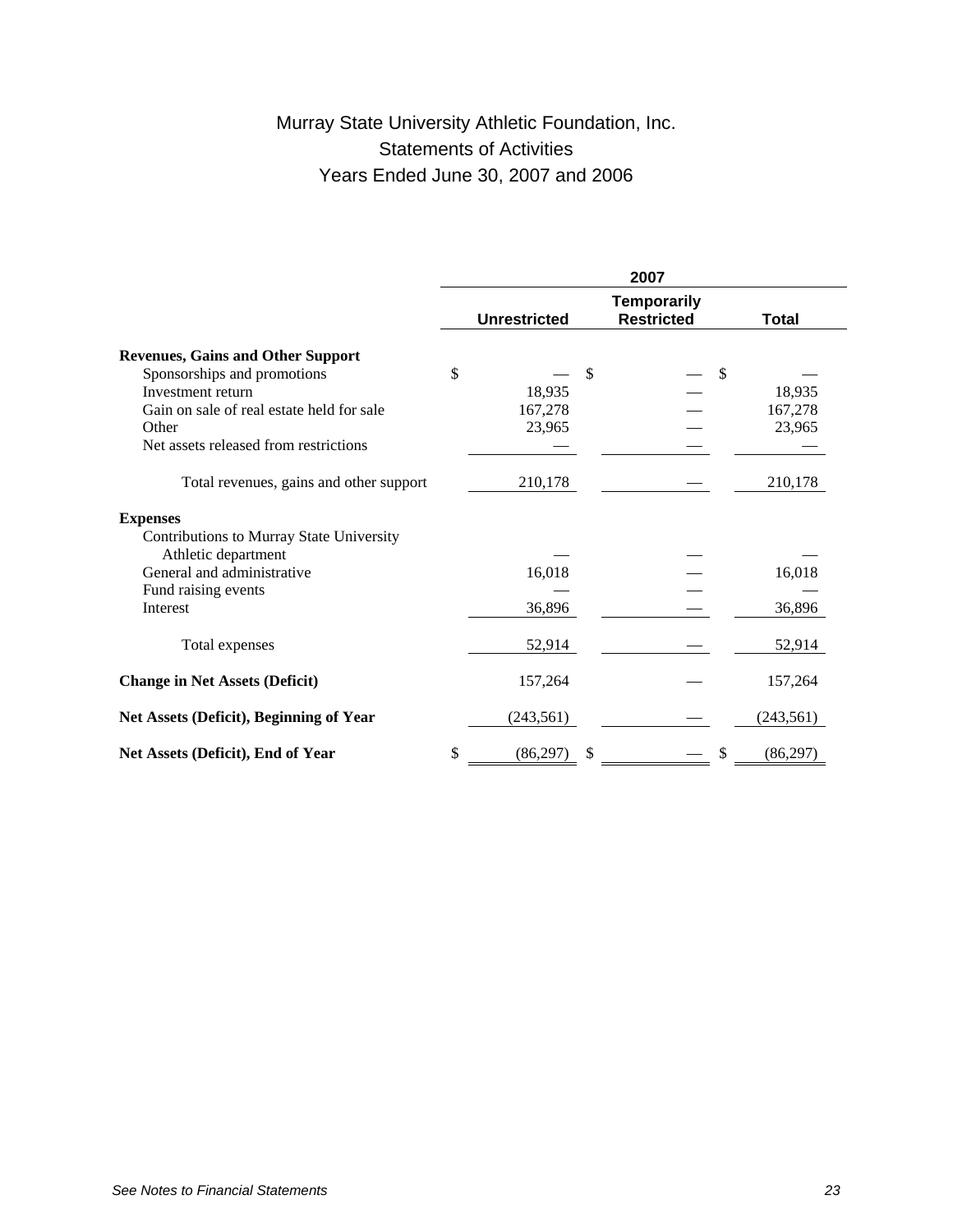### Murray State University Athletic Foundation, Inc. Statements of Activities Years Ended June 30, 2007 and 2006

|                                           | 2006      |                     |    |                                         |               |            |
|-------------------------------------------|-----------|---------------------|----|-----------------------------------------|---------------|------------|
|                                           |           | <b>Unrestricted</b> |    | <b>Temporarily</b><br><b>Restricted</b> |               | Total      |
| <b>Revenues, Gains and Other Support</b>  |           |                     |    |                                         |               |            |
| Sponsorships and promotions               | <b>.S</b> | 1,600               | \$ |                                         | $\mathcal{S}$ | 1,600      |
| Investment return                         |           | 13,916              |    |                                         |               | 13,916     |
| Gain on sale of real estate held for sale |           |                     |    |                                         |               |            |
| Other                                     |           | 25,292              |    |                                         |               | 25,292     |
| Net assets released from restrictions     |           | 82,773              |    | (82, 773)                               |               |            |
| Total revenues, gains and other support   |           | 123,581             |    | (82, 773)                               |               | 40,808     |
| <b>Expenses</b>                           |           |                     |    |                                         |               |            |
| Contributions to Murray State University  |           |                     |    |                                         |               |            |
| Athletic department                       |           | 64,648              |    |                                         |               | 64,648     |
| General and administrative                |           | 68,892              |    |                                         |               | 68,892     |
| Fund raising events                       |           | 29                  |    |                                         |               | 29         |
| Interest                                  |           | 41,501              |    |                                         |               | 41,501     |
| Total expenses                            |           | 175,070             |    |                                         |               | 175,070    |
| <b>Change in Net Assets (Deficit)</b>     |           | (51, 489)           |    | (82,773)                                |               | (134,262)  |
| Net Assets (Deficit), Beginning of Year   |           | (192,072)           |    | 82,773                                  |               | (109, 299) |
| Net Assets (Deficit), End of Year         | \$        | (243, 561)          | \$ |                                         |               | (243, 561) |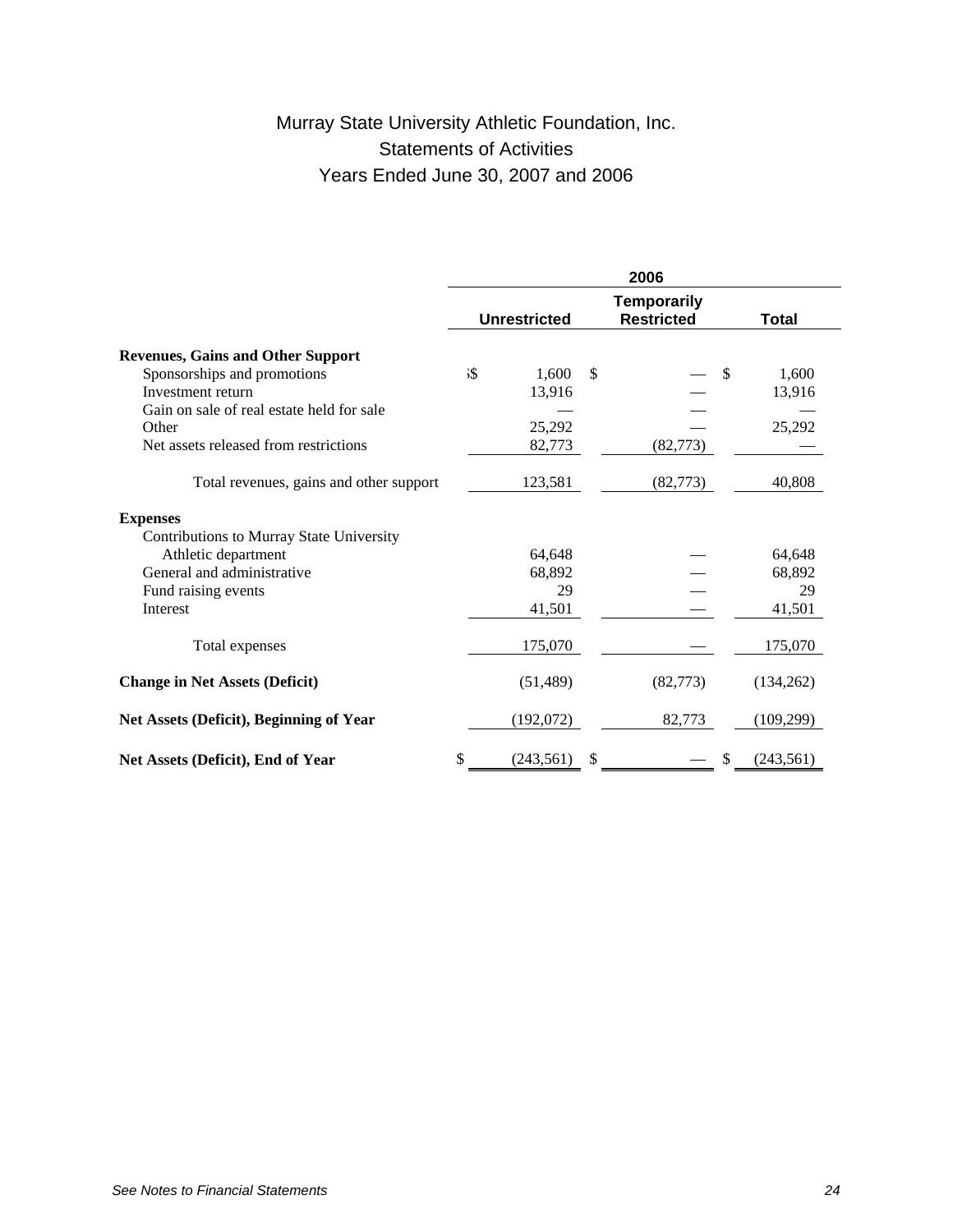## **Murray State University A Component Unit of the Commonwealth of Kentucky Statements of Cash Flows Years Ended June 30, 2007 and 2006**

|                                                                 | 2007             | 2006             |
|-----------------------------------------------------------------|------------------|------------------|
| <b>Cash Flows from Operating Activities</b>                     |                  |                  |
| Tuition and fees                                                | \$<br>40,189,059 | \$<br>35,916,699 |
| Grants and contracts                                            | 21,249,924       | 21,545,444       |
| Salaries, wages, and benefits                                   | (82, 819, 381)   | (78, 720, 876)   |
| Payments to suppliers                                           | (29, 531, 006)   | (24, 468, 656)   |
| Payments to students for financial aid                          | (7,440,526)      | (7,172,114)      |
| Computer loans issued to employees                              | (52, 877)        | (50, 511)        |
| Collection of computer loans to employees                       | 48,158           | 47,750           |
| Loans issued to students                                        | (1,089,230)      | (1,085,773)      |
| Collection of loans to students                                 | 1,044,462        | 1,105,110        |
| Sales and services                                              | 4,862,163        | 3,859,771        |
| Other operating revenues                                        | 2,219,989        | 2,352,534        |
| Auxiliary enterprises revenues                                  |                  |                  |
| Food service                                                    | 7,118,898        | 6,669,217        |
| Housing                                                         | 7,749,024        | 7,023,589        |
| <b>Book</b> store                                               | 5,232,236        | 5,388,443        |
| Other                                                           | 182,929          | 226,068          |
| Auxiliary enterprises payments                                  |                  |                  |
| Salaries, wages, and benefits                                   | (5,298,479)      | (5,059,154)      |
| Payment to suppliers                                            | (11,316,652)     | (11, 479, 676)   |
|                                                                 |                  |                  |
| Net cash used in operating activities                           | (47, 651, 309)   | (47, 902, 135)   |
| <b>Cash Flows from Noncapital Financing Activities</b>          |                  |                  |
| State appropriations                                            | 55,278,600       | 54,954,200       |
| Grants and contracts                                            | 2,918,881        | 3,378,408        |
| Endowment transfers to MSU Foundation                           | (789, 523)       | (704,960)        |
| Gifts for other than capital purposes                           | 767,310          | 821,014          |
| Agency transactions                                             | 4,702            | 6,521            |
| Net cash provided by noncapital financing activities            | 58,179,970       | 58,455,183       |
| <b>Cash Flows from Capital and Related Financing Activities</b> |                  |                  |
| Proceeds from capital debt, net of discount and issuance costs  |                  | 15,974,688       |
| Payment receipt for loan issued for capital project             | 91,700           | 91,700           |
| Restricted student fees pledged for debt service                | 658,480          | 660,629          |
| State capital appropriations                                    | 15,250,000       |                  |
| Purchases of capital assets                                     | (24, 416, 190)   | (8,840,067)      |
| Capital gift                                                    | 376,489          | 892,385          |
| Capital grants                                                  | 9,997            | 388,288          |
| Principal paid on capital debt and leases                       | (4,013,932)      | (3,971,496)      |
| Interest paid on capital debt and leases                        | (2,064,896)      | (1,612,499)      |
|                                                                 |                  |                  |
| Net cash provided by (used in) capital and related              |                  |                  |
| financing activities                                            | (14, 108, 352)   | 3,583,628        |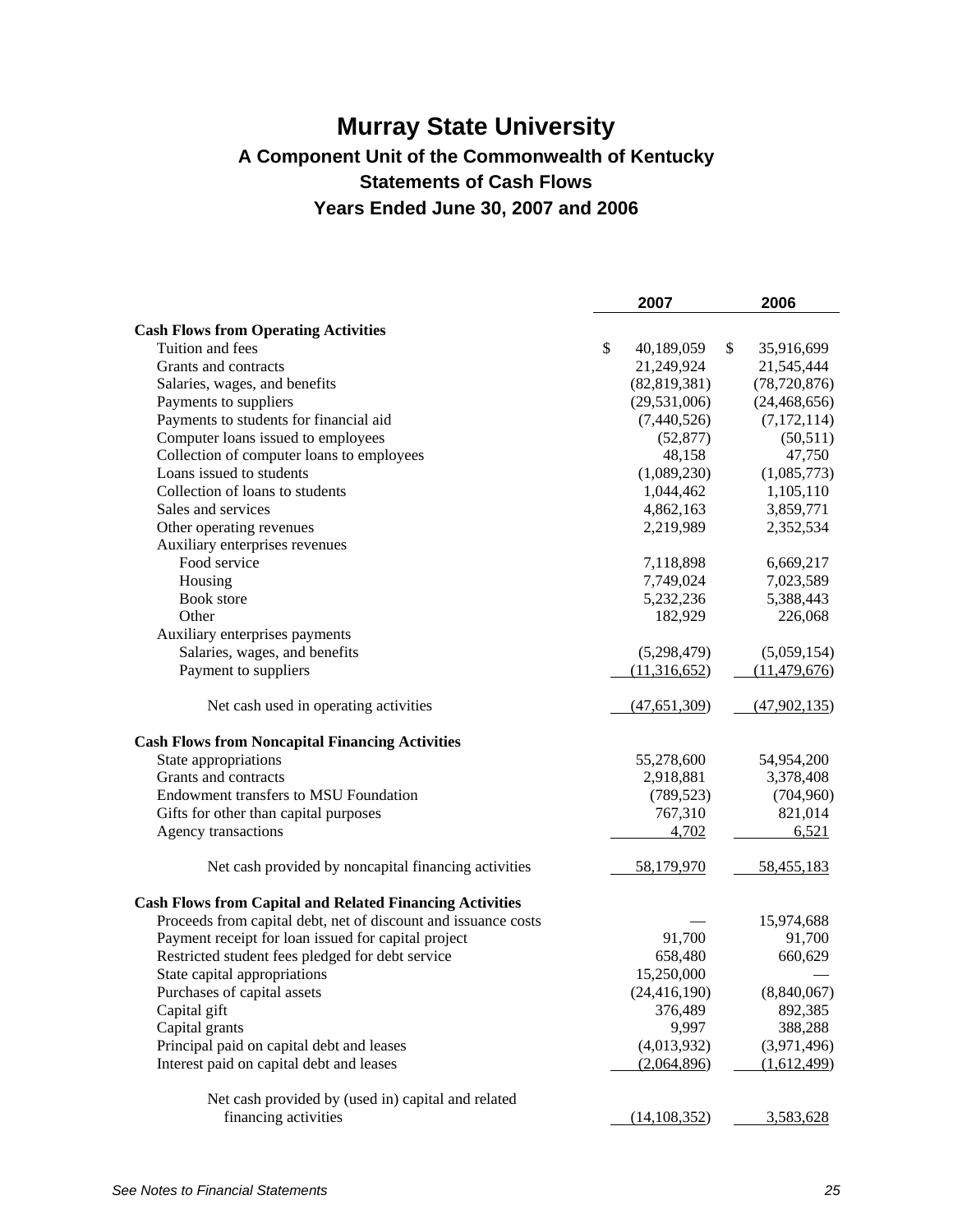## **Murray State University A Component Unit of the Commonwealth of Kentucky Statements of Cash Flows Years Ended June 30, 2007 and 2006**

|                                                                   | 2007                           | 2006                           |
|-------------------------------------------------------------------|--------------------------------|--------------------------------|
| <b>Cash Flows from Investing Activities</b>                       |                                |                                |
| Proceeds from sales and maturities of investments                 | \$<br>3,833,387                | \$<br>5,452,087                |
| Purchase of investments                                           | (3,334,196)                    | (5,523,051)                    |
| Interest receipts on investments                                  | 4,076,049                      | 3,213,230                      |
| Net cash provided by investing activities                         | 4,575,240                      | 3,142,266                      |
| Net Increase in Cash and Cash Equivalents                         | 995,549                        | 17,278,942                     |
| <b>Cash and Cash Equivalents, Beginning of Year</b>               | 59,416,636                     | 42,137,694                     |
| <b>Cash and Cash Equivalents, End of Year</b>                     | \$<br>60,412,185               | \$<br>59,416,636               |
| Reconciliation of Cash and Cash Equivalents to the                |                                |                                |
| <b>Statements of Net Assets</b>                                   |                                |                                |
| Cash and cash equivalents<br>Restricted cash and cash equivalents | \$<br>36,919,598               | \$<br>37,978,869               |
| Total cash and cash equivalents                                   | \$<br>23,492,587<br>60,412,185 | \$<br>21,437,767<br>59,416,636 |
|                                                                   |                                |                                |
| Reconciliation of Operating Loss to Net Cash Used by              |                                |                                |
| <b>Operating Activities</b><br>Operating loss                     | \$<br>(55, 156, 480)           | \$<br>(55,207,331)             |
| Depreciation                                                      | 7,261,589                      | 7,076,956                      |
| Bad debt                                                          | 247,802                        | 211,071                        |
| Changes in assets and liabilities                                 |                                |                                |
| Accounts receivable, net                                          | (979, 313)                     | (244, 872)                     |
| Inventories                                                       | 48,718                         | (30,748)                       |
| Prepaid expenses                                                  | (152,997)                      | 169,651                        |
| Accounts payable                                                  | 324,631                        | 152,516                        |
| Self-insured health liability                                     | 326,828                        | 81,396                         |
| Accrued payroll                                                   | 82,853                         | 411,802                        |
| Deposits                                                          | 73,039                         | 1,344                          |
| Deferred revenue                                                  | 272,021                        | (523, 920)                     |
| Net cash used in operating activities                             | \$<br>(47,651,309)             | \$ (47,902,135)                |
| <b>Supplemental Cash Flows Information</b>                        |                                |                                |
| Gifts of capital assets                                           | \$<br>183,799                  | \$<br>103,425                  |
| Accounts payable incurred for capital assets                      | \$<br>1,323,258                | \$<br>780,904                  |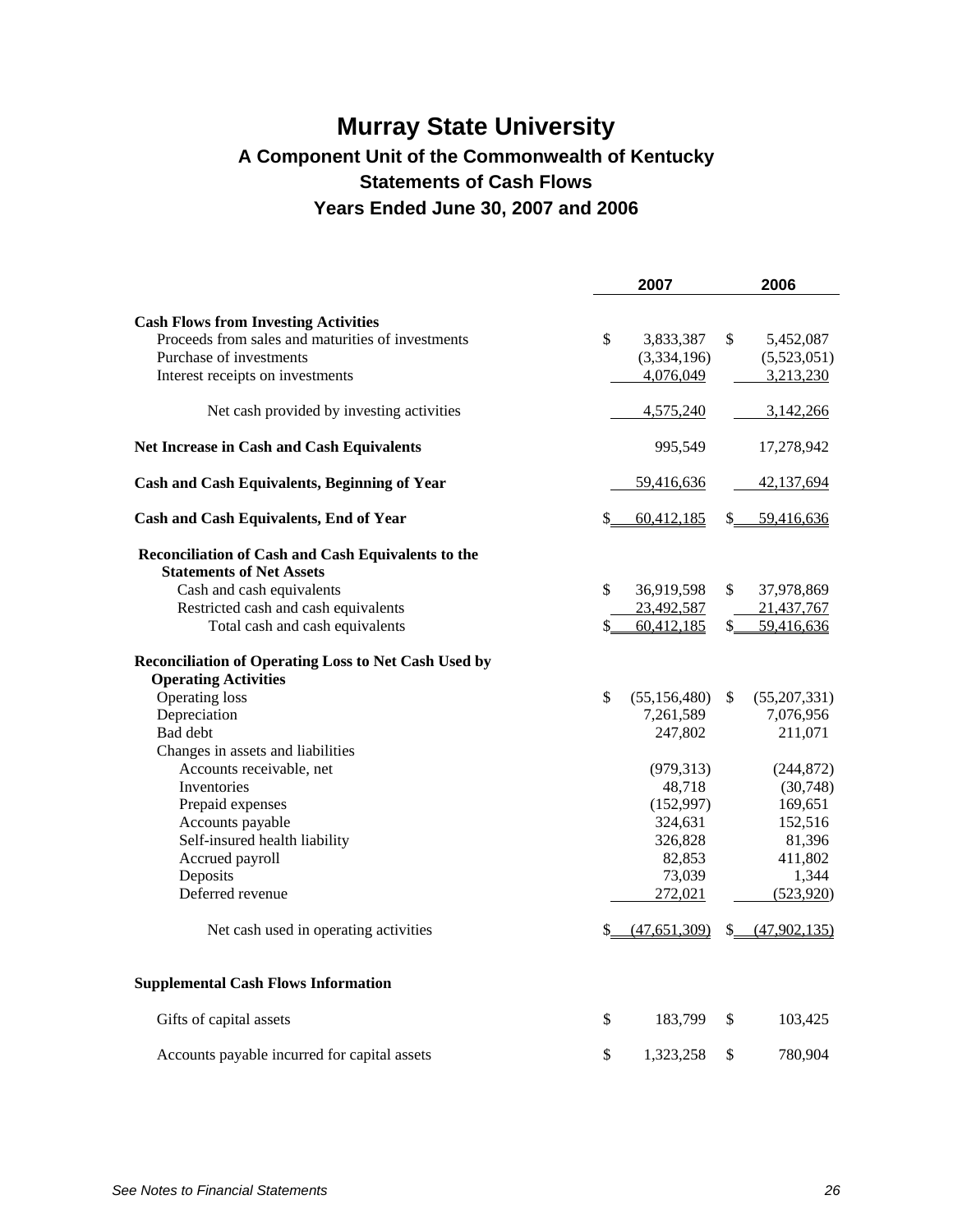### **Note 1: Summary of Significant Accounting Policies**

#### *Nature of Operations*

Murray State University (University) is a state-supported institution of higher education located in Murray, Kentucky, and is accredited by the Southern Association of Colleges and Schools. The University awards graduate and undergraduate degrees from five colleges and one school and serves a student population of approximately 10,300. The University is a component unit of the Commonwealth of Kentucky and is included in the general-purpose financial statements of the Commonwealth.

#### *Basis of Accounting and Financial Statement Presentation*

The University prepares its financial statements as a business-type activity in conformity with applicable pronouncements of the Governmental Accounting Standards Board (GASB).

For financial reporting purposes, the University is considered a special-purpose government engaged only in business-type activities. Accordingly, the University's financial statements have been presented using the economic resources measurement focus and the accrual basis of accounting. Under the accrual basis, revenues are recognized when earned, and expenses are recorded when an obligation has been incurred. All significant intra-agency transactions have been eliminated.

Pursuant to GASB Statement No. 20, *Accounting and Financial Reporting for Proprietary Funds and Other Governmental Entities that Use Proprietary Fund Accounting,* the University has elected to apply the provisions of all relevant pronouncements of the Financial Accounting Standards Board (FASB) that were issued on or before November 30, 1989, and do not conflict with or contradict GASB pronouncements.

In accordance with the provisions of Governmental Accounting Standards Board Statement No. 39 (GASB No. 39), *Determining Whether Certain Organizations are Component Units,* certain organizations are to be reported as component units of a primary government based on the nature and significance of that organization's relationship to the primary government. Application of this statement results in including Murray State University Foundation, Inc. and Murray State University Athletic Foundation, Inc. (the Foundations) as discretely presented component units of the University. The Foundations are private nonprofit organizations that report under FASB standards, including FASB No. 117, *Financial Reporting for Not-for-Profit Organizations*. As such, certain revenue recognition criteria and presentation features are different from GASB revenue recognition criteria and presentation features. No modifications have been made to the Foundations' financial information in the University's financial report for these differences.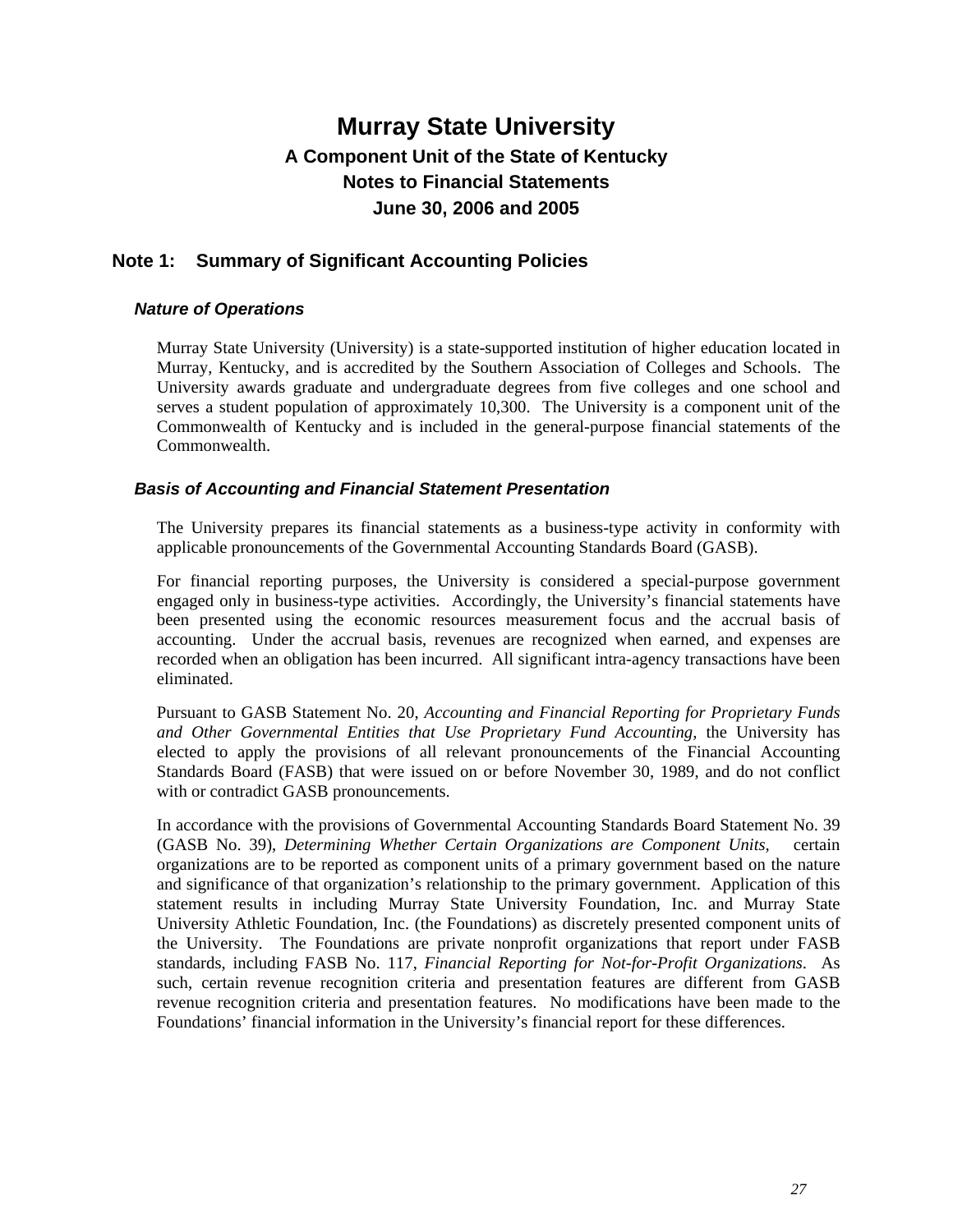### **Note 1: Summary of Significant Accounting Policies (Continued)**

#### *Cash and Cash Equivalents*

The University considers all highly liquid investments that are immediately available to the University to be cash equivalents. Funds held by the Commonwealth of Kentucky are considered cash equivalents.

#### *Restricted Cash, Cash Equivalents, and Investments*

Cash, cash equivalents, and investments that are externally restricted are classified as restricted assets. These assets are used to make debt service payments, maintain sinking or reserve funds, purchase or construct capital or other noncurrent assets, or for other restricted purposes.

#### *Investments*

The University accounts for its investments at fair value. Fair value is determined using quoted market prices. Changes in unrealized gain (loss) on the carrying value of investments are reported as a component of investment income in the statements of revenues, expenses, and changes in net assets.

Assets held by the Murray State University Foundation, Inc. (Foundation) represent those gifts and donations made directly to the University, which are held by the Foundation for investment purposes. The net appreciation and income of donor restricted endowments are available to the University for expenditure to the extent permitted by Kentucky law and the spending policy of Murray State University Foundation, Inc. The recognition of gifts, donations, and endowment pledges are accounted for by the University in accordance with GASB Statement No. 33, *Accounting and Financial Reporting for Non-exchange Transactions.*

#### *Accounts Receivable*

Accounts receivable consists of tuition and fee charges, other operational activities, and auxiliary enterprise services. Accounts receivable also include amounts due from the Federal government, state and local governments, or private sources, for non-exchange type agreements defined in accordance with GASB No. 33 or in connection with reimbursement of allowable expenditures made pursuant to the University's grant and contracts. Accounts receivable are recorded net of estimated uncollectible amounts.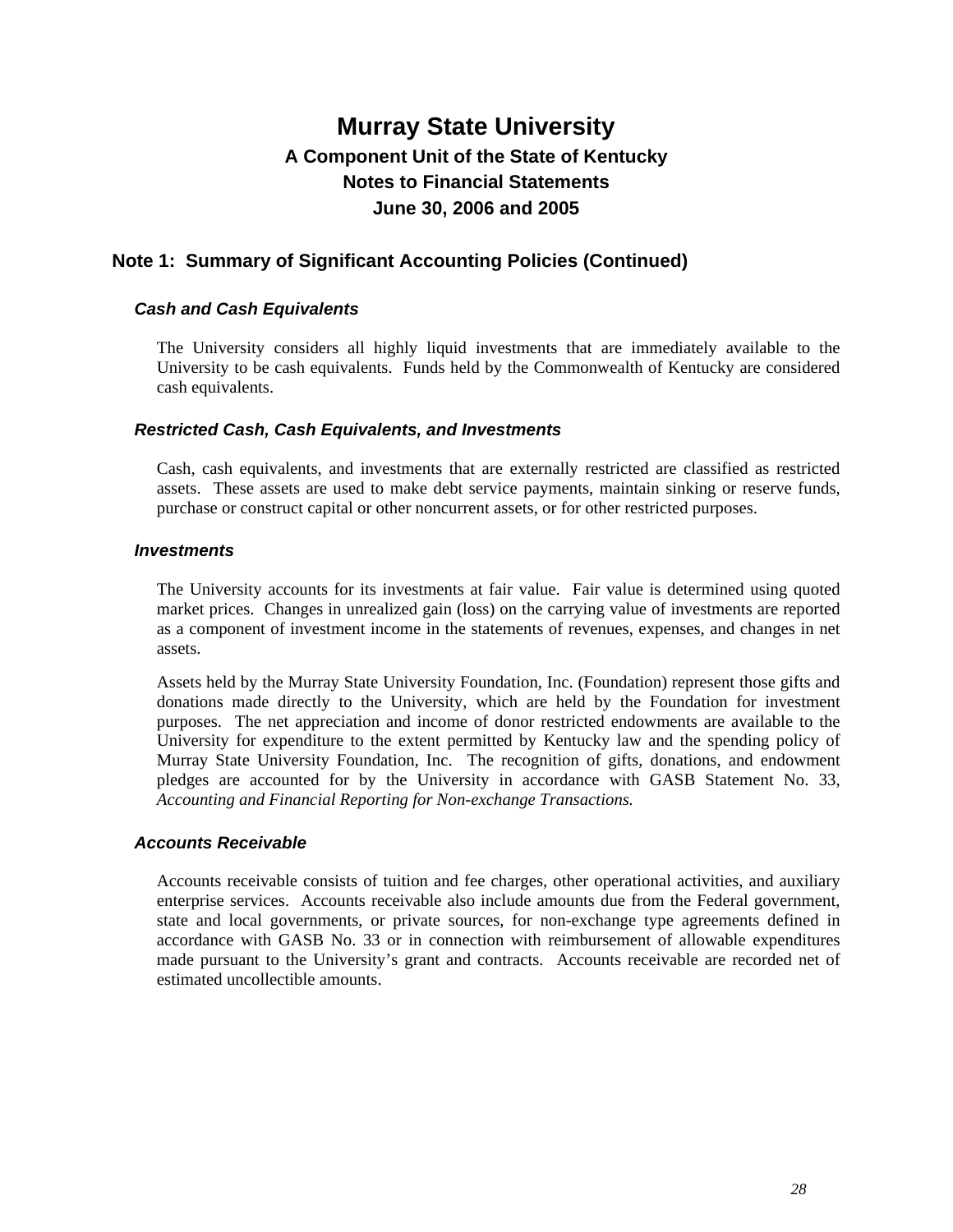### **Note 1: Summary of Significant Accounting Policies (Continued)**

#### *Inventories*

Inventories are stated at the lower of cost (first-in, first-out method) or market.

#### *Capital Assets*

All capital assets, as defined by University policy, are recorded at cost at the date of acquisition, or, if donated, at fair value at the date of donation. Depreciation is computed using the straight-line method over the estimated useful life of the asset and is not allocated to functional expense categories. Assets under capital leases are amortized over the estimated useful life of the asset, or the lease term, whichever is shorter. Routine repairs and maintenance are charged to operating expense in the year in which the expense was incurred.

The following estimated useful lives are being used by the University:

| <b>Estimated Life</b> |
|-----------------------|
| 40 years              |
| $10-20$ years         |
| $5-15$ years          |
| 10 years              |
| 12 years              |
|                       |

The University capitalizes interest costs as a component of construction in progress, based on interest costs of borrowing specifically for the project, net of interest earned on investments acquired with the proceeds of borrowing. Total interest capitalized was \$323,220 and \$3,241 for the years ended June 30, 2007 and June 30, 2006, respectively.

The University owns historical collections housed throughout the campus that it does not capitalize, including artifacts in Wrather Museum. These collections adhere to the University's policy to (a) maintain them for public exhibition, education, or research; (b) protect, keep unencumbered, care for, and preserve them; and (c) require proceeds from their sale to be used to acquire other collection items. Generally accepted accounting principles permit collections maintained in this manner to be charged to operations at time of purchase rather than capitalized.

#### *Debt Issuance Costs*

Debt issuance costs incurred have been deferred and are being amortized over the life of the debt using the straight line method. Total amortization for years ended June 30, 2007 and 2006, was \$31,889 and \$32,616, respectively.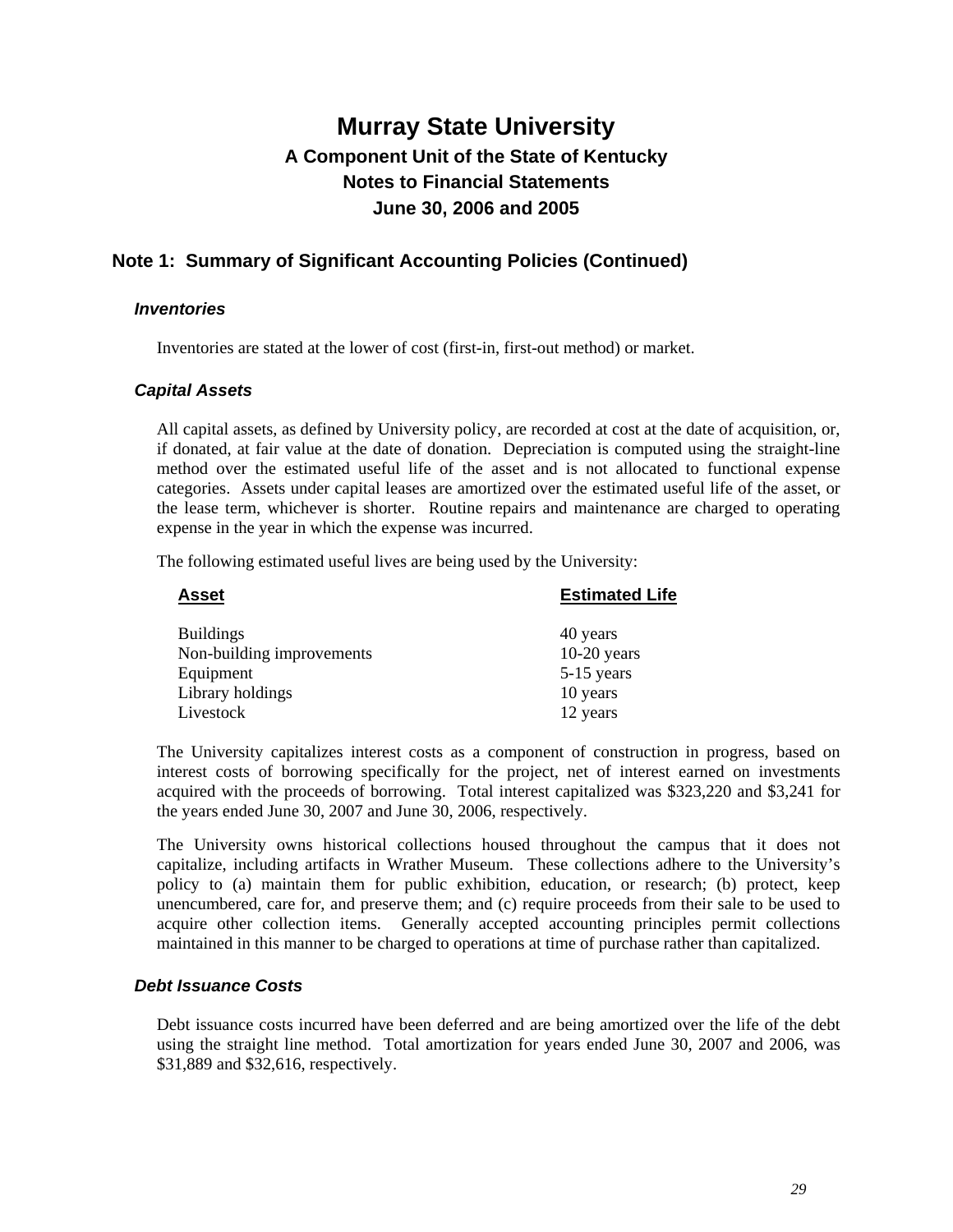### **Note 1: Summary of Significant Accounting Policies (Continued***)*

#### *Compensated Absences*

Employee vacation pay is accrued at year-end for financial statement purposes. The liability and expense incurred are included at year-end with accrued payroll, and as a component of compensation and benefit expense. Sick leave benefits expected to be realized as paid time off are recognized as expense when the time off occurs and no liability is accrued for such benefits employees have earned but not yet realized.

#### *Deferred Revenue*

Deferred revenue includes amounts for tuition and fees, international program fees, and certain auxiliary activities received prior to the end of the fiscal year but related to the subsequent accounting period. Deferred revenues also include amounts received from state capital appropriations and grant and contract sponsors for which eligibility requirements have not been fully satisfied or that have not yet been earned.

#### *Net Assets*

The University's net assets are classified as follows:

*Invested in capital assets, net of related debt*: This represents the University's total investment in capital assets, net of outstanding debt obligations related to those capital assets. To the extent debt has been incurred but not yet expended for capital assets, such amounts are not included as a component of invested in capital assets, net of related debt.

*Restricted net assets – expendable:* Restricted expendable net assets include resources in which the University is legally or contractually obligated to spend in accordance with time or purpose restrictions imposed by external third parties.

*Restricted net assets – nonexpendable:* Nonexpendable restricted net assets consist of endowment and similar type funds in which donors or other outside sources have stipulated, as a condition of the gift instrument, that the principal is to be maintained inviolate and in perpetuity, and invested for the purpose of producing present and future income, which may either be expended or added to principal.

*Unrestricted net assets:* Unrestricted net assets represent resources derived from student tuition and fees, state appropriations, sales and services of educational departments, auxiliary enterprises, and other sources. These resources are used for transactions relating to the educational and general operations of the University, and may be used at the discretion of the Board of Regents to meet current expenses or for any purpose. These resources also include auxiliary enterprises, which are substantially self-supporting activities that provide services for students, faculty, and staff.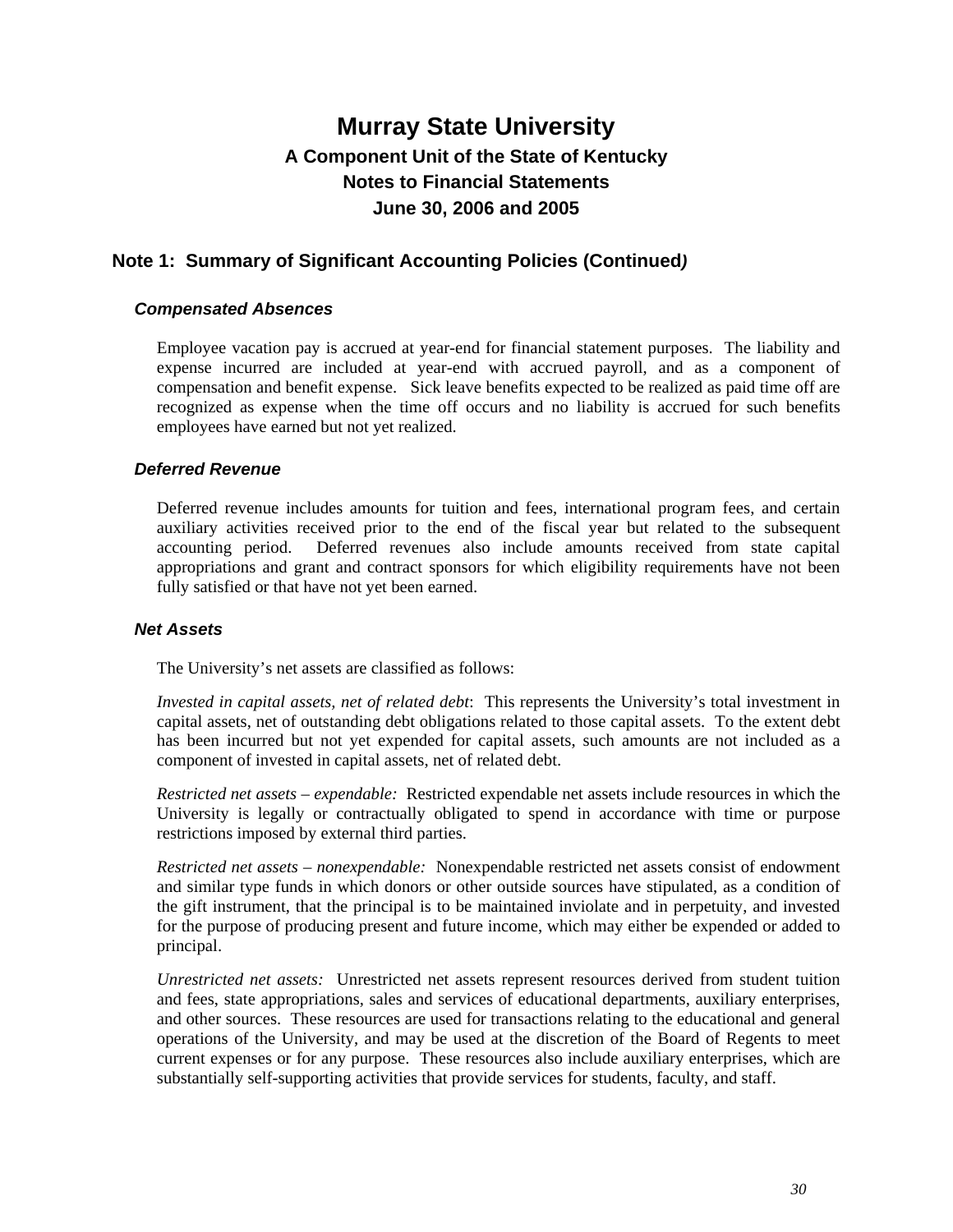### **Note 1: Summary of Significant Accounting Policies (Continued)**

#### *Release of Restricted Net Assets*

When an expense is incurred for which both restricted and unrestricted net assets are available, the University's policy is to allow each departmental unit the flexibility to determine whether to first apply restricted or unrestricted resources based on the most advantageous application of resources in the particular circumstances.

#### *Classification of Revenues*

The University has classified its revenues as either operating or nonoperating revenues according to the following criteria:

Operating revenues: Operating revenues include activities that have the characteristics of exchange transactions, such as (1) student tuition and fees, net of discounts and allowances, (2) sales and services of auxiliary enterprises, net of discounts and allowances, (3) Federal, state and local grants and contracts, and (4) interest on institutional student loans.

Nonoperating revenues: Nonoperating revenues include activities that have the characteristics of non-exchange transactions. In a nonexchange transaction, the University receives value without directly giving equal value back, such as a gift or grant for which there is no return requirement. Additionally, certain significant revenues relied upon for operations, such as state appropriations, investment income and endowment income, are recorded as nonoperating revenues, in accordance with GASB No. 35.

#### *Tuition Discounts and Allowances*

Student tuition and fee revenues, and certain other revenues from students, are reported net of discounts and allowances. Discounts and allowances are the difference between the stated charge for goods and services provided by the University, and the amount that is payable by students. Certain governmental grants, such as Pell grants and other federal, state or nongovernmental programs, are recorded as either operating or nonoperating revenues in the University's financial statements. To the extent that revenues from such programs are used to satisfy tuition and fees and other student charges, the University has recorded a discount and allowance. Payments made directly to students are presented as student financial aid expenses.

#### *Income Taxes*

The University is a component of the Commonwealth of Kentucky and is not subject to Federal income tax as described in section 115 of the Internal Revenue Code. However, the University is subject to Federal income tax on any unrelated business taxable income.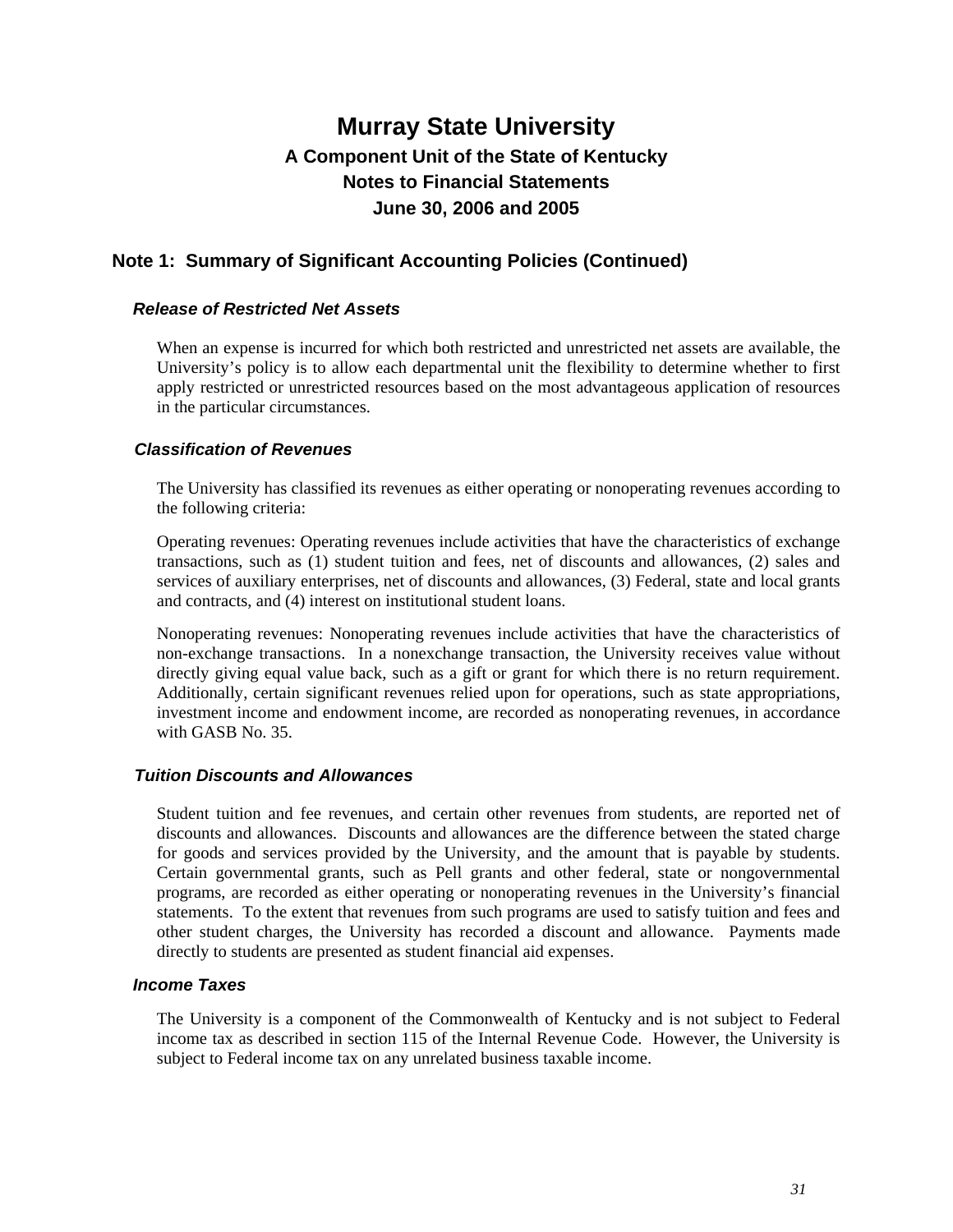### **Note 1: Summary of Significant Accounting Policies (Continued)**

#### *Use of Estimates*

The preparation of financial statements in conformity with accounting principles generally accepted in the United States of America requires management to use estimates and assumptions. The accompanying financial statements include estimates for items such as allowances for doubtful accounts and loans receivable, self-insurance liabilities and other accrued liabilities. Actual results could differ from those estimates.

#### *Recent Accounting Pronouncements*

The Governmental Accounting Standards Board has issued three pronouncements relating to the governance of postemployment and termination benefits. Statement No. 45, *Accounting and Financial Reporting by Employers for Postemployment Benefits Other Than Pensions* provides guidance regarding the reporting of other post-retirement benefits (OPEB). Statement No. 47, *Accounting for Termination Benefits* provides guidance for reporting all termination benefits, and Statement No. 50, *Pension Disclosures* provides further guidance for pension disclosures for governments implementing retiree health insurance and OPEB. Statement No. 48, *Sales and Pledges of Receivables and Future Revenues* addresses circumstances in which governments exchange future cash flows from specific receivables or specific future revenues for immediate cash payments. Each of these statements become effective for year ended June 30, 2008. Statement No. 51, *Accounting and Financial Reporting for Intangible Assets* provides guidance regarding how to identify, account for, and report intangible assets and becomes effective for year ended June 30, 2010. The impact of applying these new statements has not yet been determined.

#### **Note 2: Accounts Receivable**

Accounts receivable consisted of:

| 2007            |    | 2006          |
|-----------------|----|---------------|
|                 |    |               |
| \$<br>2,549,989 | -S | 2,060,063     |
| 2,713,596       |    | 2,087,436     |
| 616,758         |    | 632,418       |
| 877,026         |    | 941,915       |
| 22,926          |    | 18,207        |
| 400,877         |    | 473,965       |
| 1,860           |    | 8,394         |
| 233,430         |    | 1,649,219     |
| 6,285           |    | 117,184       |
| (1,392,399)     |    | (1, 139, 286) |
| 6,030,348       |    | 6,849,515     |
|                 |    |               |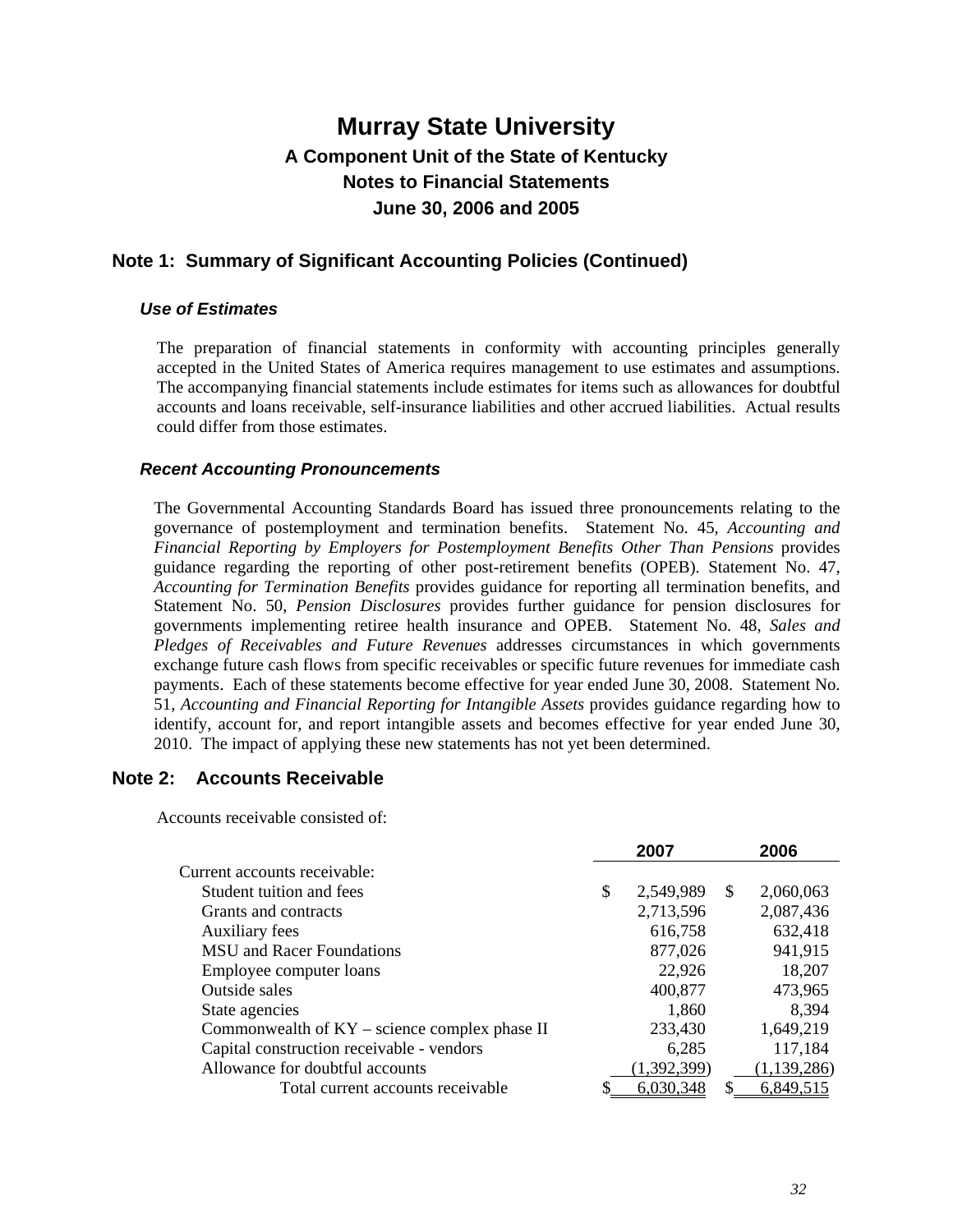### **Note 3: Inventories**

Inventories consisted of:

|                                     | 2007      | 2006      |
|-------------------------------------|-----------|-----------|
| Inventories                         |           |           |
| University bookstore – resale       | 1,434,372 | 1,454,279 |
| Physical plant $-$ supplies         | 436,303   | 405,565   |
| Food services – resale and supplies | 69,003    | 148,798   |
| Central stores – supplies           | 25,272    | 5,026     |
| Total inventories                   | 1,964,950 | 2,013,668 |

### **Note 4: Loans Receivable**

Student loans made through the Federal Perkins Loan Program (the Program) comprise substantially all of the loans receivable at June 30, 2007 and 2006. The Program provides for service cancellation of a loan at rates of 12.5% to 30% per year up to a maximum of 100% if the participant complies with certain provisions. The federal government reimburses the University for amounts cancelled under these provisions.

As the University determines that loans are uncollectible and not eligible for reimbursement by the federal government, the loans are written off and assigned to the U.S. Department of Education. The University has provided an allowance for uncollectible loans, which, in management's opinion, is sufficient to absorb loans that will ultimately be written off. At June 30, 2007 and 2006, the allowance for uncollectible loans was \$196,896 and \$200,947 respectively.

Loans receivable consisted of:

|                                        | 2007         |               | 2006      |
|----------------------------------------|--------------|---------------|-----------|
| Current loans receivable:              |              |               |           |
| University loan programs               | \$<br>94,107 | <sup>\$</sup> | 87,037    |
| Federal nursing program                | 84,884       |               | 81,897    |
| Federal Perkins program                | 738,654      |               | 734,747   |
| Total current loans receivable, net    | 917,645      |               | 903,681   |
| Noncurrent loans receivable:           |              |               |           |
| Federal nursing program                | 332,113      |               | 347,600   |
| Federal Perkins program                | 3,195,831    |               | 3,240,402 |
| Total noncurrent loans receivable, net | 3,527,944    |               | 3,588,002 |
| Total loans receivable, net            | 4.445.589    |               | 4,491,683 |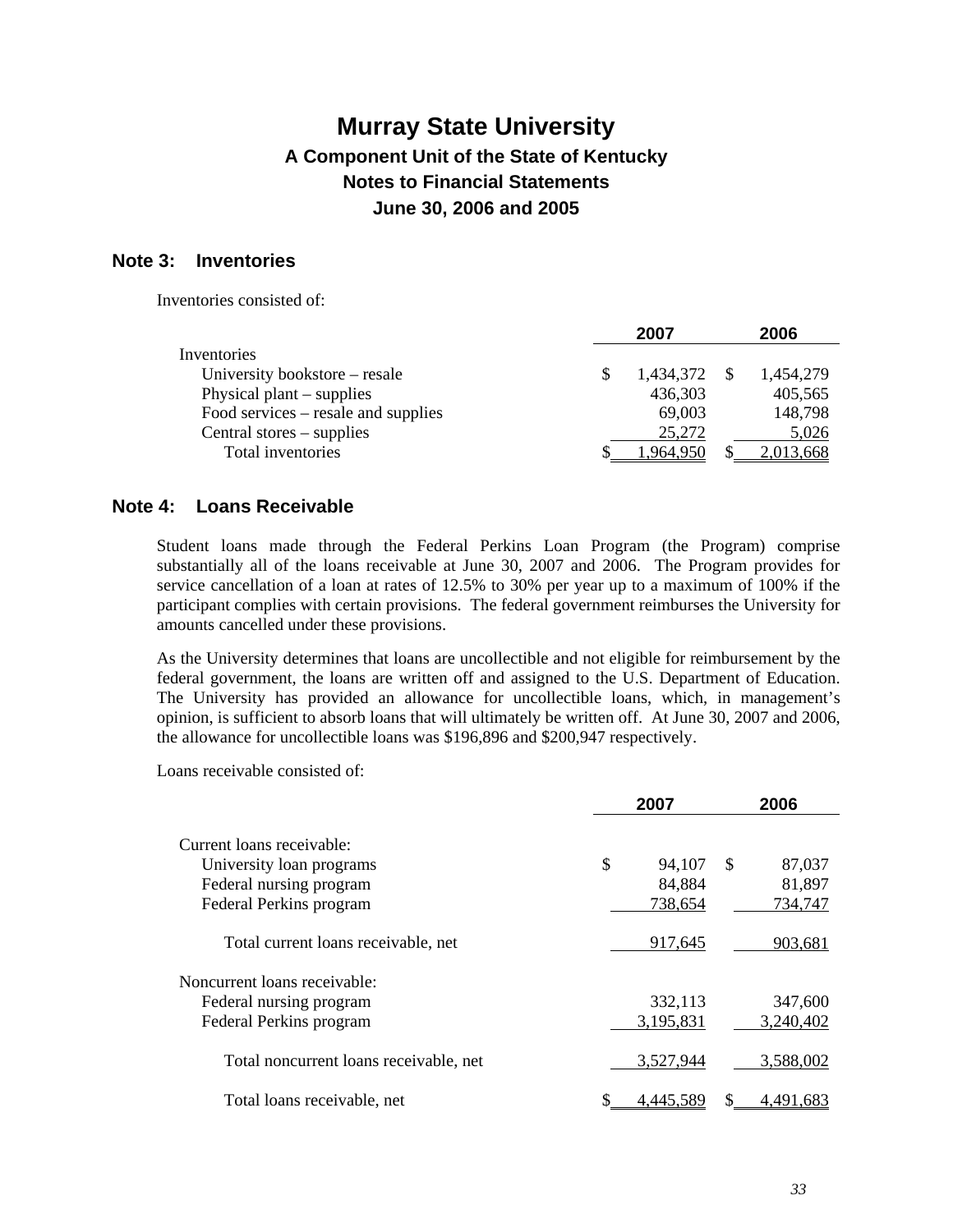### **Note 5: Deposits, Investments, and Investment Income**

#### *Deposits*

At June 30, 2007 and June 30, 2006, the carrying amounts of the University's bank balances and deposits were \$60,412,185 and \$59,416,636 respectively.

The Federal Deposit Insurance Corporation (FDIC) insures each local bank balance deposit for \$100,000. Deposits in excess of \$100,000 are secured by pledging Treasury or U.S. Government Agency securities having a quoted value equal to the total deposits less the FDIC insured amount as per Kentucky state statute KRS 41.240.

The University also maintains cash deposits with the Commonwealth of Kentucky, as overseen by the State Investment Commission (the Commission). The Commission is charged with the oversight of the Commonwealth's investment programs pursuant to KRS 42.500. The Commonwealth's investments are categorized into four distinct classifications or "pools". The Short-Term Pool consists primarily of General Fund cash balances and provides liquidity for the remaining pools. The Intermediate-Term Pool represents Agency Fund investments, state held component unit and fiduciary fund accounts held for the benefit of others by the state. The Long-Term Pool invests the Budget Reserve Trust Fund account and any other funds deemed appropriate for the pool where liquidity is not a serious concern. The remaining fund is the Bond Proceeds Pool where capital construction bond proceeds are invested until expended for their intended purpose. Shares of the pool represent a divisible interest in the underlying securities and are not federally insured or guaranteed by the U.S. Government, FDIC, or any federal agency. The pools have not been approved by the Securities and Exchange Commission. The University's shares within the pools may indirectly expose it to risks associated with fixed income investments; however, specific information about any such transactions is not available to the University.

Custodial credit risk for deposits is the risk that, in the event of a bank failure, the University's deposits may not be returned to the University. The University does not have a formal deposit policy for custodial credit risk.

Deposits as of June 30, 2007 and 2006 consisted of:

|                                                         | 2007       |               | 2006       |
|---------------------------------------------------------|------------|---------------|------------|
| Depository accounts:                                    |            |               |            |
| Local bank deposits, collateral held as a pledge in the |            |               |            |
| University's name                                       | 5,916,007  | <sup>\$</sup> | 8,404,495  |
| Cash on hand                                            | 74,475     |               | 74,725     |
| Foreign currency deposits                               | 115,344    |               | 292,973    |
| State Investment Pool – uninsured and uncollateralized  | 54,306,359 |               | 50,644,443 |
| Total deposits                                          | 60.412.185 |               | 59.416.636 |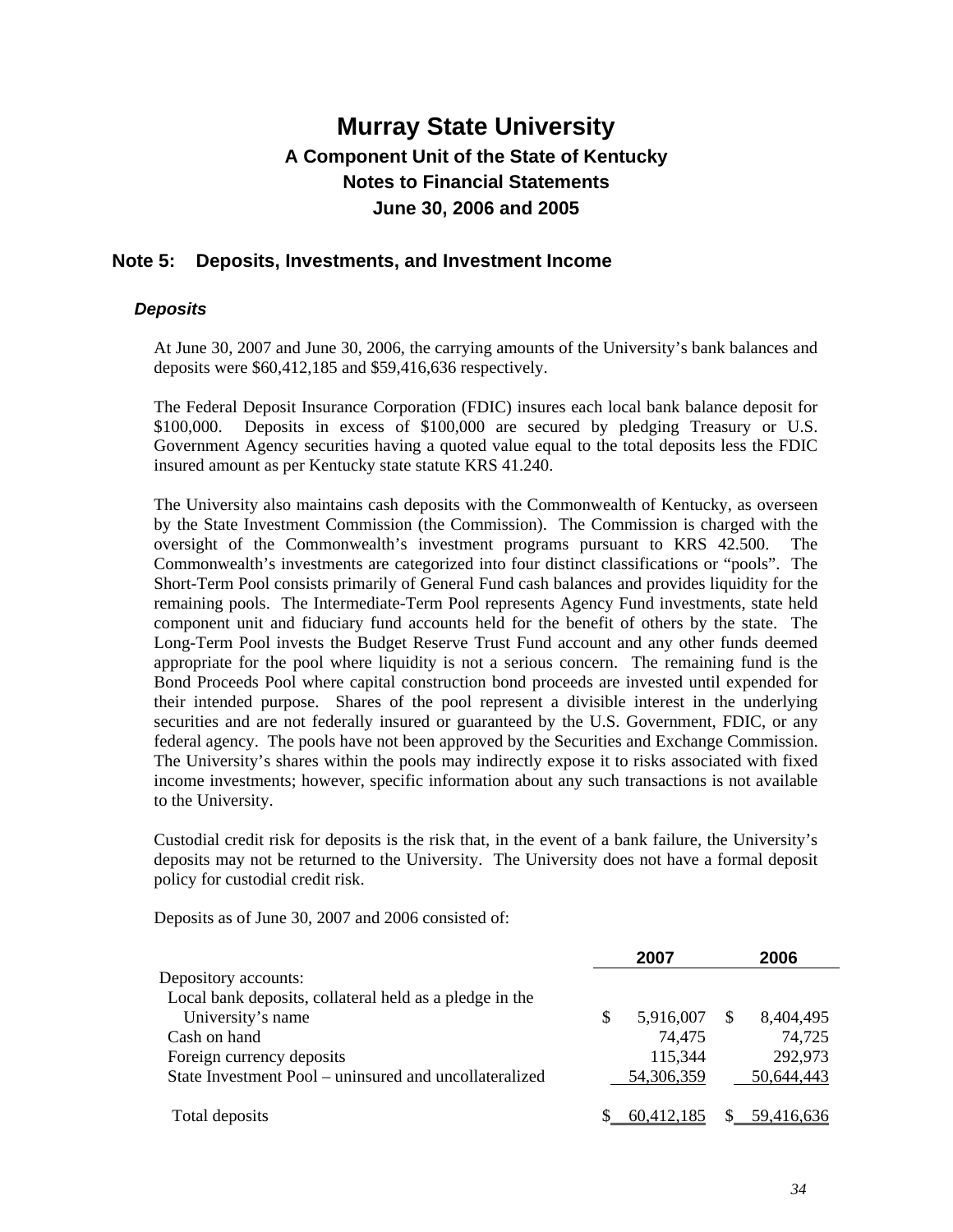### **Note 5: Deposits, Investments, and Investment Income (Continued)**

Deposits as presented in the balance sheet captions include:

|                                                                            | 2007       |  |                                           |
|----------------------------------------------------------------------------|------------|--|-------------------------------------------|
| Cash and cash equivalents, current<br>Restricted cash and cash equivalents | 23.492.587 |  | $$36,919,598$ $$37,978,869$<br>21.437.767 |
| Total deposits                                                             |            |  | $$60,412,185$ $$59,416,636$               |

#### *Investments*

Investments carried at fair value consisted of:

|                                                                                              | 2007                      | 2006         |
|----------------------------------------------------------------------------------------------|---------------------------|--------------|
| Money market funds restricted for capital purposes<br>Restricted assets held by Murray State | $$7,574,753$ $$8,073,943$ |              |
| University Foundation                                                                        | 19.213.842                | 18,072,695   |
| Total investments                                                                            | 26.788.595                | \$26,146,638 |

Restricted investments for capital purposes are comprised of amounts invested for sinking fund and debt service reserves. Investments in U.S. government securities and the collateral for repurchase agreements are registered in the name of Murray State University or held in the University's name by its agents and trustees. The University may legally invest in direct obligations of and other obligations guaranteed as to principal by the U.S. Treasury and U.S. agencies and instrumentalities and in bank repurchase agreements. It may also invest to a limited extent in equity securities.

University investments held by the Murray State University Foundation, Inc. are comprised of private donations received directly by the University and consist of expendable restricted funds as well as endowments. Assets held by the Foundation are invested primarily in an investment pool managed by the Foundation and are carried at fair value.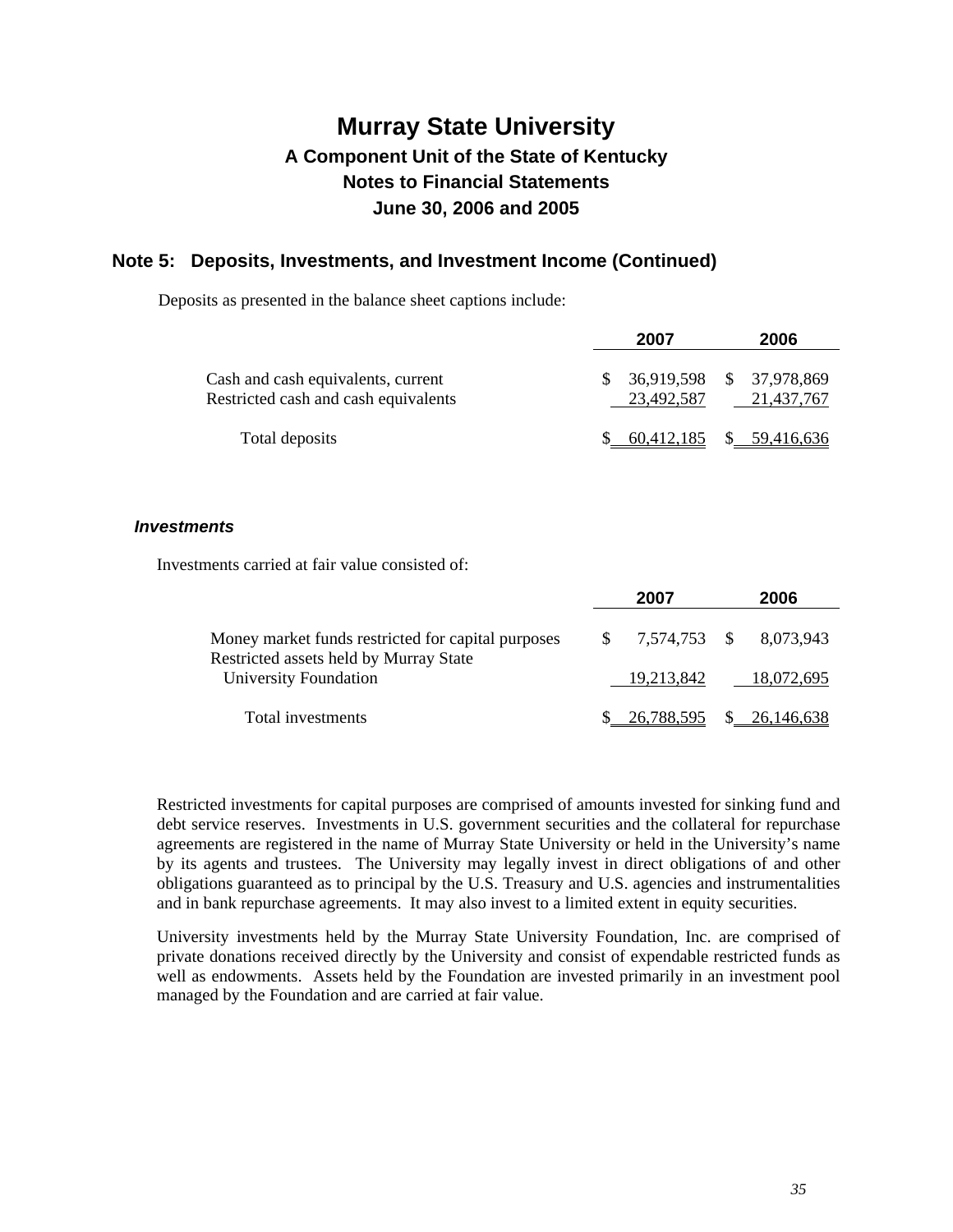### **Note 5: Deposits, Investments, and Investment Income (Continued)**

The assets in the Murray State University Foundation, Inc. investment pool are invested as follows:

|                                         | 2007 | 2006 |
|-----------------------------------------|------|------|
| Percentage of pool invested in:         |      |      |
| Mutual funds in equity securities       | 67%  | 63%  |
| Mutual funds in fixed income securities | 28%  | 35%  |
| Other                                   | 5%   | 2%   |
| Total                                   | 100% | 100% |

*Interest Rate Risk*. Interest rate risk is the risk that changes in interest rates will adversely affect the fair value of an investment. The University does not within its investment policy formally limit investment maturities as a means of managing its exposure to fair value losses arising from increasing interest rates. The money market mutual funds are presented as an investment with a maturity of less than one year because they are redeemable in full immediately.

*Credit Risk*. Credit risk is the risk that the issuer or other counterparty to an investment will not fulfill its obligations. The University's investment policy requires investments to be in compliance with State statue. The University has no further policy that would limit its investment choices.

*Concentration of Credit Risk*. Concentration of credit risk is the risk of loss attributed to the magnitude of a government's investment in a single user. The University places no limit on the amount that may be invested in any one issuer. The University does not hold more than 5% of its investments with a single issuer, other than those investments held in mutual funds.

#### **Investment Income**

Investment income for the years ended June 30, 2007 and 2006, consisted of:

|                                                                                                  |   | 2007               |              | 2006                |
|--------------------------------------------------------------------------------------------------|---|--------------------|--------------|---------------------|
| Assets held by the University:                                                                   |   |                    |              |                     |
| Interest income                                                                                  | S | 4,031,468          | <sup>S</sup> | 2,195,779           |
| Assets held by MSU Foundation:<br>Investment income<br>Net increase in fair value of investments |   | 784.166<br>759,084 |              | 1,348,962<br>36,024 |
| Total investment income                                                                          |   |                    |              | 3.580.765           |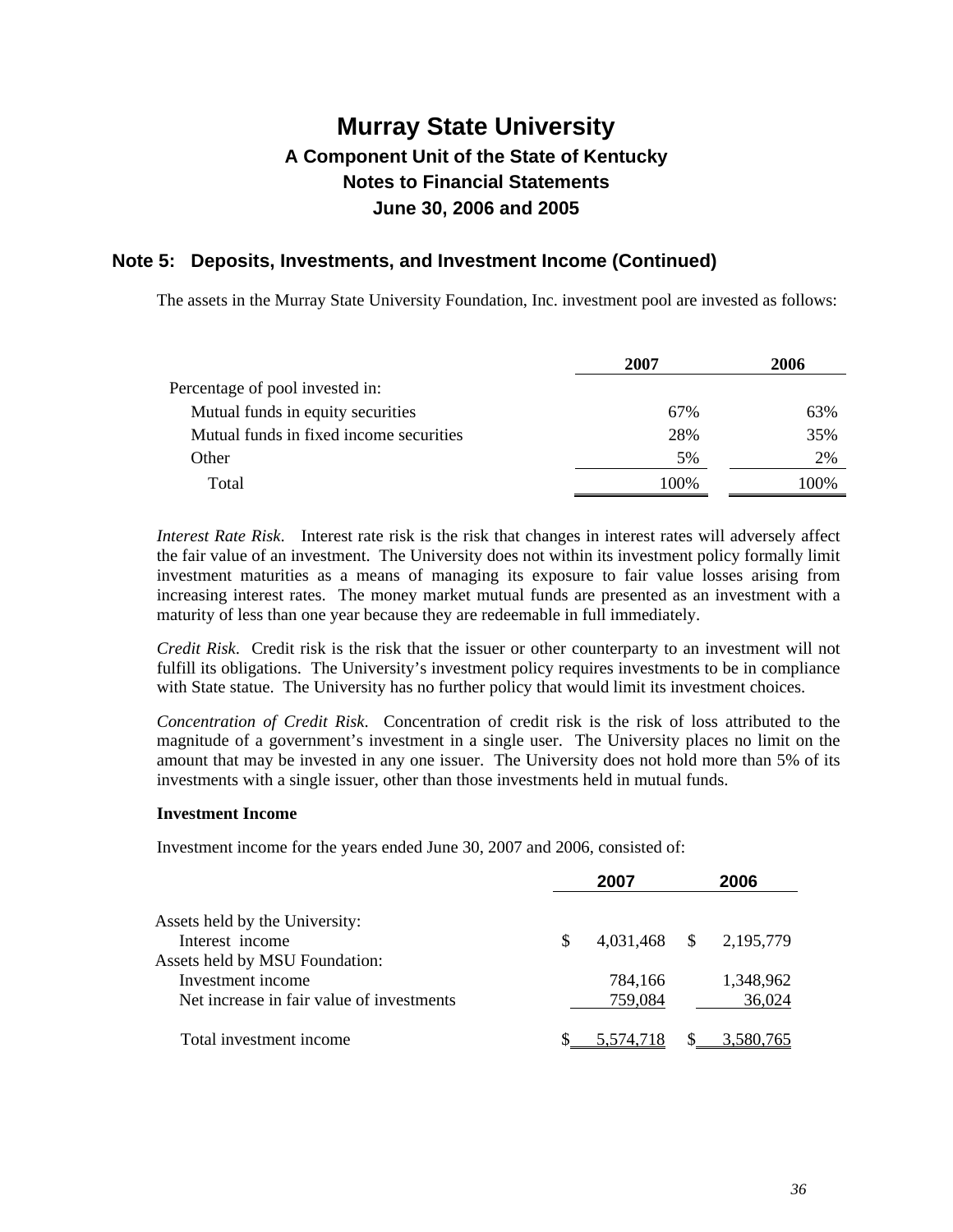### **Note 6: Regional University Excellence Trust Fund**

The Kentucky General Assembly appropriated funds to the Regional University Excellence Trust Fund (RUETF) with the passage of the Postsecondary Education Improvement Act of 1997 (House Bill 1). The purpose of this fund is to encourage private investment in public higher educational activities within the Commonwealth of Kentucky. These funds were made available to the comprehensive institutions within the Commonwealth with a provision that they would be matched dollar-for-dollar from external sources. The Commonwealth's Council on Postsecondary Education (CPE) was designated to oversee the distribution and use of these funds.

The following is a summary of the funding for the RUETF as of June 30, 2007:

|                                              | <b>External Match Receipts</b>                                     |                                                                               |                                                        |                                                 |                          |                                                        |  |
|----------------------------------------------|--------------------------------------------------------------------|-------------------------------------------------------------------------------|--------------------------------------------------------|-------------------------------------------------|--------------------------|--------------------------------------------------------|--|
| <b>Funding</b><br><b>Period</b><br>1998-2000 | <b>CPE</b><br><b>Funding</b><br><b>Available</b><br>1,710,000<br>S | <b>CPE</b><br><b>Funding</b><br><b>Received</b><br>1.710.000<br><sup>\$</sup> | <b>Held</b><br>Bv<br><b>University</b><br>878,250<br>S | Held<br>By<br><b>Foundation</b><br>831,750<br>S | Total<br>\$<br>1,710,000 | <b>External</b><br><b>Match</b><br><b>Pledges</b><br>S |  |
| 2000-2002                                    | 3,521,787                                                          | 3,521,787                                                                     |                                                        | 3,521,787                                       | 3,521,787                |                                                        |  |
| 2002-2004                                    | 3,259,000                                                          | 3.259,000                                                                     | 1.468.041                                              | 1,790,959                                       | 3.259,000                |                                                        |  |
| Total                                        | 8,490,787                                                          | 8.490.787                                                                     | 2.346.291<br>S.                                        | 6,144,496<br>$\mathcal{S}$                      | 8,490,787<br>S.          | \$                                                     |  |

The following is a summary of the funding for the RUETF as of June 30, 2006:

|                                              | <b>External Match Receipts</b>                                      |                                                                     |                                                         |                                                         |                          |                                                         |  |
|----------------------------------------------|---------------------------------------------------------------------|---------------------------------------------------------------------|---------------------------------------------------------|---------------------------------------------------------|--------------------------|---------------------------------------------------------|--|
| <b>Funding</b><br><b>Period</b><br>1998-2000 | <b>CPE</b><br><b>Funding</b><br><b>Available</b><br>1.710.000<br>\$ | <b>CPE</b><br><b>Funding</b><br><b>Received</b><br>1.710.000<br>\$. | <b>Held</b><br>By<br><b>University</b><br>878,250<br>\$ | Held<br><b>By</b><br><b>Foundation</b><br>831.750<br>\$ | Total<br>1,710,000<br>\$ | <b>External</b><br><b>Match</b><br><b>Pledges</b><br>\$ |  |
| 2000-2002                                    | 3,521,787                                                           | 3,521,787                                                           |                                                         | 3,411,682                                               | 3,411,682                | 110,105                                                 |  |
| 2002-2004                                    | 3,259,000                                                           | 3.259,000                                                           | 1,468,041                                               | 1,790,959                                               | 3.259.000                |                                                         |  |
| Total                                        | 8,490,787                                                           | 8.490.787                                                           | 2,346,291<br>S.                                         | 6,034,391<br>\$.                                        | 8,380,682<br>\$          | \$.<br>110,105                                          |  |

The University's external match pledges have not been recorded for financial reporting purposes in accordance with GASB No. 33. The above pledges must be fulfilled within a five year period of time due to the guidelines of the funding program.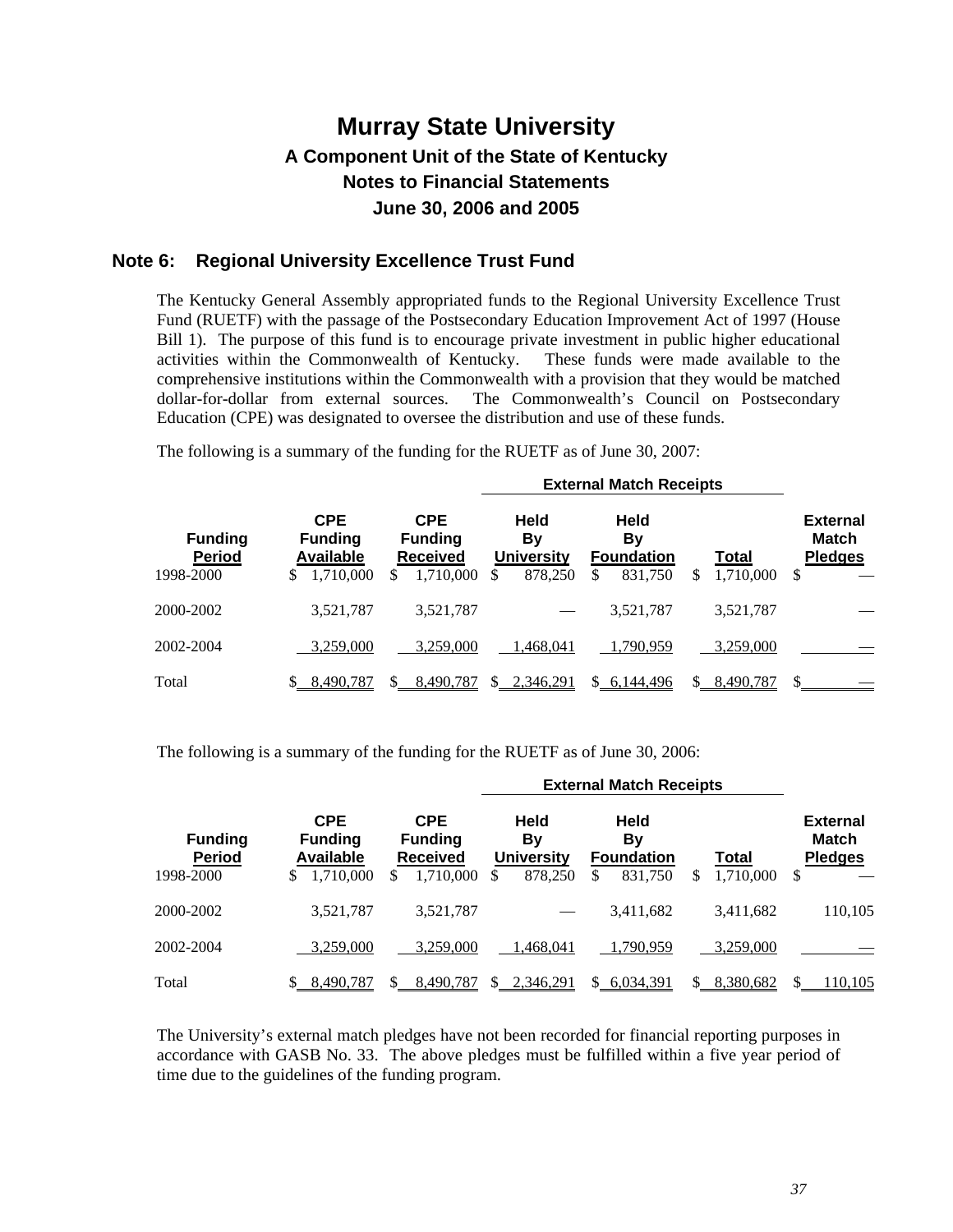### **Note 7: Capital Assets**

Capital asset activity for the year ended June 30, 2007, was:

|                            | <b>Balance</b><br>June 30, 2006 | <b>Additions</b> | <b>Transfers</b> | Deletions/<br><b>Retirements</b> | <b>Balance</b><br>June 30, 2007 |
|----------------------------|---------------------------------|------------------|------------------|----------------------------------|---------------------------------|
|                            |                                 |                  |                  |                                  |                                 |
| Land                       | \$<br>7,641,580                 | \$               | \$<br>1,141,681  | \$                               | \$<br>8,783,261                 |
| Construction in progress   | 4,100,601                       | 25,328,077       | (2,161,475)      | (376, 742)                       | 26,890,461                      |
| Museum and collectibles    | 515,293                         | 17,100           |                  |                                  | 532,393                         |
| Total capital assets not   |                                 |                  |                  |                                  |                                 |
| being depreciated          | 12,257,474                      | 25,345,177       | (1,019,794)      | (376, 742)                       | 36,206,115                      |
| <b>Buildings</b>           | 187,588,251                     |                  | 785,529          | (39,500)                         | 188,334,280                     |
| Non-building               |                                 |                  |                  |                                  |                                 |
| improvements               | 9,623,707                       |                  | 162,859          |                                  | 9,786,566                       |
| Equipment                  | 20,465,066                      | 1,696,317        | 71,406           | (503, 862)                       | 21,728,927                      |
| Library holdings           | 26,953,423                      | 1,243,184        |                  | (99,686)                         | 28,096,921                      |
| Livestock                  | 177,750                         | 22,500           |                  | (17,500)                         | 182,750                         |
| Total other capital assets | 244,808,197                     | 2,962,001        | 1,019,794        | (660, 548)                       | 248,129,444                     |
| Total capital assets       |                                 |                  |                  |                                  |                                 |
| before depreciation        | 257,065,671                     | 28, 307, 178     |                  | (1,037,290)                      | 284, 335, 559                   |
| Less accumulated           |                                 |                  |                  |                                  |                                 |
| depreciation               |                                 |                  |                  |                                  |                                 |
| <b>Buildings</b>           | 94,805,916                      | 4,296,655        |                  | (39, 495)                        | 99,063,076                      |
| Improvements<br>other than |                                 |                  |                  |                                  |                                 |
| buildings                  | 4,988,957                       | 374,326          |                  |                                  | 5,363,283                       |
| Equipment                  | 14,760,981                      | 1,494,680        |                  | (427, 461)                       | 15,828,200                      |
| Library holdings           | 20,841,287                      | 1,080,190        |                  | (94,701)                         | 21,826,776                      |
| Livestock                  | 43,229                          | 15,738           |                  | (2,500)                          | 56,467                          |
|                            |                                 |                  |                  |                                  |                                 |
| Total accumulated          |                                 |                  |                  |                                  |                                 |
| depreciation               | 135,440,370                     | \$<br>7,261,589  | \$               | \$<br>(564, 157)                 | 142, 137, 802                   |
| Capital assets, net        | \$121,625,301                   |                  |                  |                                  | \$142,197,757                   |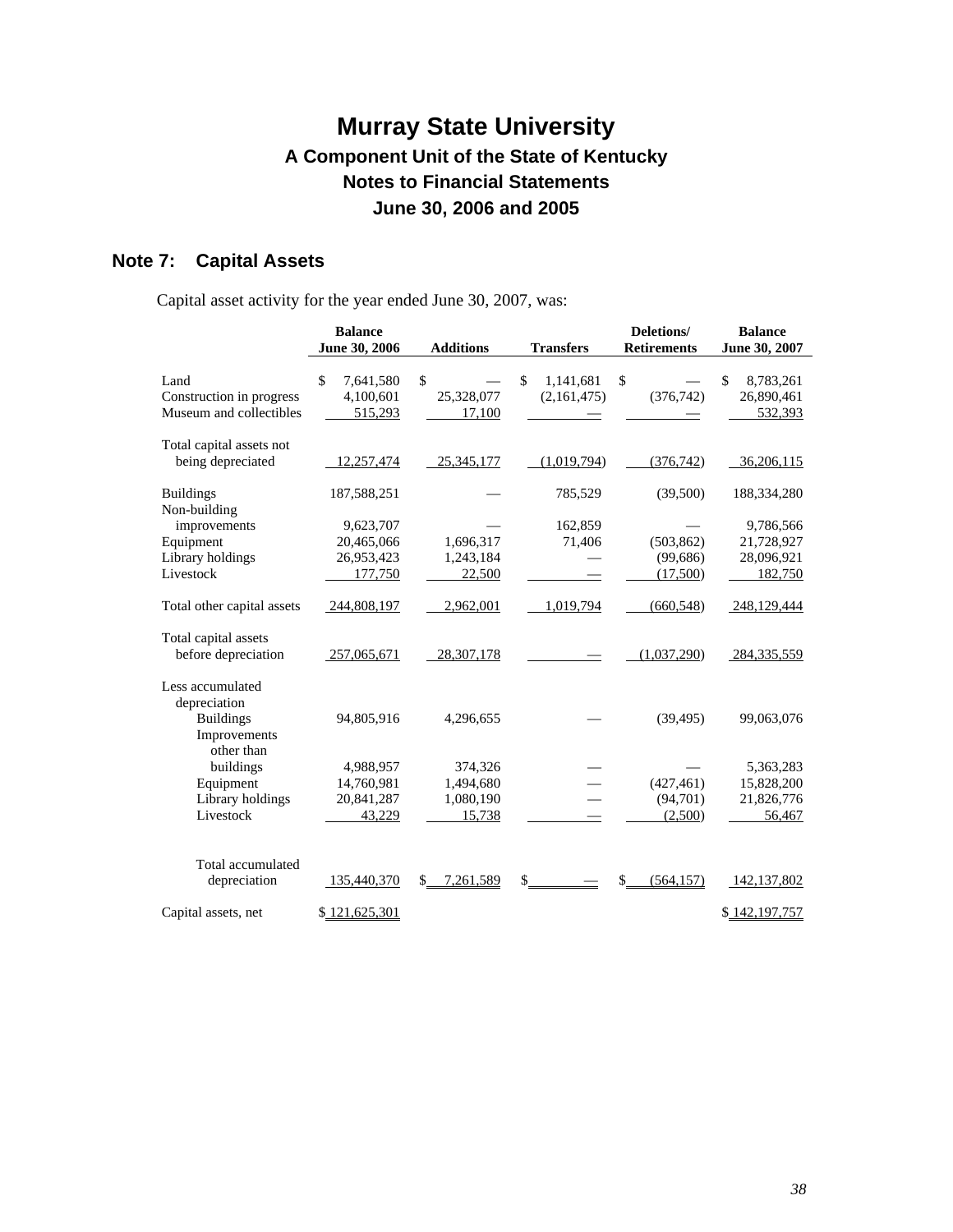### **Note 7: Capital Assets (Continued)**

Capital asset activity for the year ended June 30, 2006, was:

|                            | <b>Balance</b>  |                  |                  | Deletions/         | <b>Balance</b>  |
|----------------------------|-----------------|------------------|------------------|--------------------|-----------------|
|                            | June 30, 2005   | <b>Additions</b> | <b>Transfers</b> | <b>Retirements</b> | June 30, 2006   |
| Land                       | \$<br>6,791,881 | \$               | \$<br>849.699    | \$                 | \$<br>7,641,580 |
| Construction in progress   | 3,055,589       | 7,360,570        | (6,122,356)      | (193,202)          | 4,100,601       |
| Museum and collectibles    | 497,193         | 18,100           |                  |                    | 515,293         |
|                            |                 |                  |                  |                    |                 |
| Total capital assets not   |                 |                  |                  |                    |                 |
| being depreciated          | 10,344,663      | 7,378,670        | (5,272,657)      | (193,202)          | 12,257,474      |
|                            |                 |                  |                  |                    |                 |
| <b>Buildings</b>           | 182,540,678     | 112,000          | 5,272,657        | (337,084)          | 187,588,251     |
| Non-building               |                 |                  |                  |                    |                 |
| improvements               | 9,623,707       |                  |                  |                    | 9,623,707       |
| Equipment                  | 19,865,288      | 1,210,040        |                  | (610, 262)         | 20,465,066      |
| Library holdings           | 25,957,764      | 1,055,569        |                  | (59,910)           | 26,953,423      |
| Livestock                  | 122,750         | 55,000           |                  |                    | 177,750         |
|                            |                 |                  |                  |                    |                 |
| Total other capital assets | 238,110,187     | 2,432,609        | 5,272,657        | (1,007,256)        | 244,808,197     |
| Total capital assets       |                 |                  |                  |                    |                 |
| before depreciation        | 248,454,850     | 9,811,279        |                  | (1,200,458)        | 257,065,671     |
| Less accumulated           |                 |                  |                  |                    |                 |
| depreciation               |                 |                  |                  |                    |                 |
| <b>Buildings</b>           | 90,605,490      | 4,380,139        |                  | (179, 713)         | 94,805,916      |
| Improvements               |                 |                  |                  |                    |                 |
| other than                 |                 |                  |                  |                    |                 |
| buildings                  | 4,617,040       | 371,917          |                  |                    | 4,988,957       |
| Equipment                  | 14,106,751      | 1,254,425        |                  | (600, 195)         | 14,760,981      |
| Library holdings           | 19,843,129      | 1,055,071        |                  | (56, 913)          | 20,841,287      |
| Livestock                  | 27,825          | 15,404           |                  |                    | 43,229          |
|                            |                 |                  |                  |                    |                 |
| Total accumulated          |                 |                  |                  |                    |                 |
| depreciation               | 129,200,235     | 7,076,956<br>\$  | \$               | (836, 821)<br>\$   | 135,440,370     |
|                            |                 |                  |                  |                    |                 |
| Capital assets, net        | \$119,254,615   |                  |                  |                    | \$121,625,301   |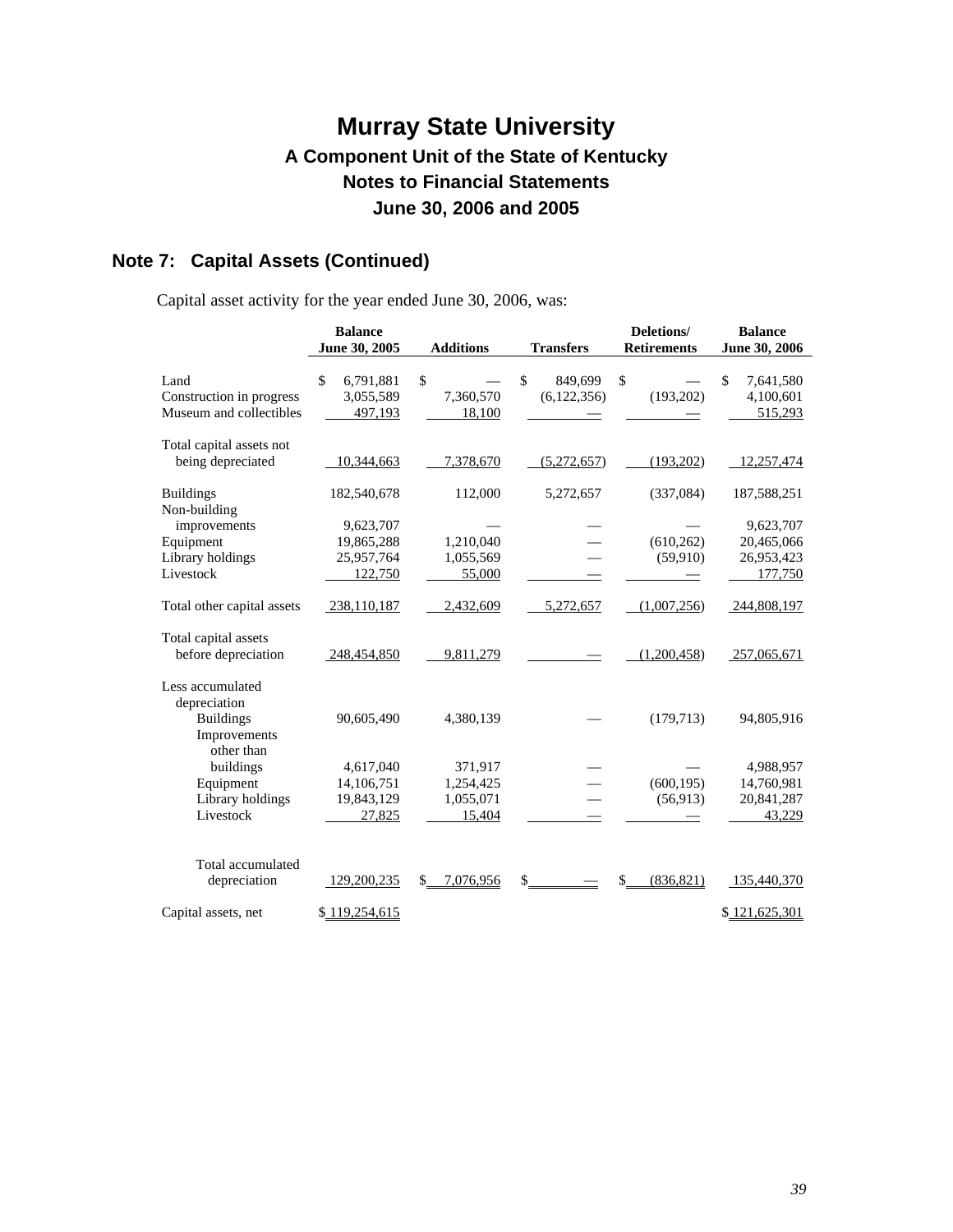### **Note 8: Accounts Payable**

Accounts payable consisted of:

|                                   | 2007      | 2006      |
|-----------------------------------|-----------|-----------|
| Current accounts payable:         |           |           |
| Vendors                           | 5,672,164 | 4,569,770 |
| Payroll benefits and withholdings | 2,173,780 | 1,623,349 |
| Loans                             | 3,460     | 8,396     |
| Total accounts payable            | 7,849,404 | 6,201,515 |

### **Note 9: Employee Benefits**

#### *Kentucky Teachers Retirement System*

All employees required to hold a degree and occupying full-time positions, defined as seven-tenths (7/10) of normal full-time service on a daily or weekly basis are required by state law to participate in the Kentucky Teachers Retirement System (KTRS) or an optional retirement plan, as allowed by KRS161.567. KTRS, a cost sharing, multiple-employer, public employee retirement system, provides retirement benefits based on an employee's final average salary and number of years of service. Benefits are subject to certain reductions if the employee retires before reaching age sixty or has less than twenty-seven years of participation in the plan. The plan also provides for disability, death and survivor benefits and medical insurance.

The Kentucky Teachers Retirement System issues a publicly available financial report that includes financial statements and required supplementary information. That report may be obtained by writing to Kentucky Teachers Retirement System, 479 Versailles Road, Frankfort, Kentucky 40601-3800 or by calling (502) 848-8500.

Funding for the plan is provided from eligible employees who contribute 6.16% of their salary through payroll deductions and the University, which also contributes 13.84% of current eligible employees' salaries to the KTRS. Kentucky Revised Statutes and the KTRS Board of Trustees establish contribution requirements of the plan members and the University. The University's contributions to KTRS for the fiscal years ended June 30, 2007, 2006, and 2005 were \$4,125,096, \$3,783,348, and \$3,687,406, respectively, and were equal to the required contributions.

#### *Kentucky Employee Retirement System*

Substantially all other full-time University employees are required by law to participate in the Kentucky Employee Retirement System (KERS), a cost sharing multiple-employer, public employee retirement system. KERS provides retirement benefits based on an employee's final average salary and number of years of service. Benefits are subject to certain reductions if the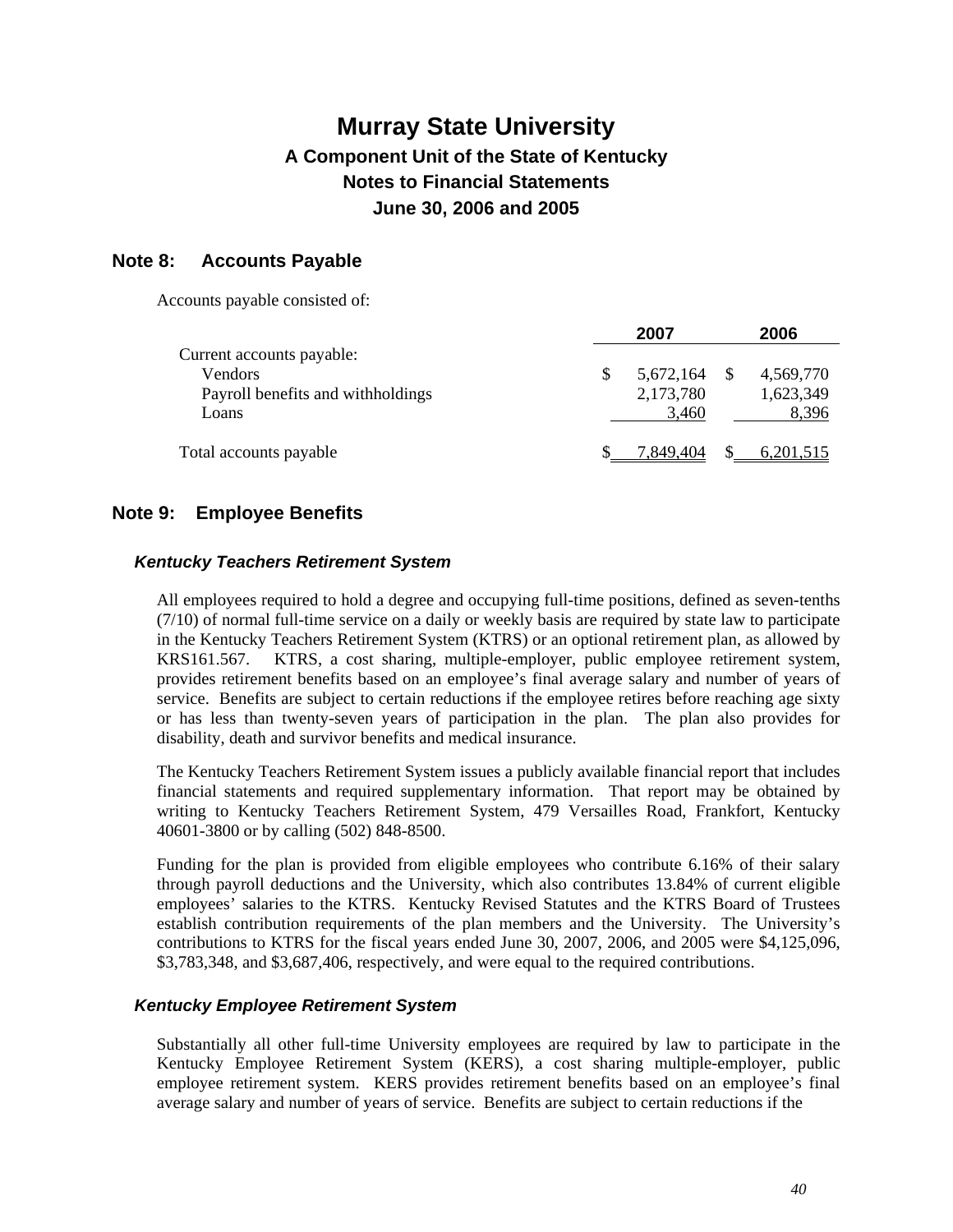### **Note 9: Employee Benefits (Continued)**

employee retires before reaching age 65 or has less than 27 years of service. The plan also provides for disability, death and survivor benefits and medical insurance.

The Kentucky Employee Retirement System issues a publicly available financial report that includes financial statements and required supplementary information. That report is obtainable by writing to Kentucky Employees Retirement System, 1260 Louisville Road, Perimeter Park West, Frankfort, Kentucky 40601 or by calling (502) 564-4646.

Funding of the plan is from eligible employees who contribute 5.00% of their salary through payroll deductions and the University, which also contributes 7.75% of current eligible employees' salaries to the non-hazardous KERS fund. Employees covered by the hazardous KERS fund contribute 8.00% of gross salary and the University contributes 22.00 % of gross salaries. The Kentucky Revised Statutes and the Board of Trustees of the Kentucky Retirement Systems determine contribution rates each biennium. The University's contributions to KERS for the years ended June 30, 2007, 2006, and 2005 were \$1,207,251, \$916,026, and \$835,942, respectively, and were equal to the required contributions.

#### *University Health Self-Insurance Program*

The University maintains a self-insurance program for employees' health insurance. For the fiscal year ended June 30, 2007, the University paid approximately 85% of total plan expenses for permanent full-time employees and their families. Expenses incurred to cover claims paid by the University under the plan for years ended June 30, 2007 and 2006 totaled \$5,716,345 and \$3,983,735, excluding administrative and stop-loss fees. Stop-loss and administrative fees incurred for the years ended June 30, 2007 and 2006 were \$781,065 and \$653,045, respectively. The University's stop-loss insurance limits its exposure for claims to \$100,000 per individual.

Changes in the liability for self insurance are follows:

|                                                          | 2007        | 2006        |
|----------------------------------------------------------|-------------|-------------|
|                                                          |             |             |
| Liability, beginning of year                             | 1,160,513   | 1,079,117   |
| Accruals for current year claims and changes in estimate | 7,033,142   | 5,900,595   |
| (includes employee and employer contributions)           |             |             |
| Administrative and stop loss fees                        | (781,065)   | (653,045)   |
| Claims paid                                              | (5,925,249) | (5,166,154) |
|                                                          |             |             |
| Liability, end of year                                   | ,487,341    | .160.513    |
|                                                          |             |             |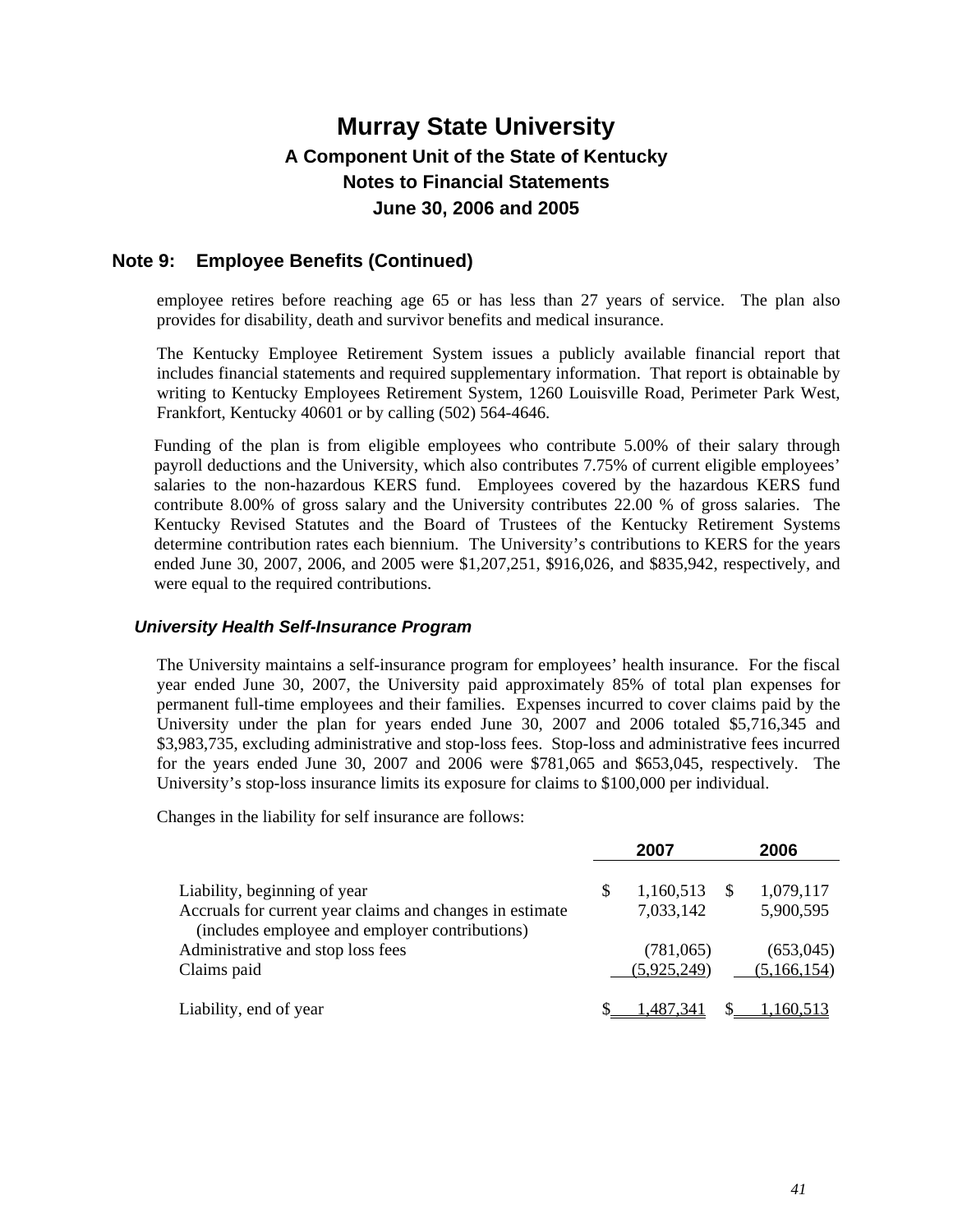### **Note 10: Deferred Revenue**

Deferred revenue consisted of:

|                                |   | 2007      |    | 2006      |
|--------------------------------|---|-----------|----|-----------|
|                                |   |           |    |           |
| Current deferred revenue:      |   |           |    |           |
| Prepaid tuition and fees       | S | 2,077,940 | -S | 2,166,040 |
| International studies programs |   | 635,473   |    | 425,331   |
| Grants and contracts           |   | 665,343   |    | 503,819   |
| Auxiliary enterprises          |   | 10,408    |    | 3,827     |
| Capital state appropriations   |   | 2,135,879 |    |           |
| Total current deferred revenue |   | 5.525.043 |    | 3.099.017 |

### **Note 11: Revenue Bonds, Notes Payable and Capital Leases**

The following is a summary of long-term obligation transactions for the University for the year ended June 30, 2007:

|                                             | <b>Beginning</b><br><b>Balance</b> | <b>Additions</b> | <b>Deductions</b> | <b>Ending</b><br><b>Balance</b> | <b>Current</b><br><b>Portion</b> | <b>Long Term</b><br><b>Portion</b> |
|---------------------------------------------|------------------------------------|------------------|-------------------|---------------------------------|----------------------------------|------------------------------------|
| Bonds payable                               | 29,240,000<br>\$                   | \$               | \$<br>(2,460,000) | 26,780,000<br>S.                | \$<br>985,000                    | 25,795,000<br>\$.                  |
| Less bond<br>discounts                      | (481, 582)                         |                  | 38,786            | (442, 796)                      | (27, 425)                        | (415,371)                          |
| Bonds payable,<br>net of<br>discounts       | 28,758,418                         |                  | (2,421,214)       | 26.337.204                      | 957.575                          | 25,379,629                         |
| City of Murray<br>payable                   | 9,910,000                          |                  | (105,000)         | 9,805,000                       | 120,000                          | 9,685,000                          |
| Master lease<br>notes payable               | 8,590,955                          |                  | (1,346,933)       | 7,244,022                       | 1,183,648                        | 6,060,374                          |
| Capital leases                              | ,462,000                           |                  | (102,000)         | ,360,000                        | 107,000                          | 1,253,000                          |
| Total bonds,<br>notes and<br>capital leases | 48,721,373<br>S.                   | \$.              | (3,975,147)       | 44,746,226<br>\$.               | \$.<br>2,368,223                 | 42,378,003<br>\$                   |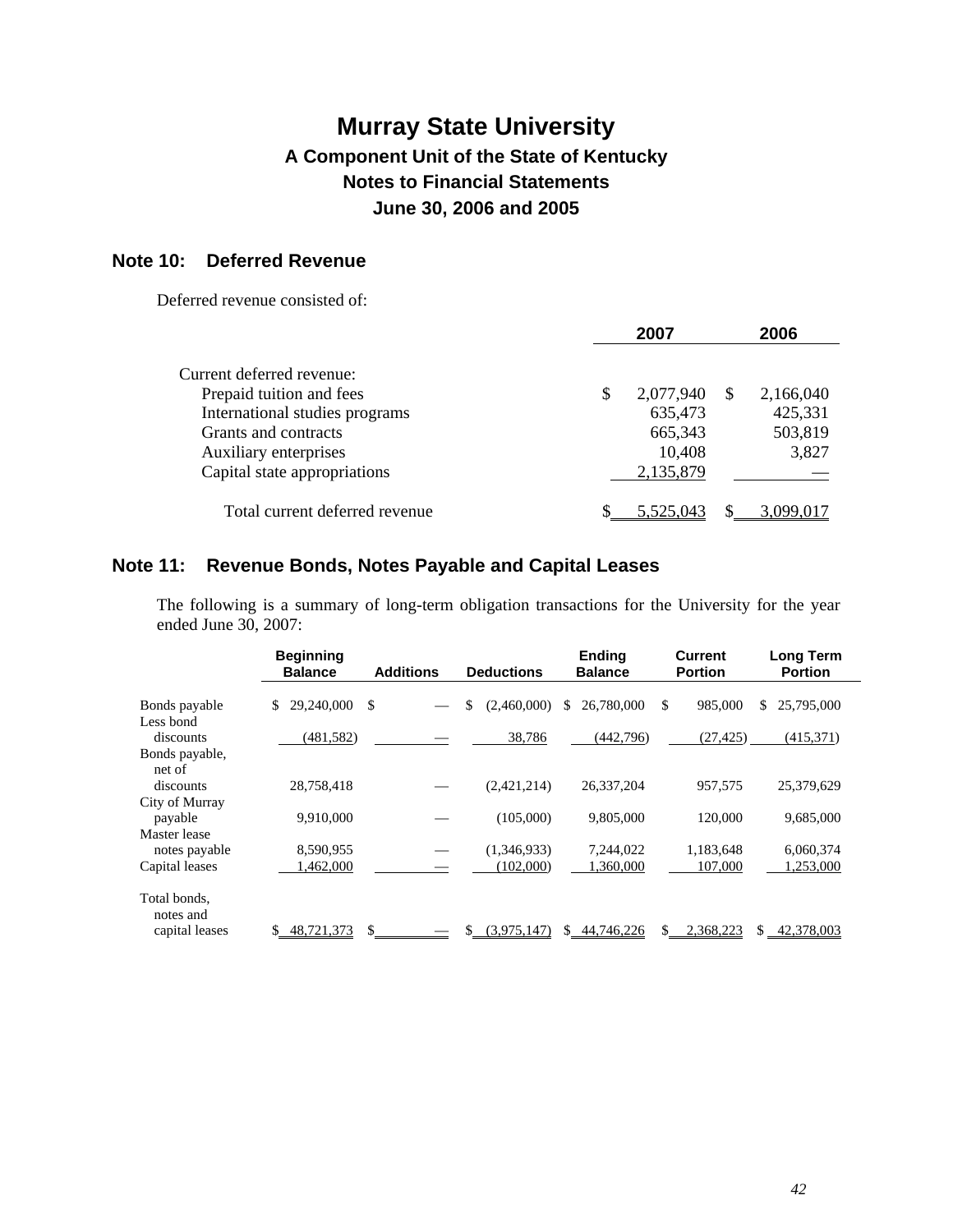### **Note 11: Revenue Bonds, Notes Payable and Capital Leases (Continued)**

The following is a summary of long-term obligation transactions for the University for the year ended June 30, 2006:

|                           | <b>Beginning</b><br><b>Balance</b> | <b>Additions</b>  | <b>Deductions</b> | <b>Ending</b><br><b>Balance</b> | <b>Current</b><br><b>Portion</b> | <b>Long Term</b><br><b>Portion</b> |
|---------------------------|------------------------------------|-------------------|-------------------|---------------------------------|----------------------------------|------------------------------------|
| Bonds payable             | 15,785,000<br>\$                   | 15,800,000<br>\$. | (2,345,000)<br>\$ | 29,240,000<br>\$.               | 2,460,000<br>\$                  | 26,780,000<br>S.                   |
| Less bond                 |                                    |                   |                   |                                 |                                  |                                    |
| discounts                 | (212,026)                          | (310,616)         | 41,060            | (481, 582)                      | (38, 787)                        | (442, 795)                         |
| Bonds payable,            |                                    |                   |                   |                                 |                                  |                                    |
| net of                    |                                    |                   |                   |                                 |                                  |                                    |
| discounts                 | 15,572,974                         | 15,489,384        | (2,303,940)       | 28,758,418                      | 2,421,213                        | 26, 337, 205                       |
| City of Murray            |                                    |                   |                   |                                 |                                  |                                    |
| payable                   | 10,000,000                         |                   | (90,000)          | 9,910,000                       | 105,000                          | 9,805,000                          |
| Master lease              |                                    |                   |                   |                                 |                                  |                                    |
| notes payable             | 9,420,731                          | 372,850           | (1,202,626)       | 8,590,955                       | 1,333,710                        | 7,257,245                          |
| Capital leases            | 1,559,000                          |                   | (97,000)          | 1,462,000                       | 102,000                          | 1,360,000                          |
| Notes payable             | 144,400                            |                   | (144, 400)        |                                 |                                  |                                    |
| <b>MSU</b> Foundation     |                                    |                   |                   |                                 |                                  |                                    |
| notes payable             | 92,468                             |                   | (92, 468)         |                                 |                                  |                                    |
| Total bonds,<br>notes and |                                    |                   |                   |                                 |                                  |                                    |
| capital leases            | 36,789,573<br>S.                   | 15,862,234<br>S.  | (3,930,434)<br>\$ | 48.721.373                      | 3.961.923                        | 44,759,450<br>S.                   |

#### *Maturity Information*

A schedule of the mandatory principal and interest payments (excluding bond discounts) is presented below:

| <b>Years Ending</b> |              |              | Total            |                  | <b>Total</b>      |
|---------------------|--------------|--------------|------------------|------------------|-------------------|
| June 30             | <b>Bonds</b> | <b>Notes</b> | <b>Principal</b> | <b>Interest</b>  | <b>Payments</b>   |
|                     |              |              |                  |                  |                   |
| 2008                | 985,000      | 1,410,648    | \$<br>2,395,648  | \$<br>1.890.546  | 4,286,194<br>-S   |
| 2009                | 1.555,000    | 1.025.046    | 2.580.046        | 1.792.245        | 4.372.291         |
| 2010                | 1.405.000    | 982.653      | 2,387,653        | 1,697,579        | 4,085,232         |
| 2011                | 1.470.000    | 838,666      | 2.308.666        | 1,605,898        | 3.914.564         |
| 2012                | 1,520,000    | 869.951      | 2.389.951        | 1.513.211        | 3.903.162         |
| 2013-2017           | 6.555,000    | 5.115.438    | 11.670.438       | 6.136.273        | 17,806,711        |
| 2018-2022           | 6.795,000    | 2.156.620    | 8.951.620        | 3.801.873        | 12.753.493        |
| 2023-2027           | 5,355,000    | 2,355,000    | 7,710,000        | 2,057,452        | 9,767,452         |
| 2028-2032           | 1.140.000    | 2,970,000    | 4.110.000        | 605.985          | 4,715,985         |
| 2033                |              | 685,000      | 685,000          | 33,223           | 718,223           |
|                     |              |              |                  |                  |                   |
| Total               | 26,780,000   | \$18,409,022 | \$<br>45.189.022 | S.<br>21.134.285 | \$.<br>66,323,307 |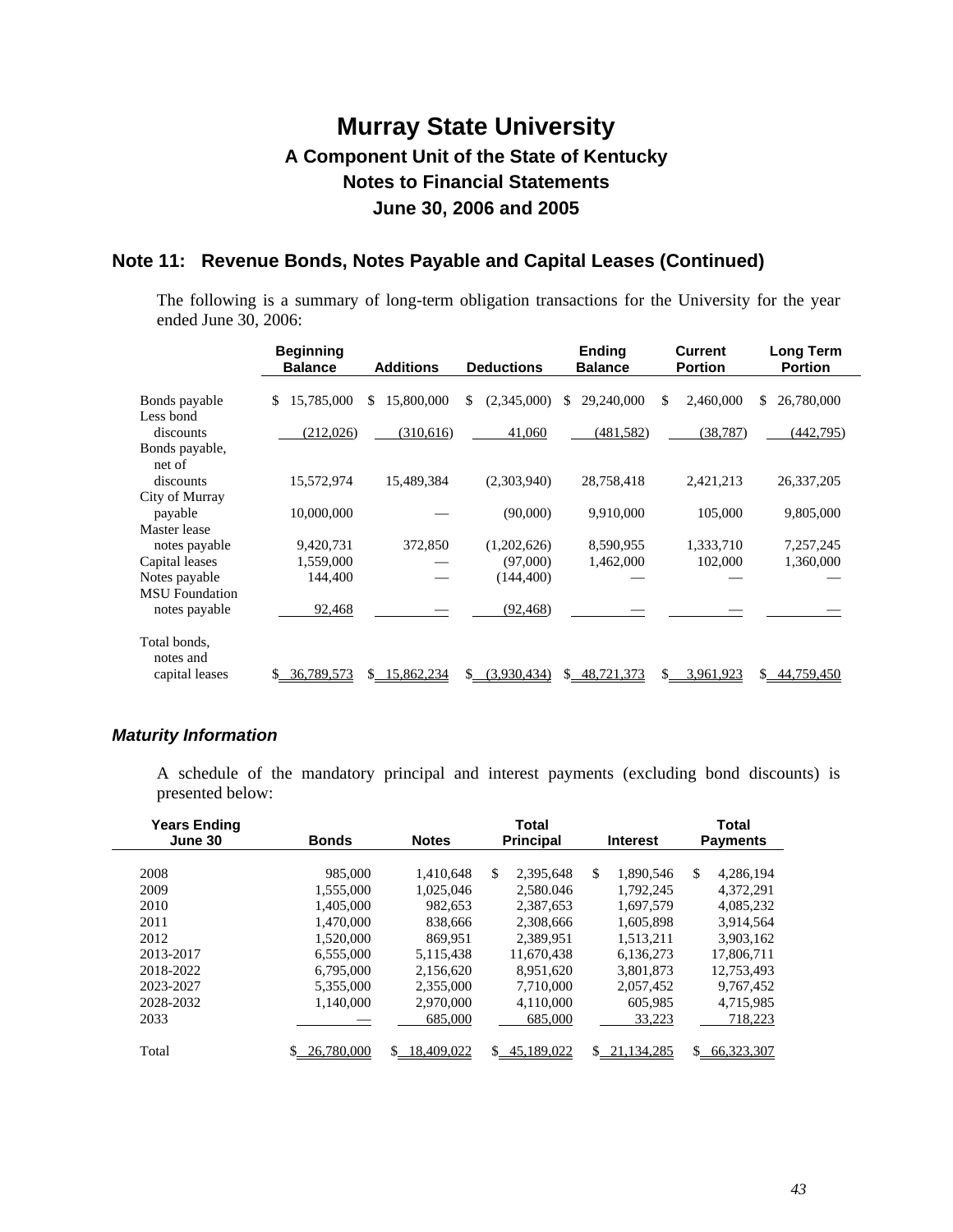### **Note 11: Revenue Bonds, Notes Payable and Capital Leases (Continued)**

Long-term liability activity for the year ended June 30, 2007, was as follows:

|                                          | Original<br><b>Issue</b> | <b>Balance Due</b><br>June 30, 2007 | <b>Interest</b><br>Expense,<br><b>Current Year</b> | <b>Bonds/Notes/</b><br><b>Leases Maturing</b><br>2007-2008 |
|------------------------------------------|--------------------------|-------------------------------------|----------------------------------------------------|------------------------------------------------------------|
| <b>Housing and Dining System Revenue</b> |                          |                                     |                                                    |                                                            |
| <b>Bonds Payable</b>                     |                          |                                     |                                                    |                                                            |
| Series L bonds dated September 1,        |                          |                                     |                                                    |                                                            |
| 1968, with interest at 3.00%; final      |                          |                                     |                                                    |                                                            |
| principal payment due September          |                          |                                     |                                                    |                                                            |
| 1, 2008; Regents Hall                    | 2,000,000                | 375,000                             | 12,070                                             | 185,000                                                    |
| Series M bonds dated June 26, 1997,      |                          |                                     |                                                    |                                                            |
| with interest from 4.00% to              |                          |                                     |                                                    |                                                            |
| 5.40%; final principal payment           |                          |                                     |                                                    |                                                            |
| due September 1, 2017; Winslow           |                          |                                     |                                                    |                                                            |
| Cafeteria                                | 825,000                  | 550,000                             | 28,660                                             | 40,000                                                     |
| Series N bonds dated May 12, 1999,       |                          |                                     |                                                    |                                                            |
| with interest from 4.35% to              |                          |                                     |                                                    |                                                            |
| 4.90%; final principal payment           |                          |                                     |                                                    |                                                            |
| due September 1, 2018; fire safety       |                          |                                     |                                                    |                                                            |
| for residence halls                      | 6,370,000                | 4,725,000                           | 209,906                                            | 275,000                                                    |
| Series O bonds dated June 1, 2001,       |                          |                                     |                                                    |                                                            |
| with interest from 4.00% to              |                          |                                     |                                                    |                                                            |
| 5.00%; final principal payment           |                          |                                     |                                                    |                                                            |
| due September 1, 2021; Hart Hall         | 1,610,000                | 1,410,000                           | 67,586                                             | 65,000                                                     |
| Series P bonds dated June 18, 2004,      |                          |                                     |                                                    |                                                            |
| with interest from 1.10% to              |                          |                                     |                                                    |                                                            |
| 4.25%; final principal payment           |                          |                                     |                                                    |                                                            |
| due September 1, 2024;                   |                          |                                     |                                                    |                                                            |
| <b>Winslow Cafeteria</b>                 | 2,500,000                | 2,205,000                           | 73,814                                             | 100,000                                                    |
| Series Q bonds dated December 1,         |                          |                                     |                                                    |                                                            |
| 2005 with interest from 4.00% to         |                          |                                     |                                                    |                                                            |
| 4.59%; final principal payment           |                          |                                     |                                                    |                                                            |
| due September 1, 2027; Clark Hall        | 15,800,000               | 15,800,000                          | 507,066                                            |                                                            |
| Total housing and dining system          |                          |                                     |                                                    |                                                            |
| revenue bonds payable                    | \$<br>29,105,000         | 25,065,000<br>\$                    | \$<br>899,102                                      | \$<br>665,000                                              |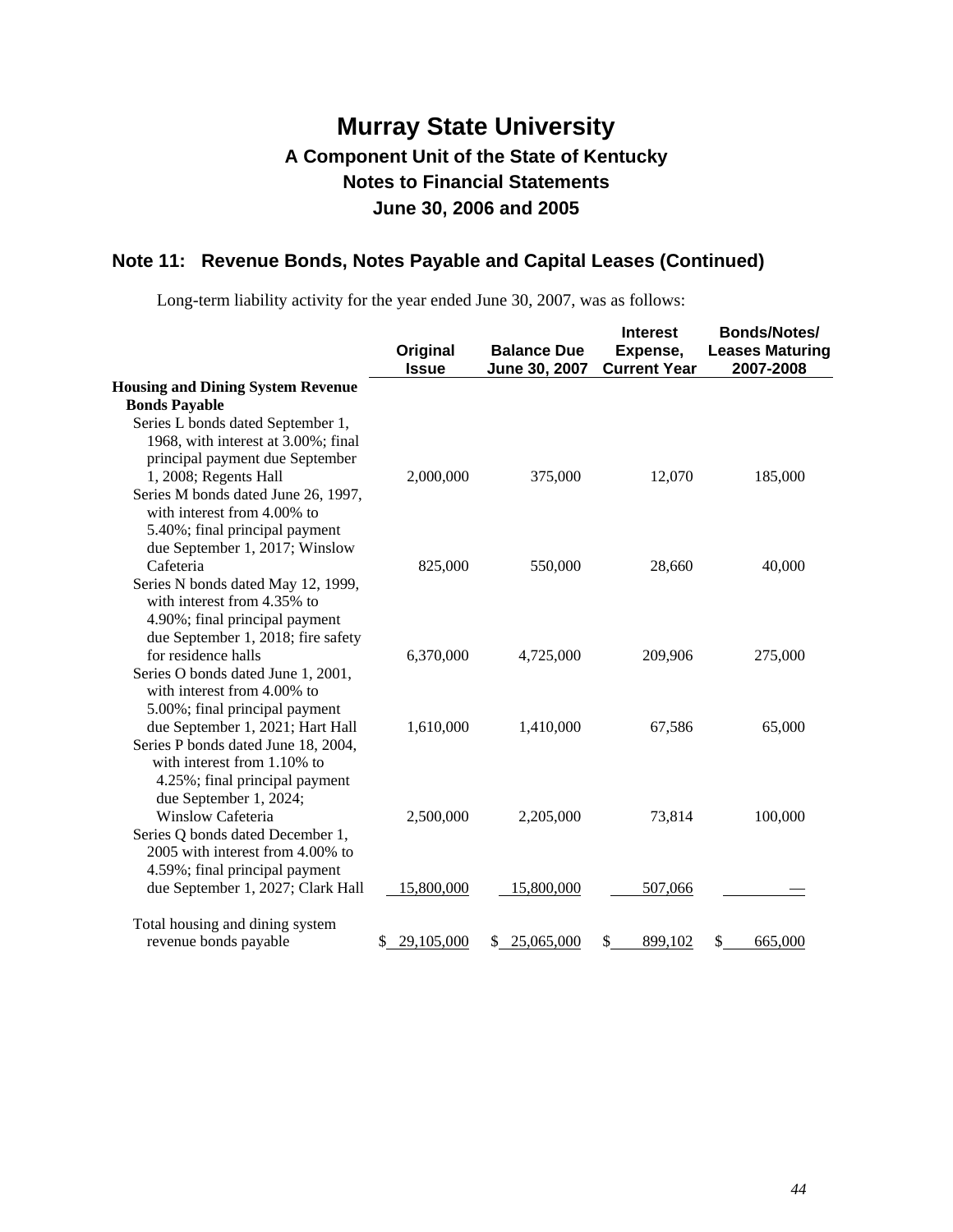### **Note 11: Revenue Bonds, Notes Payable and Capital Leases (Continued)**

|                                                                                                                                                                                                                                                                                                                                                                     | Original<br><b>Issue</b> | <b>Balance Due</b><br>June 30, 2007  | <b>Interest</b><br>Expense,<br><b>Current Year</b> | <b>Bonds/Notes/</b><br><b>Leases Maturing</b><br>2007-2008 |
|---------------------------------------------------------------------------------------------------------------------------------------------------------------------------------------------------------------------------------------------------------------------------------------------------------------------------------------------------------------------|--------------------------|--------------------------------------|----------------------------------------------------|------------------------------------------------------------|
| <b>Consolidated Educational Buildings</b><br><b>Revenue Bonds Payable</b><br>Series G (second series) dated<br>March 1, 1993, with interest from<br>3.10% to 5.60%; final principal<br>payment due May 1, 2007;<br>I&T building<br>Series H (second series) dated<br>September 1, 2003, with interest<br>from 2.00% to 3.80%; final<br>principal payment due May 1, | 11,660,000<br>\$         | \$                                   | \$<br>70,428                                       | \$                                                         |
| 2012; Underground condensate<br>lines for Old Fine Arts building                                                                                                                                                                                                                                                                                                    | 2,855,000                | 1,715,000                            | 62,415                                             | 320,000                                                    |
| Total consolidated educational<br>buildings revenue bonds payable<br>Bonds payable before discount<br>Less bond discount                                                                                                                                                                                                                                            | 14,515,000<br>43,620,000 | 1,715,000<br>26,780,000<br>(442,796) | 132,843<br>1,031,945                               | 320,000<br>985,000<br>(27, 425)                            |
| Total bonds payable                                                                                                                                                                                                                                                                                                                                                 | 43,620,000<br>S.         | \$ 26,337,204                        | 1,031,945<br>S.                                    | \$<br>957,575                                              |
| <b>City of Murray Payable</b><br>Agreement dated 12/30/02 with<br>interest of 2.50% to 4.85%; final<br>principal payment due June 1,<br>2033                                                                                                                                                                                                                        | 10,000,000<br>\$         | \$<br>9,805,000                      | \$<br>452,493                                      | \$<br>120,000                                              |
| <b>Master Lease Payable</b><br>Residential networking - Master<br>lease dated August 18, 2000, with<br>interest from 5.20% to 5.59%;<br>final principal payment due<br>August 18, 2007<br>Deferred Maintenance - Master<br>lease dated May 10, 2002, with<br>interest from 3.56% to 4.79%;                                                                          | \$<br>800,000            | \$<br>23,479                         | \$<br>5,319                                        | \$<br>23,479                                               |
| final principal payment due<br>December 3, 2010<br>Campus Networking Upgrade -<br>Master lease dated March 24,<br>2004, with interest of 3.16% to<br>3.45%; Final principal payment                                                                                                                                                                                 | 2,232,000                | 782,822                              | 37,142                                             | 279,343                                                    |
| due April 1, 2008                                                                                                                                                                                                                                                                                                                                                   | 1,627,727                | 282,696                              | 17,145                                             | 282,696                                                    |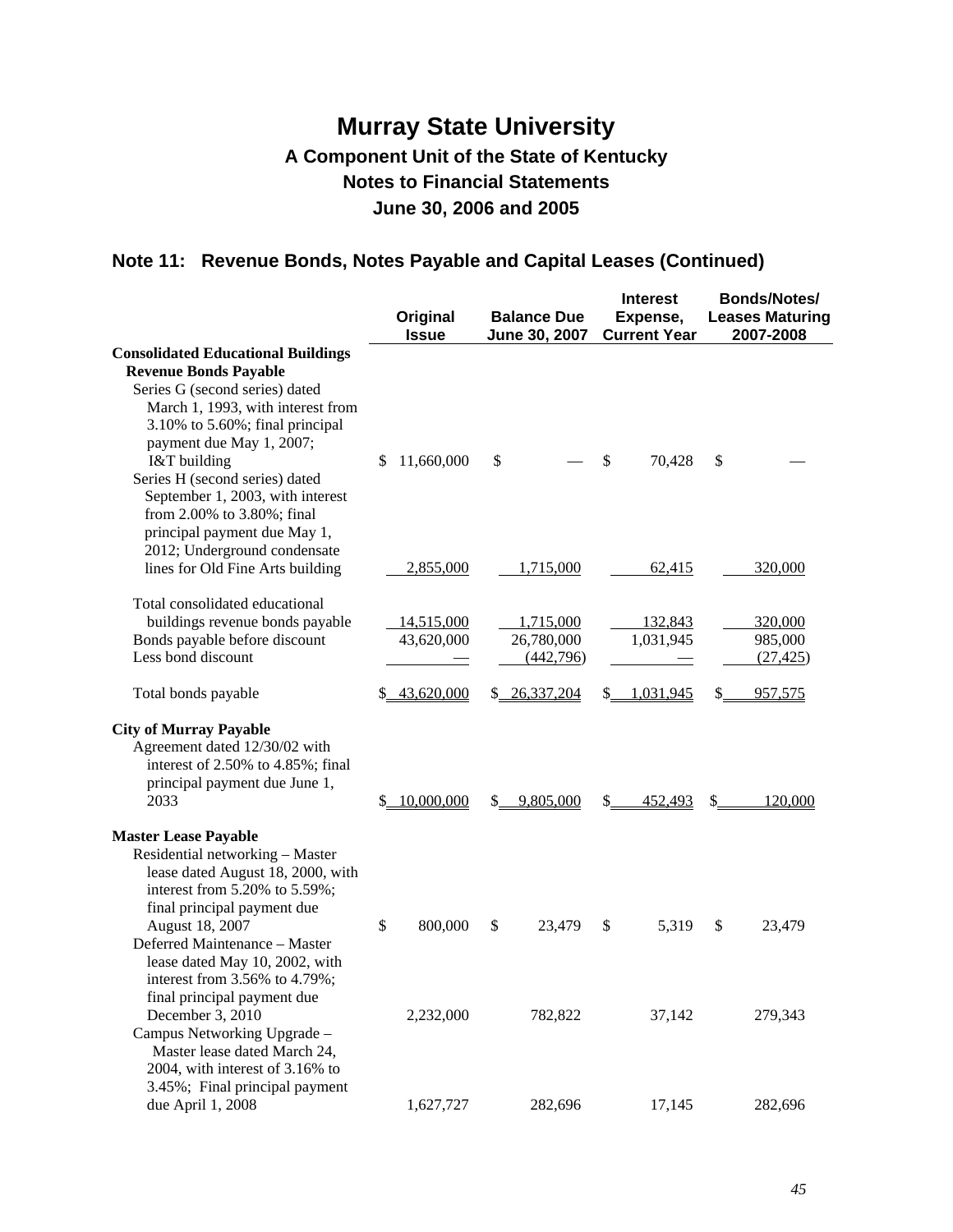### **Note 11: Revenue Bonds, Notes Payable and Capital Leases (Continued)**

|                                                                                                                                                                                                            | Original<br><b>Issue</b> | <b>Balance Due</b><br>June 30, 2007 | <b>Interest</b><br>Expense,<br><b>Current Year</b> | <b>Bonds/Notes/</b><br><b>Leases Maturing</b><br>2006-2007 |
|------------------------------------------------------------------------------------------------------------------------------------------------------------------------------------------------------------|--------------------------|-------------------------------------|----------------------------------------------------|------------------------------------------------------------|
| <b>Master Lease Payable (Continued)</b><br><b>Campus Energy Performance</b><br>Upgrade - Masterlease dated<br>February 10, 2005, with interest of<br>3.94%. Final principal payment<br>due August 10, 2017 | 6,707,876                | 6,030,800                           | 244,180                                            | 473,905                                                    |
| Oracle Software - Masterlease<br>dated August 11, 2005 with<br>interest of 4.13%. Final principal<br>payment due September 1, 2007                                                                         | 372,850                  | 124,225                             | 5,956                                              | 124,225                                                    |
| Total Master lease payable                                                                                                                                                                                 | 11.740.453               | 7.244,022<br>S.                     | 309.742                                            | .183.648                                                   |
| <b>Capital Leases</b><br>University of Kentucky dated June<br>25, 1998, with interest rate at<br>5.14%; final principal payment<br>due January 1, 2017                                                     | 2,200,000<br>S           | 1,360,000<br>\$                     | \$<br>77,259                                       | 107,000<br>\$.                                             |
| Total capital leases                                                                                                                                                                                       | 2,200,000                | ,360,000<br>\$                      | 77,259<br>\$                                       | 107,000                                                    |
| <b>Total all Bond Issues, Notes Payable</b><br>and Capital Leases                                                                                                                                          | 67,560,453<br>S.         | 44,746,226<br>S.                    | 1,871,439<br>S                                     | 2,368,223<br>S                                             |

The revenue bond indentures require the University to make deposits to sinking and reserve funds in annual amounts to meet the principal and interest payments due within the next twelve months as well as maintain a reserve balance as a percentage of outstanding balances. As of June 30, 2007 and 2006, the sinking fund and reserve fund requirements have been funded as required.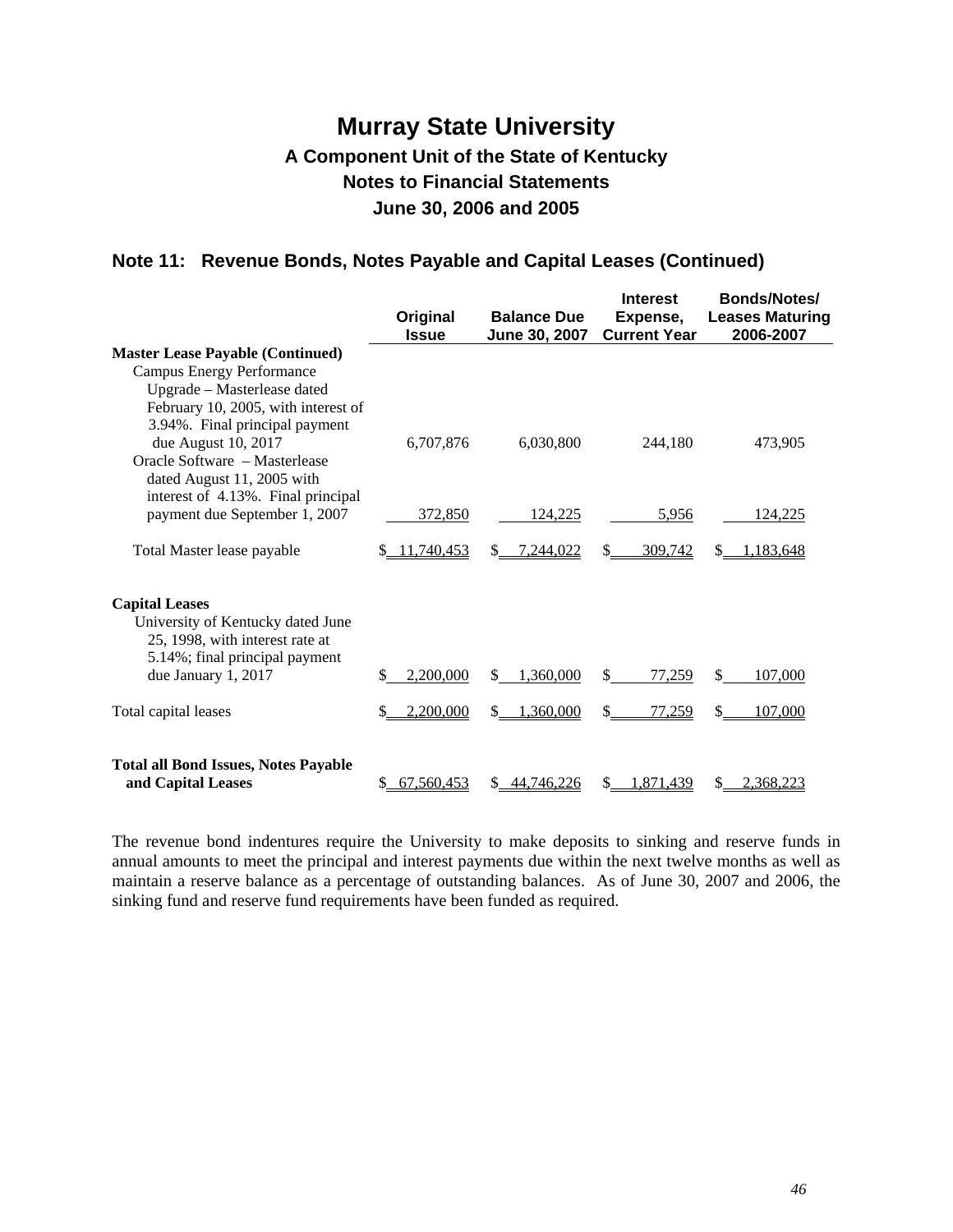### **Note 11: Revenue Bonds, Notes Payable and Capital Leases (Continued)**

#### *Capital Leases*

The University leases certain equipment and facilities, under capital lease agreements. The recorded cost of these assets and accumulated depreciation thereon were as follows:

|                               | 2007        | 2006        |
|-------------------------------|-------------|-------------|
| Capital lease assets, at cost | 2,200,000   | 2,200,000   |
| Less accumulated depreciation | (1,485,000) | (1,430,000) |
| Net book value                | 715.000     | 770,000     |

Remaining minimum annual lease payments pursuant to these leases are as follows:

| <b>Year Ending June 30</b>                 | <b>Total</b>  |
|--------------------------------------------|---------------|
| 2008                                       | \$<br>179,230 |
| 2009                                       | 179,870       |
| 2010                                       | 179,118       |
| 2011                                       | 179,030       |
| 2012                                       | 179,532       |
| 2013-2017                                  | 896,443       |
|                                            | 1,793,223     |
| Less amount representing interest          | (433, 223)    |
| Present value of capital lease obligations | 360.000       |

### **Note 12: Deposits**

The deposits held by the University consisted of:

|                               | 2007        |              | 2006    |
|-------------------------------|-------------|--------------|---------|
| Current:                      |             |              |         |
| Horse stall rentals           | \$<br>3,730 | <sup>S</sup> | 3,180   |
| Racer card declining balances | 70,586      |              | 84,745  |
| Housing deposits              | 126,631     |              | 108,448 |
| Post office box deposits      | 950         |              | 360     |
| Agency account balances       | 54,080      |              | 49,378  |
| Total current deposits        | 255,977     |              | 246,111 |
| Noncurrent:                   |             |              |         |
| Housing deposits              | 212,935     |              | 149,762 |
| Total deposits                | 468,912     |              | 395,873 |
|                               |             |              |         |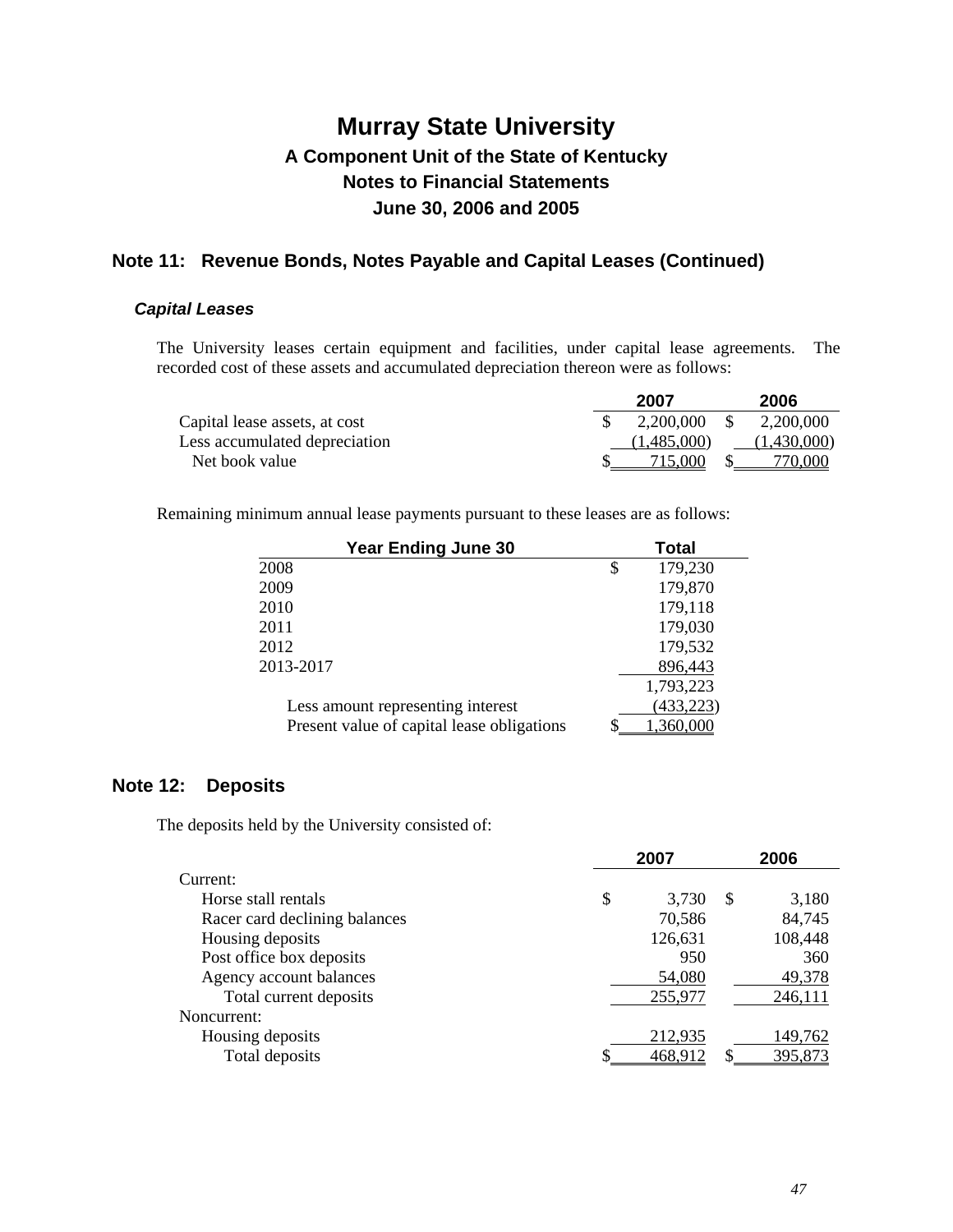### **Note 12: Deposits (Continued)**

Noncurrent housing deposit additions were \$173,039 and \$89,809 for years ended June 30, 2007 and 2006, respectively. Noncurrent housing deposit deductions were \$109,866 and \$145,853 for years ended June 30, 2007 and 2006, respectively.

### **Note 13: Unrestricted Net Assets**

The University's designations of unrestricted net assets consisted of:

|                               | 2007          |               | 2006       |
|-------------------------------|---------------|---------------|------------|
| Unrestricted net assets       |               |               |            |
| Allocated for                 |               |               |            |
| Prior year carryovers         |               |               |            |
| Renovation and maintenance    | \$<br>581,183 | <sup>\$</sup> | 2,621,747  |
| Departmental operations       | 11,936,574    |               | 10,481,159 |
| Encumbrances                  | 706,907       |               | 1,042,851  |
| Working capital               | 4,981,311     |               | 2,959,990  |
| Revenue contingency           | 2,763,930     |               | 2,690,984  |
| General contingency           | 9,133,957     |               | 10,879,634 |
| Self insurance                | 900,000       |               | 900,000    |
| Total unrestricted net assets | 31,003,862    |               | 31,576,365 |
|                               |               |               |            |

### **Note 14: Component Units**

#### *Murray State University Foundation, Inc.*

Murray State University Foundation, Inc. (Foundation) is a Kentucky nonprofit corporation formed to receive, invest, and expend funds for the enhancement and improvement of the University. It is a legally separate, tax-exempt component unit of the University that manages certain endowments and investments on behalf of the University. The Foundation has a Board of Trustees separate from that of the University; however, the President and certain other officers of the University are also officers of the Foundation. Although the University does not control the timing or amount of receipts from the Foundation, the majority of resources or income thereon that the Foundation holds and invests is restricted to the activities of the University by the donors. Because these restricted resources held by the Foundation can only be used by, or for the benefit of, the University, the Foundation is considered a component unit of the University and is discretely presented in the University's financial statement package.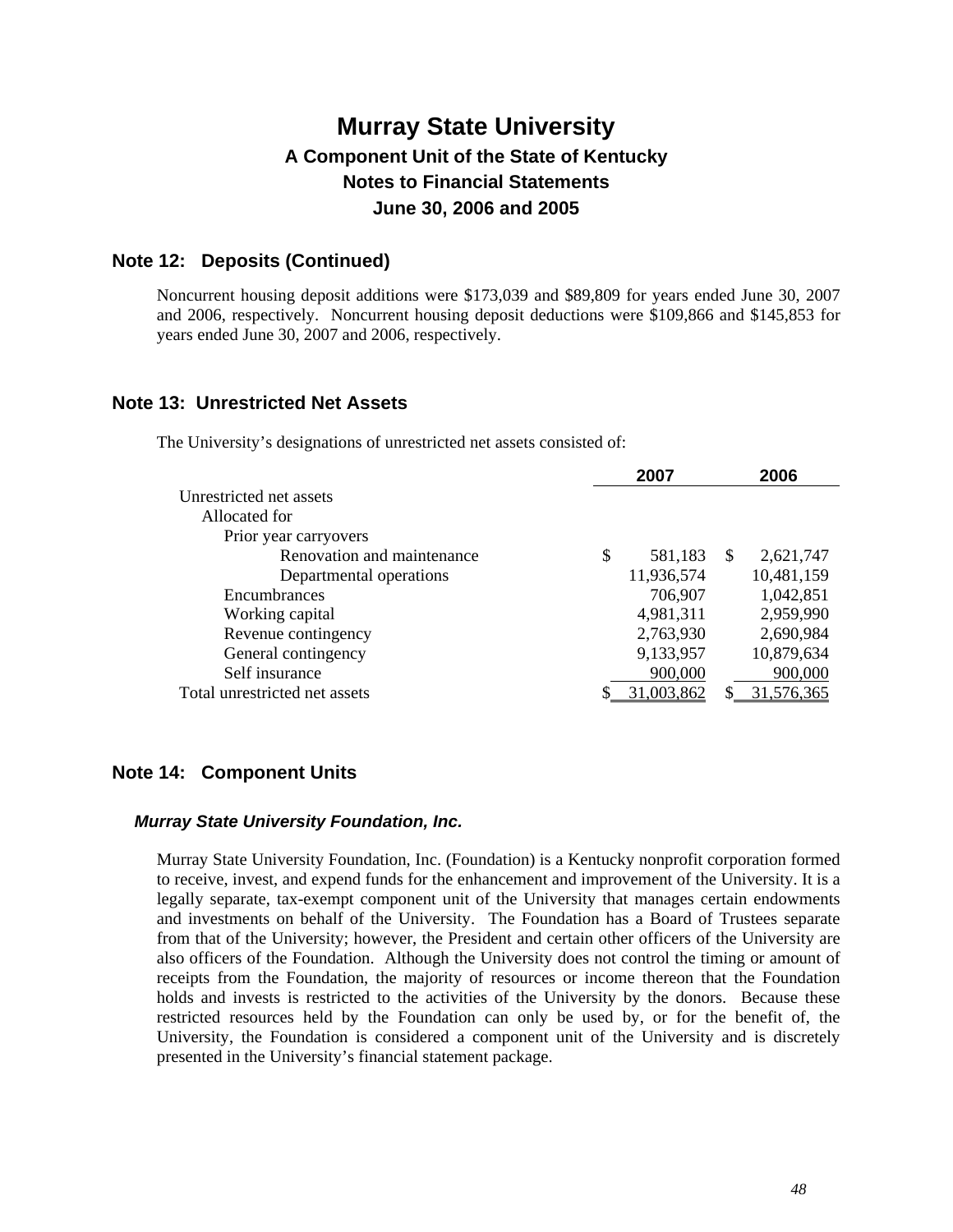### **Note 14: Component Units (Continued)**

During the year ended June 30, 2007 and June 30, 2006, the Foundation made payments of \$2,303,218 and \$2,582,222, respectively, on behalf of the University from restricted sources. Accounts receivable at June 30, 2007 and 2006 from the Foundation were \$454,861 and \$519,752, respectively. Accounts payable to the Foundation as of June 30, 2007 and June 30, 2006, respectively, were not significant. Complete financial statements for the Foundation can be obtained from the MSU Foundation Office, 100 Nash House, Murray, Kentucky, 42071.

#### *Murray State University Athletic Foundation, Inc.*

Murray State University Athletic Foundation, Inc. (Racer Foundation) is a Kentucky nonprofit corporation formed to enhance the academic and athletic experience of the Murray State University student-athlete. The Racer Foundation has a Board of Directors separate from that of the University. The University does not control the timing or amount of receipts from the Foundation, the majority of resources, or income thereon that the Racer Foundation holds and invests. The resources held by the Racer Foundation can only be used by, or for the benefit of, the University, the Racer Foundation is considered a component unit of the University and is discretely presented in the University's financial statements.

Accounts receivable from the Racer Foundation were \$422,163 as of June 30, 2007 and June 30, 2006, respectively. Complete financial statements for the Racer Foundation can be obtained from the MSU Athletic Foundation Office, Stewart Stadium, Murray, Kentucky, 42071.

#### **Note 15: Risk Management**

The University is exposed to various risks of loss related to torts; theft of, damage to and destruction of assets; error and omission; employee injuries and illnesses; natural disasters and employee health and accident benefits. Commercial insurance coverage is purchased for claims arising from such matters other than those related to workers' compensation, natural disasters, and employee health benefits. Settled claims have not exceeded this commercial coverage in any of the three preceding years. The state of Kentucky self-insures workers' compensation benefits for all state employees, including University employees. Claims are administered by the Risk Management Services Corporation.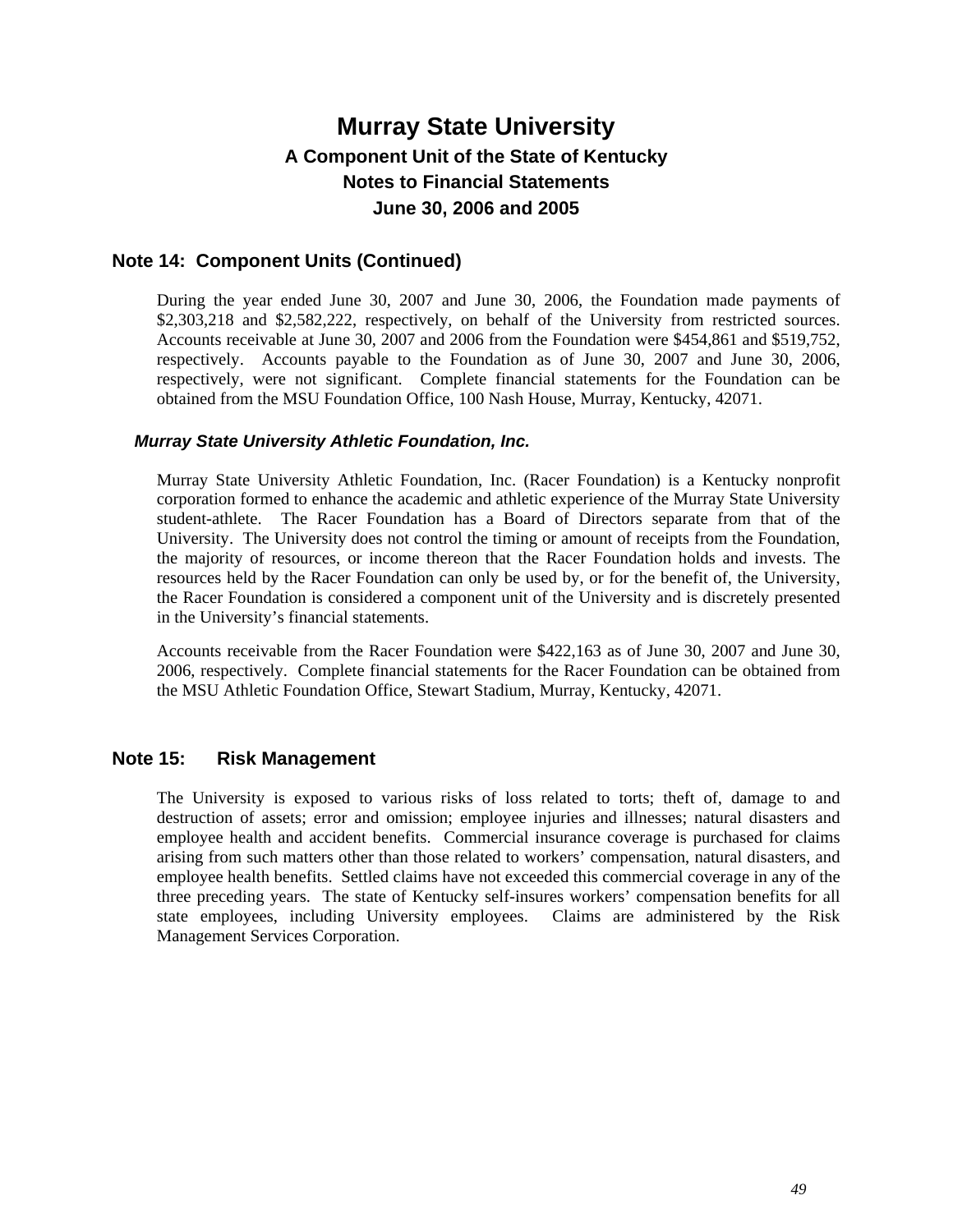### **Note 16: Contingencies and Commitments**

#### *Claims and Litigation*

The University is a defendant in various lawsuits. It is the opinion of management and its legal counsel, based in part on the doctrine of sovereign immunity and other statutory provisions, that the ultimate outcome of litigation will not have a material effect on the future operations or financial position of the University.

#### *Commitments*

The University has outstanding commitments under construction contracts of approximately \$5,878,000 and \$12,600,000 as of June 30, 2007 and 2006, respectively.

#### *Government Grants*

The University is currently participating in numerous grants from various departments and agencies of the federal and state governments. The expenditures of grant proceeds must be for allowable and eligible purposes. Single audits and audits by the granting department or agency may result in requests for reimbursement of unused grant proceeds or disallowed expenditures. Upon notification of final approval by the granting department or agency, the grants are considered closed.

### **Note 17: Natural Expense Classifications with Functional Classifications**

|                            |                               |                              |     |                   |    |                  |   | Year Ended June 30, 2007     |   |                     |  |                     |    |              |
|----------------------------|-------------------------------|------------------------------|-----|-------------------|----|------------------|---|------------------------------|---|---------------------|--|---------------------|----|--------------|
|                            | <b>Natural Classification</b> |                              |     |                   |    |                  |   |                              |   |                     |  |                     |    |              |
| <b>Fund Classification</b> |                               | Compensation<br>and Benefits |     | <b>Operations</b> |    | <b>Utilities</b> |   | Non-capitalized<br>Equipment |   | <b>Scholarships</b> |  | <b>Depreciation</b> |    | <b>Total</b> |
| Instruction                | \$                            | 47,263,126                   | \$. | 7,246,461 \$      |    | 170,363 \$       |   | 876,540 \$                   |   | 18,205 \$           |  |                     | \$ | 55,574,695   |
| Research                   |                               | 1,483,898                    |     | 592,459           |    |                  |   | 85,389                       |   | 3,512               |  |                     |    | 2,165,258    |
| Public service             |                               | 4,641,557                    |     | 1,172,394         |    | 212,298          |   | 165,328                      |   |                     |  |                     |    | 6,191,577    |
| Libraries                  |                               | 1,469,394                    |     | 380,941           |    | 438              |   | 169,957                      |   |                     |  |                     |    | 2,020,730    |
| Academic                   |                               |                              |     |                   |    |                  |   |                              |   |                     |  |                     |    |              |
| support                    |                               | 3,741,124                    |     | 2,012,157         |    | 100,394          |   | 277,043                      |   |                     |  |                     |    | 6,130,718    |
| Student services           |                               | 8,848,163                    |     | 4,923,194         |    | 107,826          |   | 263,616                      |   | 28,675              |  |                     |    | 14, 171, 474 |
| Institutional              |                               |                              |     |                   |    |                  |   |                              |   |                     |  |                     |    |              |
| support                    |                               | 10,721,237                   |     | 637,370           |    | 271,027          |   | 122,551                      |   |                     |  |                     |    | 11,752,185   |
| Operations and             |                               |                              |     |                   |    |                  |   |                              |   |                     |  |                     |    |              |
| maintenance                |                               | 5,627,951                    |     | 3,573,401         |    | 5,188,528        |   | 583,900                      |   |                     |  |                     |    | 14,973,780   |
| Financial aid              |                               | 1,689                        |     | 48,703            |    |                  |   |                              |   | 7,390,134           |  |                     |    | 7,440,526    |
| Depreciation               |                               |                              |     |                   |    |                  |   |                              |   |                     |  | 6,830,646           |    | 6,830,646    |
| Auxiliary                  |                               | 5,298,479                    |     | 11,064,059        |    |                  |   | 152,518                      |   | 100,075             |  |                     |    | 16,615,131   |
| Auxiliary                  |                               |                              |     |                   |    |                  |   |                              |   |                     |  |                     |    |              |
| depreciation               |                               |                              |     |                   |    |                  |   |                              |   |                     |  | 430,943             |    | 430,943      |
| Total expenses             |                               | 89,096,618                   | S.  | 31,651,139        | S. | 6,050,874        | S | 2,696,842                    | S | 7,540,601           |  | 7,261,589           | S. | 144,297,663  |

The University's operating expenses by functional classification for the year ended June 30, 2007 and 2006 were as follows: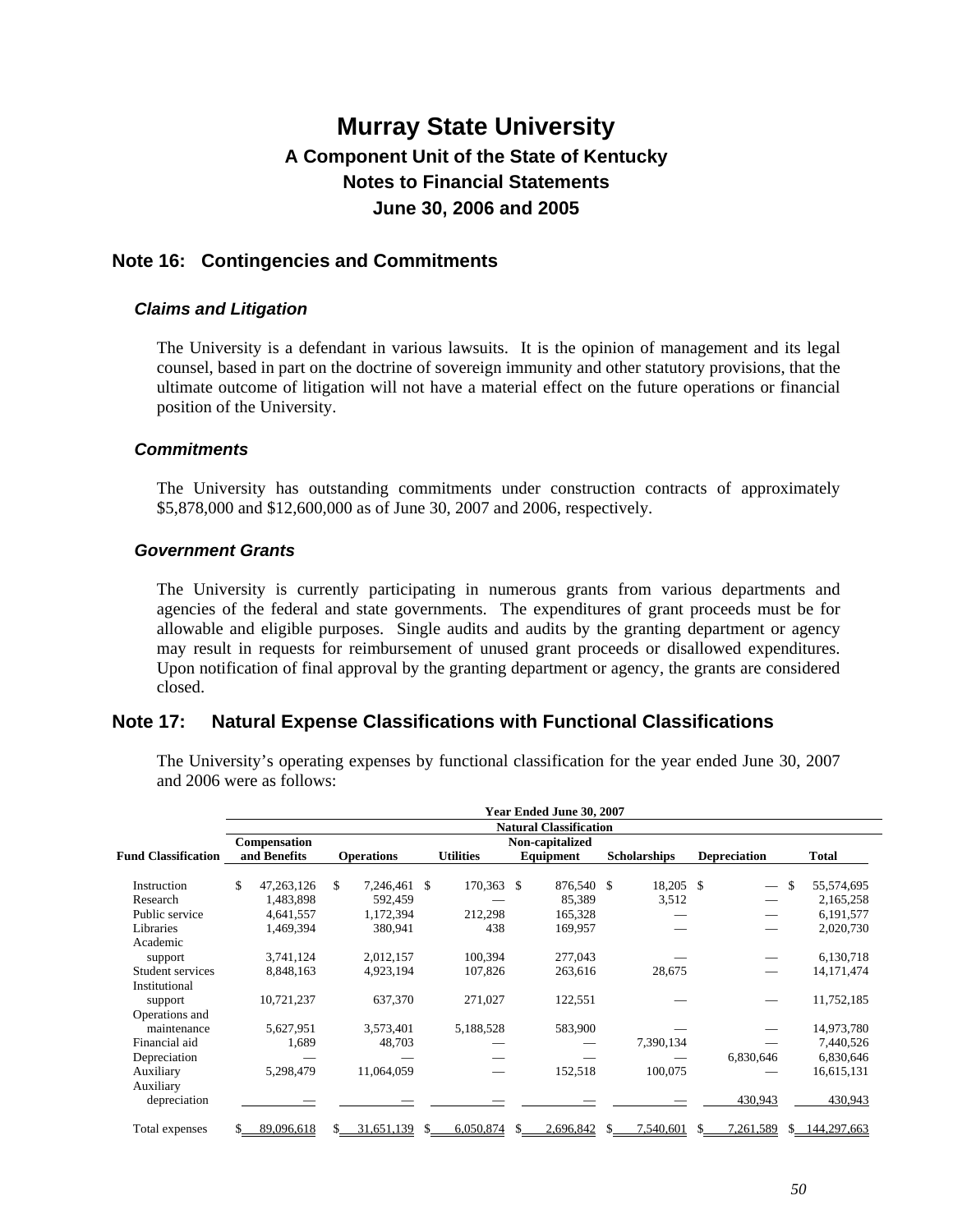### **Note 17: Natural Expense Classifications with Functional Classifications (Continued)**

|                            |                                                                  |              |    |                   |   |                  |  | Year Ended June 30, 2006 |     |                     |    |                          |                  |
|----------------------------|------------------------------------------------------------------|--------------|----|-------------------|---|------------------|--|--------------------------|-----|---------------------|----|--------------------------|------------------|
|                            | <b>Natural Classification</b><br>Non-capitalized<br>Compensation |              |    |                   |   |                  |  |                          |     |                     |    |                          |                  |
| <b>Fund Classification</b> |                                                                  | and Benefits |    | <b>Operations</b> |   | <b>Utilities</b> |  | Equipment                |     | <b>Scholarships</b> |    | <b>Depreciation</b>      | <b>Total</b>     |
| Instruction                | \$                                                               | 43,254,033   | \$ | 6,155,671 \$      |   | 210,988 \$       |  | 934,249 \$               |     | $9,208$ \$          |    | $\equiv$                 | \$<br>50,564,149 |
| Research                   |                                                                  | 1,493,428    |    | 1,385,322         |   | 581              |  | 89,623                   |     |                     |    |                          | 2,968,954        |
| Public service             |                                                                  | 4.469.602    |    | 1,128,732         |   | 260,850          |  | 89,418                   |     |                     |    | $\overline{\phantom{0}}$ | 5,948,602        |
| Libraries                  |                                                                  | 1,285,688    |    | 229,264           |   | 42               |  | 81,104                   |     |                     |    |                          | 1,596,098        |
| Academic                   |                                                                  |              |    |                   |   |                  |  |                          |     |                     |    |                          |                  |
| support                    |                                                                  | 3,687,870    |    | 2,013,359         |   | 11,261           |  | 502,785                  |     | 1,255               |    |                          | 6,216,530        |
| Student services           |                                                                  | 8,268,754    |    | 4,338,618         |   | 62,887           |  | 183,347                  |     | 24,728              |    |                          | 12,878,334       |
| Institutional              |                                                                  |              |    |                   |   |                  |  |                          |     |                     |    |                          |                  |
| support                    |                                                                  | 11,037,282   |    | 862,661           |   | 198,160          |  | 351,248                  |     |                     |    |                          | 12,449,351       |
| Operations and             |                                                                  |              |    |                   |   |                  |  |                          |     |                     |    |                          |                  |
| maintenance                |                                                                  | 5,303,643    |    | 3,111,032         |   | 5,502,201        |  | 622,528                  |     |                     |    |                          | 14,539,404       |
| Financial aid              |                                                                  | 44,572       |    | 12,879            |   |                  |  |                          |     | 7,114,663           |    |                          | 7,172,114        |
| Depreciation               |                                                                  |              |    |                   |   |                  |  |                          |     |                     |    | 6,621,914                | 6,621,914        |
| Auxiliary                  |                                                                  | 5,090,979    |    | 11,087,105        |   |                  |  | 289,810                  |     | 102,761             |    |                          | 16,570,655       |
| Auxiliary                  |                                                                  |              |    |                   |   |                  |  |                          |     |                     |    |                          |                  |
| depreciation               |                                                                  |              |    |                   |   |                  |  |                          |     |                     |    | 455,042                  | 455,042          |
| Total expenses             |                                                                  | 83,935,851   |    | 30,324,643        | S | 6,246,970        |  | 3,144,112                | \$. | 7,252,615           | S. | 7,076,956                | \$137,981,147    |

### **Note 18: Segment Information**

A segment is an identifiable activity reported as a stand-alone entity for which one or more revenue bonds are outstanding. A segment has a specifically identifiable revenue stream pledged in support of revenue bonds and has related expenses, gains and losses, and assets and liabilities, that are required by an external party to be accounted for separately. The University has two reportable segments: the Murray State University Housing and Dining System and the Susan E. Bauernfeind Student Recreation and Wellness Center.

#### *Housing and Dining System*

The University's Housing and Dining System was established by the 1965 Trust Indenture. The Housing and Dining System, as defined by this trust indenture, includes all student housing, dining and student center facilities, and related enterprises facilities that now exist at the main campus in Murray, Kentucky. The University issues revenue bonds for this system to finance certain of its housing and dining auxiliary enterprise activities. These bonds will be payable from and will constitute a charge upon the gross revenue to be derived by the University from the operation of its Housing and Dining System. The revenues of the system consist of the gross amount of rentals received by the University for the use and occupancy of the facilities of the housing system and the net income from dining operations. These revenues do not include those generated by the University bookstore.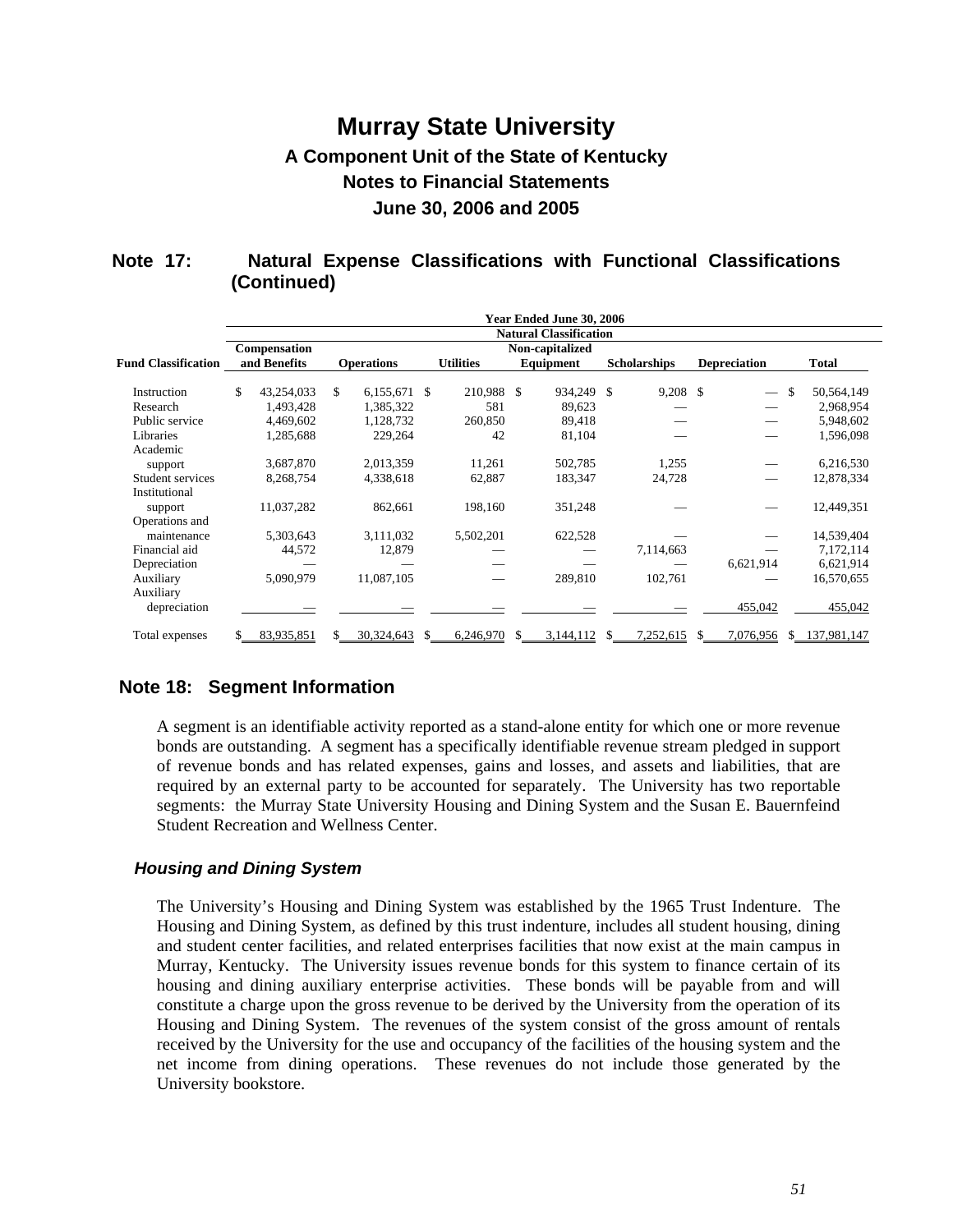### **Note 18: Segment Information (Continued)**

Condensed financial information as and for the years ended June 30, 2007 and 2006 of the University's Housing and Dining segment is as follows:

|                                                 | 2007                   |               | 2006              |
|-------------------------------------------------|------------------------|---------------|-------------------|
| Assets                                          |                        |               |                   |
| Current assets                                  | \$<br>1,985,187        | \$            | 1,827,175         |
| Noncurrent assets                               | 9,968,935              |               | 19,743,778        |
| Capital assets, net of accumulated depreciation | 18,034,859             |               | 8,712,989         |
| Total assets                                    | 29,988,981             | \$            | 30,283,942        |
| Liabilities                                     |                        |               |                   |
| Current liabilities                             | \$<br>1,682,732        | <sup>\$</sup> | 1,941,267         |
| Noncurrent liabilities                          | 24,987,575             |               | 25,443,731        |
| Total liabilities                               | 26,670,307             |               | 27,384,998        |
| Net assets                                      |                        |               |                   |
| Invested in capital assets, net of related debt | \$<br>$(3,393,815)$ \$ |               | (970, 023)        |
| Restricted                                      |                        |               |                   |
| Expendable capital                              | 1,801,834              |               | (1,538,418)       |
| Expendable debt service                         | 3,866,352              |               | 4,475,505         |
| Unrestricted                                    | 1,044,303              |               | 931,880           |
| Total net assets                                | 3,318,674              |               | 2,898,944         |
| Total liabilities and net assets                | 29,988,981             | \$            | <u>30,283,942</u> |

#### *Housing and Dining System - Condensed Balance Sheets*

#### *Housing and Dining System - Condensed Statements of Revenues, Expenses and Changes in Net Assets*

|                                  |   | 2007         | 2006           |
|----------------------------------|---|--------------|----------------|
|                                  |   |              |                |
| Operating revenues               | S | 14,786,565   | 13,757,119     |
| Operating expenses               |   | (11,757,361) | (11, 557, 888) |
| Depreciation expense             |   | (429, 448)   | (453, 543)     |
| Operating income                 |   | 2,599,756    | 1,745,688      |
| Nonoperating revenues (expenses) |   | (2,180,026)  | 2,412,435      |
| Change in net assets             |   | 419,730      | 4,158,123      |
| Net assets, beginning of year    |   | 2,898,944    | (1,259,179)    |
| Net assets, end of year          |   | 3,318,674    | 2,898,944      |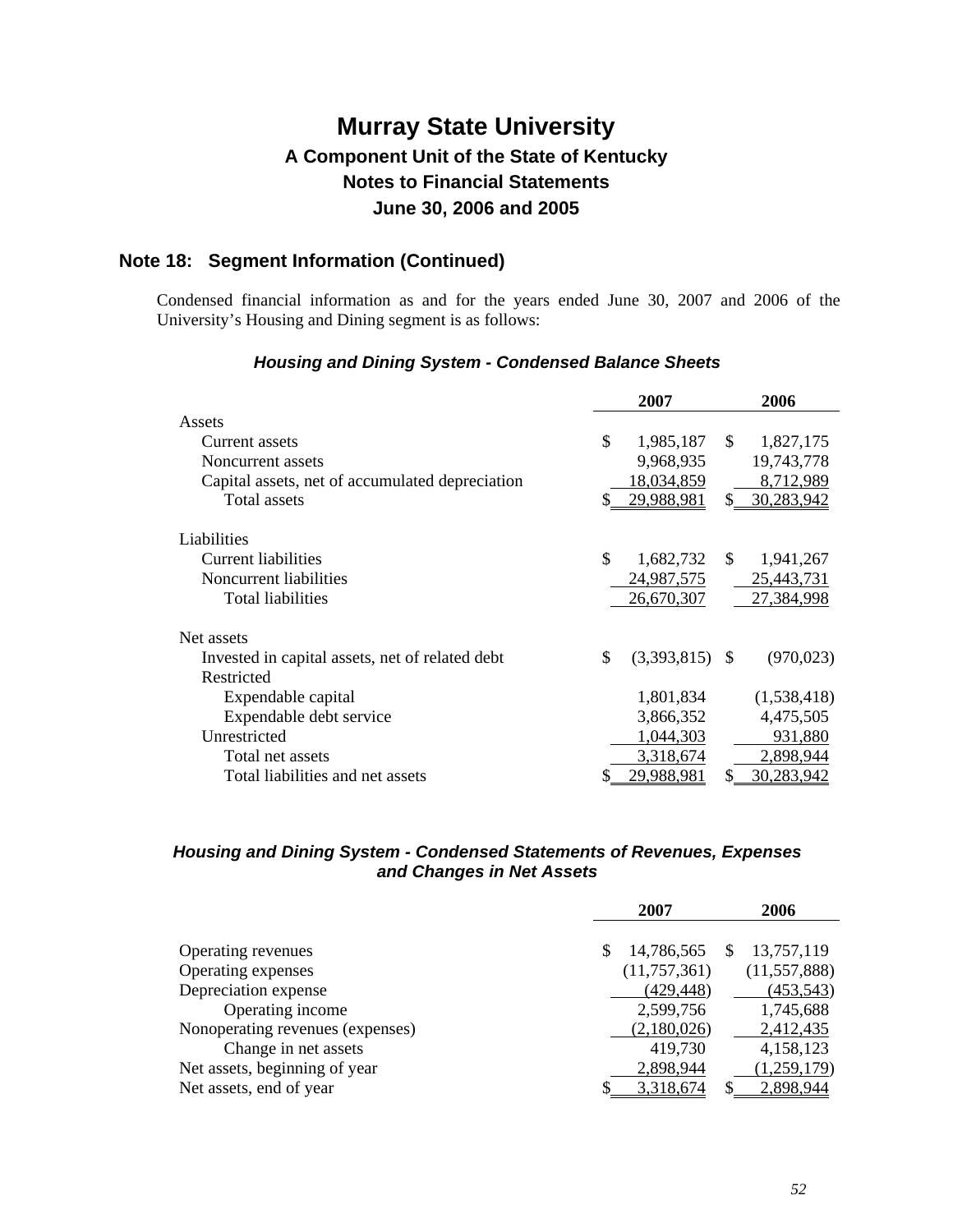### **Note 18: Segment Information (Continued)**

#### *Housing and Dining System - Condensed Statements of Cash Flows*

|                                          | 2007            |      | 2006         |
|------------------------------------------|-----------------|------|--------------|
| Cash flows from                          |                 |      |              |
| Operating activities                     | \$<br>2,845,576 | - \$ | 3,189,781    |
| Noncapital financing activities          | (1,517,078)     |      | (2,627,502)  |
| Capital and related financing activities | (11,672,420)    |      | 14,526,960   |
| Investing activities                     | 1,180,933       |      | 1,957,411    |
| Net increase (decrease) in cash          | (9,162,989)     |      | 13, 131, 828 |
| Cash, beginning of year                  | 16,313,950      |      | 3,182,122    |
| Cash, end of year                        | 7,150,961       |      | 16,313,950   |

#### *Susan E. Bauernfeind Student Recreation and Wellness Center*

The University entered into an agreement with the City of Murray, Kentucky on December 30, 2002, to finance the construction of a student recreation/wellness center. The University established a \$3.00 per credit hour student fee, effective for the Fall 2002 semester, to be designated as the Wellness Center Fee. A portion of the revenues from this fee will be used to fund all debt and debt related expenses according to the terms and provisions of the Memorandum of Agreement between the University and the City of Murray.

Condensed financial information as of and for the years ended June 30, 2007 and June 30, 2006, of the University's Wellness Center segment are as follows:

| 2007                                               |    |                        | 2006 |                         |  |  |
|----------------------------------------------------|----|------------------------|------|-------------------------|--|--|
| Assets                                             |    |                        |      |                         |  |  |
| Current assets                                     | \$ | 2,829                  | \$   | 25,485                  |  |  |
| Noncurrent assets                                  |    | 1,182,027              |      | 1,152,698               |  |  |
| Capital assets, net of accumulated<br>depreciation |    | 9,930,775              |      | 10,018,652              |  |  |
| <b>Total assets</b>                                |    | 11,115,631             |      | \$11,196,835            |  |  |
| Liabilities                                        |    |                        |      |                         |  |  |
| Current liabilities                                | \$ | 103,255                | S    | 73,494                  |  |  |
| Noncurrent liabilities<br>Total liabilities        |    | 9,805,000<br>9,908,255 |      | 9,910,000<br>10,039,620 |  |  |

#### *Wellness Center - Condensed Balance Sheet*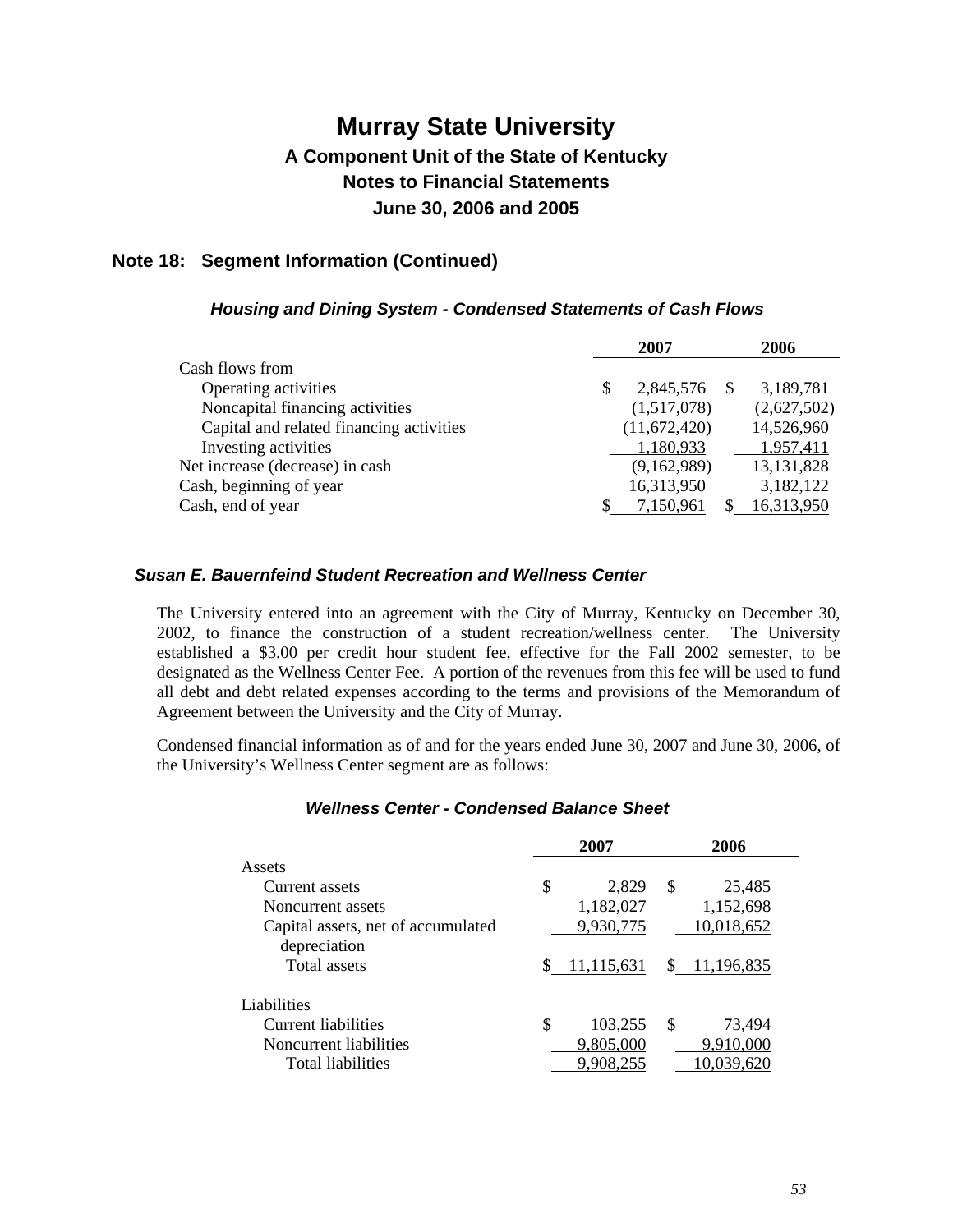### **Note 18: Segment Information (Continued)**

#### *Wellness Center - Condensed Balance Sheet (Continued)*

| Net assets                                      | 2007 |           |  | 2006       |  |  |
|-------------------------------------------------|------|-----------|--|------------|--|--|
| Invested in capital assets, net of related debt | \$   | 437,862   |  | 432,743    |  |  |
| Restricted                                      |      |           |  |            |  |  |
| Expendable capital                              |      | 423,998   |  | 531,641    |  |  |
| Expendable debt service                         |      | 352,118   |  | 262,731    |  |  |
| Unrestricted                                    |      | (6,602)   |  | (13, 774)  |  |  |
| Total net assets                                |      | 1,207,376 |  | 1,213,341  |  |  |
| Total liabilities and net assets                |      |           |  | 11,196,835 |  |  |

#### *Wellness Center - Condensed Statement of Revenues, Expenses and Changes in Net Assets*

|                                                 |    | 2007       | 2006 |            |  |
|-------------------------------------------------|----|------------|------|------------|--|
| Operating revenues                              | \$ | 46,575     | \$.  | 56,259     |  |
| Operating expenses                              |    | (421, 441) |      | (574, 515) |  |
| Depreciation                                    |    | (268, 399) |      | (274, 721) |  |
| Operating income (loss)                         |    | 643,265    |      | (792, 977) |  |
| Nonoperating revenues                           |    |            |      |            |  |
| University budget support                       |    | 396,038    |      | 367,865    |  |
| Restricted student fees                         |    | 658,480    |      | 660,629    |  |
| Investment income                               |    | 17,861     |      | 7,875      |  |
| Transfer of reserve payment - current fund      |    | 71,868     |      | 71,868     |  |
| Transfer of lease payment - current fund        |    |            |      | 9,454      |  |
| Cost of issuance amortization                   |    | (12,004)   |      | (12,003)   |  |
| Loss on deletion and disposal of capital assets |    | (42, 450)  |      |            |  |
| Interest on capital asset-related debt          |    | (452, 493) |      | (454, 860) |  |
| Nonoperating revenues                           |    | 637,300    |      | 650,828    |  |
| Change in net assets                            |    | (5,965)    |      | (142, 149) |  |
| Net assets, beginning of year                   |    | 1,213,341  |      | 1,355,490  |  |
| Net assets, end of year                         | \$ | .207,376   | \$   | ,213,341   |  |